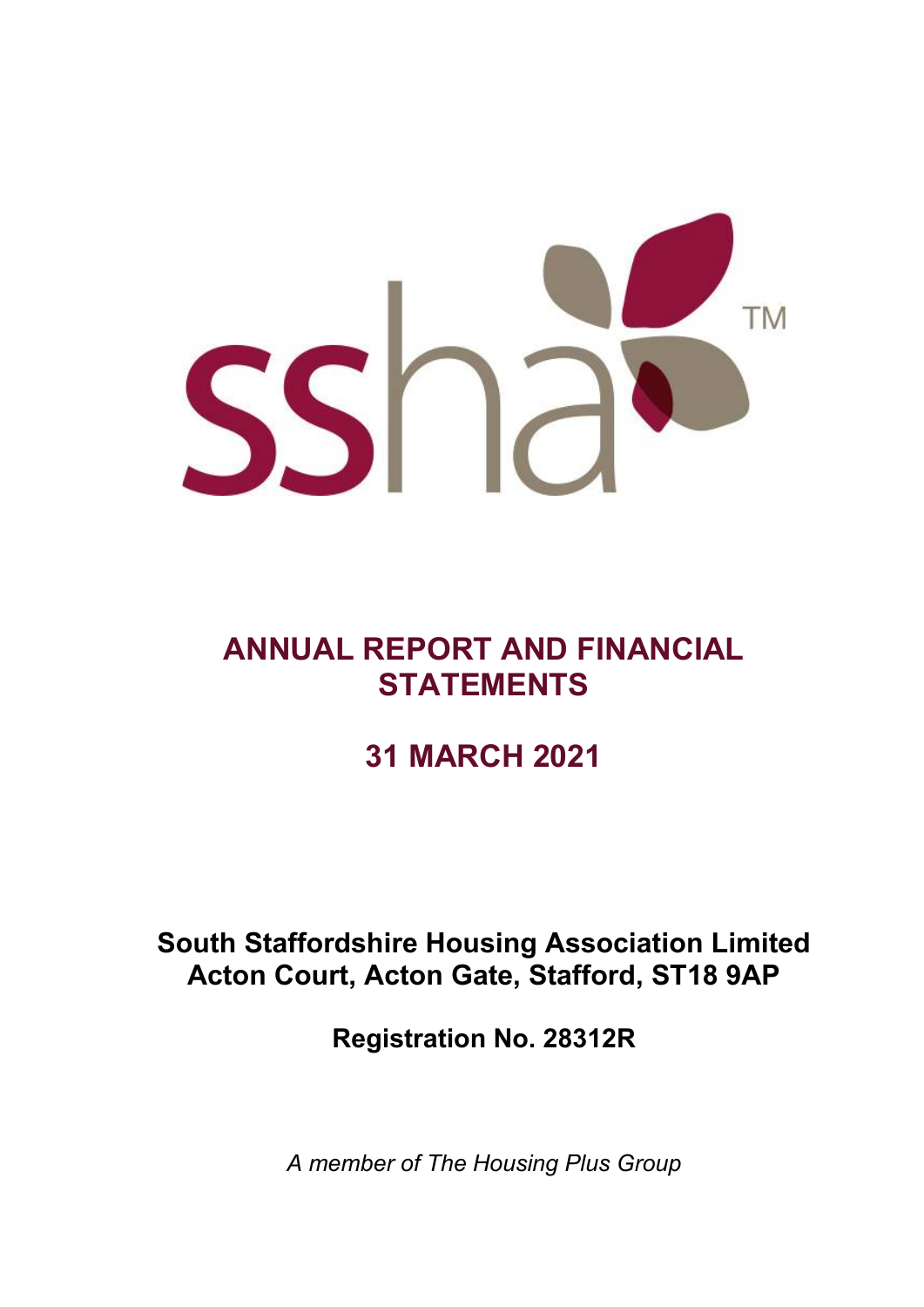### **CONTENTS:**

| BOARD MEMBERS, EXECUTIVE OFFICERS, AUDITORS, ADVISORS AND BANKERS 1        |  |
|----------------------------------------------------------------------------|--|
|                                                                            |  |
| INDEPENDENT AUDITOR'S REPORT TO THE MEMBERS OF SOUTH STAFFORDSHIRE HOUSING |  |
|                                                                            |  |
|                                                                            |  |
|                                                                            |  |
|                                                                            |  |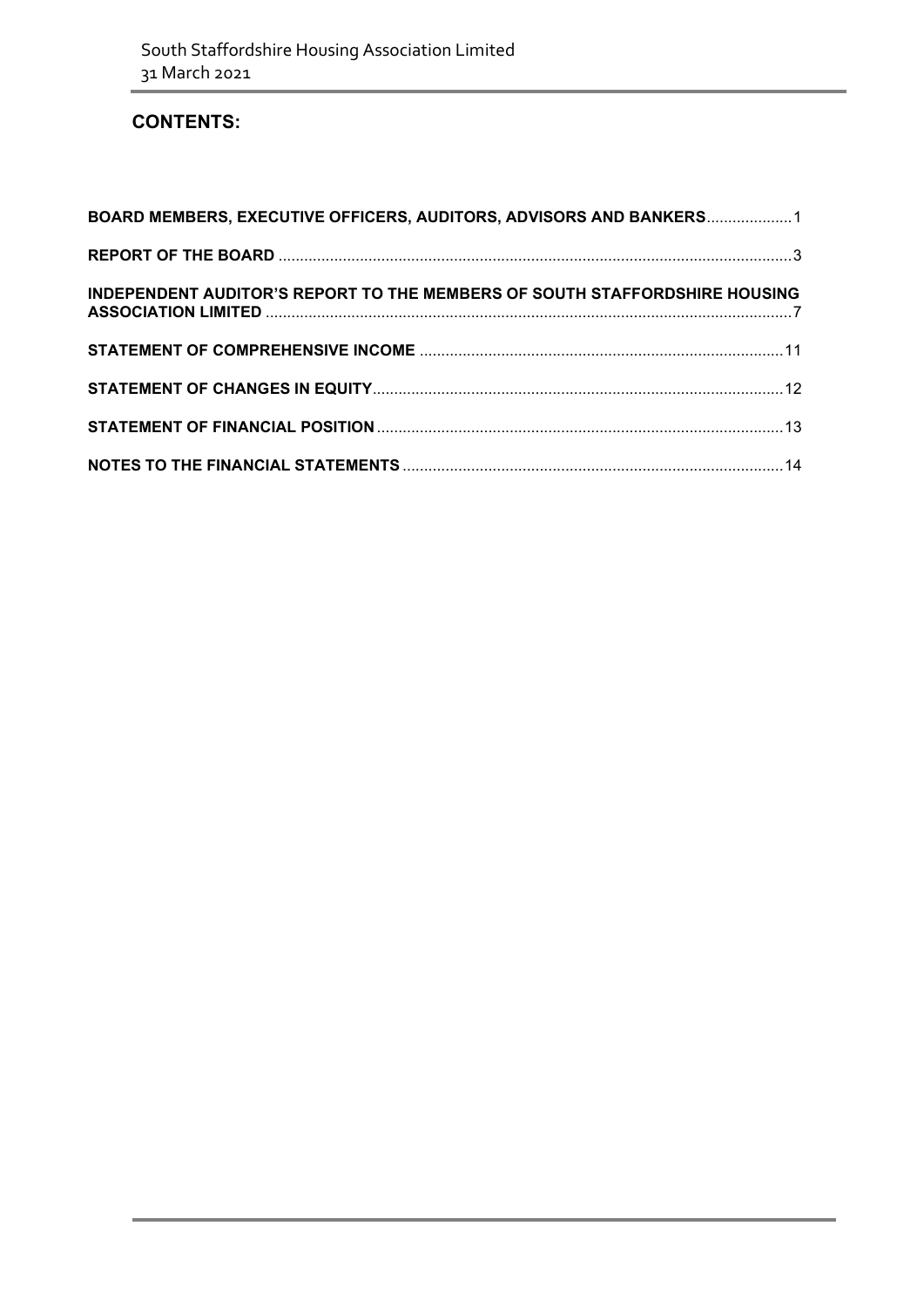### <span id="page-2-0"></span>**BOARD MEMBERS, EXECUTIVE OFFICERS, AUDITORS, ADVISORS AND BANKERS**

| <b>Registered Office</b>                                         | Acton Court,<br>Acton Gate, Stafford,<br><b>ST18 9AP</b>                                                                                    |
|------------------------------------------------------------------|---------------------------------------------------------------------------------------------------------------------------------------------|
| <b>South Staffordshire Housing</b><br><b>Association Limited</b> | Registered Community Benefit Society No:<br>28312R                                                                                          |
|                                                                  | Registered by the Regulator of Social Housing<br>No: LH4121                                                                                 |
| <b>Internal Auditors</b>                                         | <b>Beever and Struthers (appointed 1 April 2020)</b><br>20 Colmore Circus Queensway,<br>Birmingham, B4 6AT                                  |
| <b>External Auditors</b>                                         | <b>KPMG LLP</b> (appointed 12 November 2020)<br><b>Chartered Accountants and Statutory Auditors,</b><br>One Snowhill.<br>Birmingham, B4 6GH |
| <b>Legal Advisors</b>                                            | <b>Anthony Collins LLP</b><br>134 Edmund Street<br>Birmingham, B3 2ES                                                                       |
|                                                                  | <b>Trowers &amp; Hamlins LLP</b><br>55 Princess Street<br>Manchester, M2 4EW                                                                |
| <b>Bankers</b>                                                   | <b>Barclays Bank PLC,</b><br>One Snowhill,<br>Birmingham, B3 2WN                                                                            |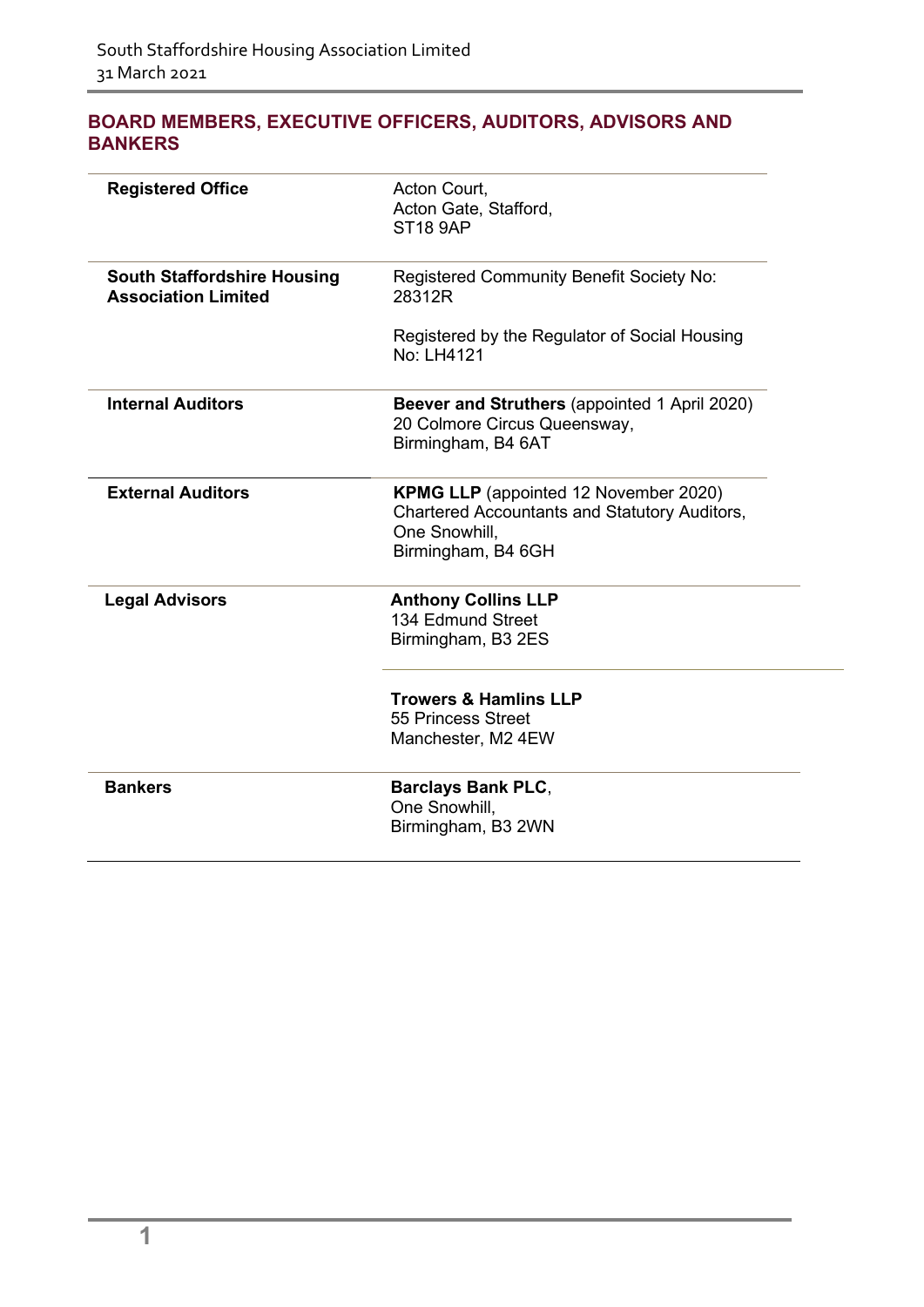### **BOARD MEMBERS, EXECUTIVE OFFICERS, AUDITORS, ADVISORS AND BANKERS (continued)**

| <b>Board of Management</b>                                                   | S Jennings (Chair) resigned 3 August 2020<br>G Evans (Chair) appointed 3 August 2020<br>C Dass - resigned 23 July 2020<br>C Royall<br>J Pert<br>R Barber<br>E Harrison<br>P Roberts – appointed 13 July 2020 resigned 9 March<br>2021<br>H Bowman – appointed 12 November 2020<br>C Purdy OBE - appointed 12 November 2020<br>P Ingle (Executive Director) |
|------------------------------------------------------------------------------|------------------------------------------------------------------------------------------------------------------------------------------------------------------------------------------------------------------------------------------------------------------------------------------------------------------------------------------------------------|
| <b>Chief Executive</b>                                                       | S Boden                                                                                                                                                                                                                                                                                                                                                    |
| <b>Executive Directors</b><br>Finance Director and Deputy Chief<br>Executive | P Ingle                                                                                                                                                                                                                                                                                                                                                    |
| <b>Property Director</b>                                                     | S Collins                                                                                                                                                                                                                                                                                                                                                  |
| Neighbourhoods Director                                                      | J Goode (Resigned 31 March 2021)                                                                                                                                                                                                                                                                                                                           |
| <b>Care and Support Director</b>                                             | L Clarke                                                                                                                                                                                                                                                                                                                                                   |
| <b>Company Secretary</b>                                                     | I Molyneux                                                                                                                                                                                                                                                                                                                                                 |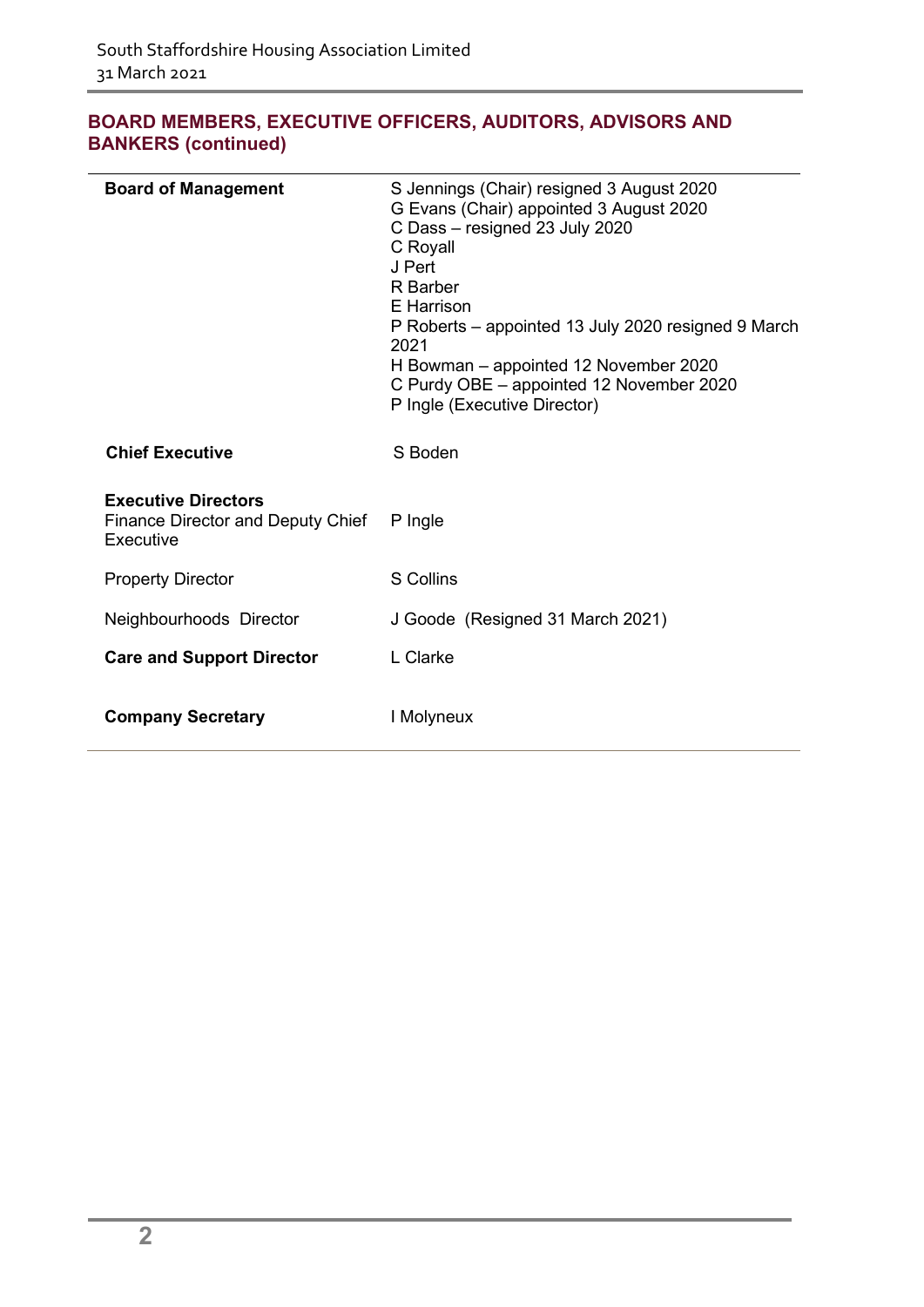### <span id="page-4-0"></span>**REPORT OF THE BOARD**

South Staffordshire Housing Association Limited ('SSHA' 'the Association') started to trade in March 1997 (28312R) following the large scale voluntary transfer of over 5,000 properties from South Staffordshire Council. Its principal activities are the development and management of affordable housing for people in housing need together with appropriate support services in the West Midlands.

Since 1<sup>st</sup> October 2008, SSHA has been registered as an exempt charity and is also registered with the Regulator of Social Housing (LH4121), and operates four key business streams:

- housing for rent, primarily for customers who are unable to rent or buy at open market rates;
- supported housing for people who need additional housing-related support;
- care housing for older people; and
- low cost home ownership, primarily shared ownership.

SSHA owns the entire issued share capital of SSHA Developments Limited (formerly Acton Gate Limited). The results of SSHA Developments Limited are consolidated into the ultimate controlling party The Housing Plus Group Limited (Housing Plus).

SSHA is the founding member of The Housing Plus Group (Housing Plus). Housing Plus, SSHA's ultimate controlling party, is a non-housing assets holding company which provides the central services for SSHA such as finance, human resource advice, information technology, development advice and management, property care services, legal services, health and safety advice and corporate publicity.

Housing Plus has prepared a Group Strategic Report to accompany the consolidated financial statements. SSHA has taken the exemption not to provide a full strategic report within its own financial statements in line with the Statement of Recommended Practice for registered social housing providers 2018 update. The Statement of Compliance with regulatory policies is available in the Group Strategic Report.

### **Business & financial review**

SSHA achieved an operating surplus of £8.7m, £2.6m below the operating surplus reported in 2019/20. The Association achieved an overall surplus on the sale of properties of £0.6m. SSHA continued to re-invest its surpluses into new housing stock and ended the year with 5,940 social housing units, a net increase of 11 on the previous year after Right to Buy (RTB) stock losses.

Arrears performance at the end of the year was 1.5% (1.2% 2019/20) with average arrears levels of £236.73 per case.

### **Board Members and Executive Officers**

SSHA is governed by a Board of Management composed of seven non-executive members and one executive member. SSHA is managed by a senior management team headed by the Chief Executive and supported by the Finance Director/Deputy Chief Executive, Property Director, Neighbourhoods Director, the Care and Support Director and People and Transformation Director. With effect from 1 April 2021 the role of Neighbourhoods Director has been combined with that of the Care and Support Director. The Executive Management Team attends Board meetings.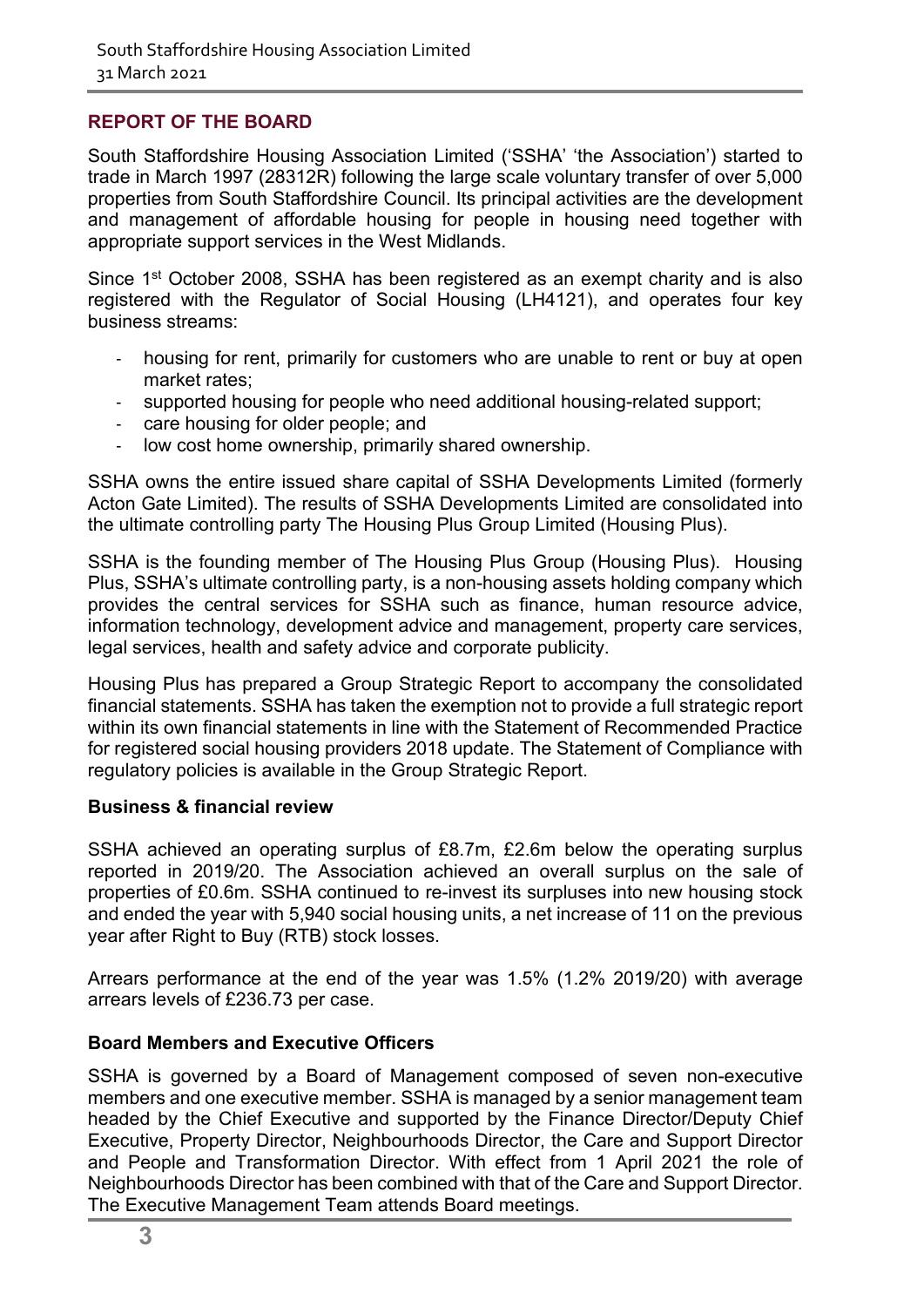### **REPORT OF THE BOARD (continued)**

Each member of the Board, save for the Executive member, holds one share of £1 in the Association. The Executive Officers of SSHA hold no interest in the Association's share capital and, although they do not have legal status of Directors they act as Executive Officers within the authority delegated to them by the Board and are termed Directors. Housing Plus has purchased Directors' and Officers' Liability Insurance for the Board Members, Executive Officers and staff of Housing Plus and SSHA. Members of the Board receive remuneration.

The remuneration of the Board, the Chief Executive and the other Executive Officers is determined by the Housing Plus Board. External professional advice is sought as necessary to ensure that regard is taken of remuneration levels in similar companies and the market place.

#### **Governance**

SSHA and its subsidiaries comply with the Regulator of Social Housing's Governance and Financial Viability Standard. In April 2015 Housing Plus adopted the National Housing Federation (NHF) Excellence in Governance as its approved Code of Governance. SSHA complies with the Code.

#### **Going concern**

The directors, after reviewing the company's budgets for 2021/22 and the group's medium term financial position as detailed in the 30-year business plan, including changes arising from the Covid-19 pandemic, are of the opinion that, taking account of severe but plausible downsides, the company will have sufficient funds to meet its liabilities as they fall due for a period of 12 months from the date of approval of the financial statements . The directors therefore continue to adopt the going concern basis in preparing the annual financial statements. See Note 1 for further details.

#### **Statement of compliance**

The Board confirms that the Housing Plus Group Strategic Report has been prepared in accordance with the principles set out in the Statement of Recommended Practice for registered social housing providers 2018 update.

The Board confirms that The Housing Plus Group has complied with all relevant regulatory and legal requirements. The Board confirms this for The Housing Plus Group and its subsidiaries through appropriate policies and procedures and a strong control framework (described in the Housing Plus Statement of Internal Controls). The Board also reviews the effectiveness of the control framework and the assurance received from it including receiving external reviews from the Internal Auditor.

### **Statement of Board's responsibilities in respect of the Board's report and the financial statements**

The Board is responsible for preparing the Board's Report and the financial statements in accordance with applicable law and regulations.

Co-operative and Community Benefit Society law requires the Board to prepare financial statements for each financial year. Under those regulations the Board have elected to prepare the financial statements in accordance with UK Accounting Standards FRS 102 The Financial Reporting Standard applicable in the UK and Republic of Ireland.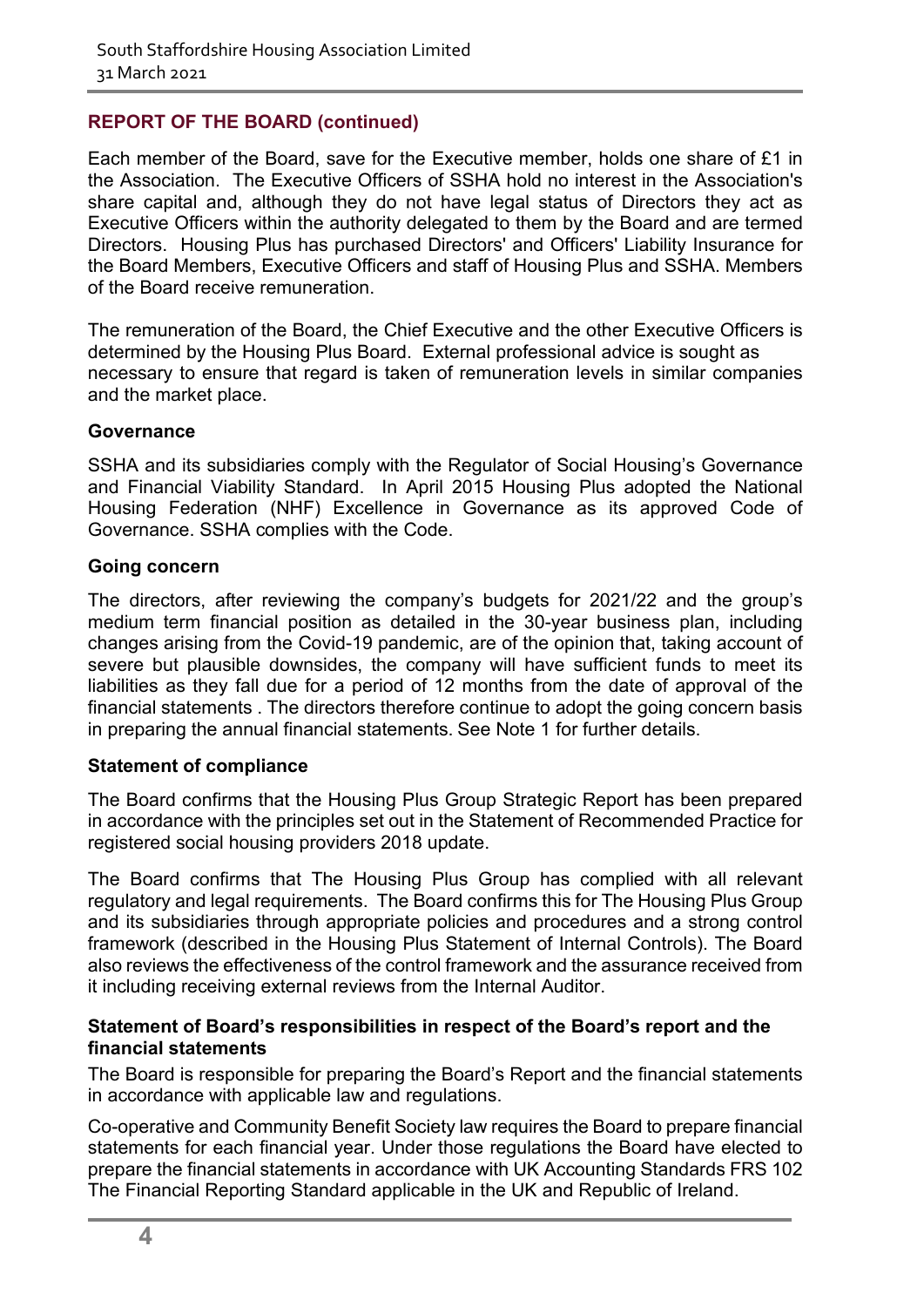### **REPORT OF THE BOARD (continued)**

The financial statements are required by law to give a true and fair view of the state of affairs of the association and of its income and expenditure for that period.

In preparing these financial statements, the Board is required to:

- select suitable accounting policies and then apply them consistently;
- make judgements and estimates that are reasonable and prudent;
- state whether applicable UK Accounting Standards and the Statement of Recommended Practice have been followed, subject to any material departures disclosed and explained in the financial statements;
- assess the association's ability to continue as a going concern, disclosing, as applicable, matters related to going concern; and
- use the going concern basis of accounting unless it either intends to liquidate the association or to cease operations, or has no realistic alternative but to do so.

The Board is responsible for keeping proper books of account that disclose with reasonable accuracy at any time the financial position of the association and enable them to ensure that its financial statements comply with the Co-operative and Community Benefit Societies Act 2014, the Housing and Regeneration Act 2008 and the Accounting Direction for Private Registered Providers of Social Housing 2019. It is responsible for such internal control as it determines is necessary to enable the preparation of financial statements that are free from material misstatement, whether due to fraud or error, and has general responsibility for taking such steps as are reasonably open to it to safeguard the assets of the association and to prevent and detect fraud and other irregularities.

The Board is responsible for the maintenance and integrity of the corporate and financial information included on the association's website. Legislation in the UK governing the preparation and dissemination of financial statements may differ from legislation in other jurisdictions.

### **Provision of information to auditors**

The Board Members who held office at the date of approval of this Board report confirm that, so far as they are each aware, there is no relevant audit information of which SSHA's auditors are unaware; the Board Members have taken all the steps that they ought to have taken as directors in order to make themselves aware of any relevant audit information and to establish that SSHA auditors are aware of that information.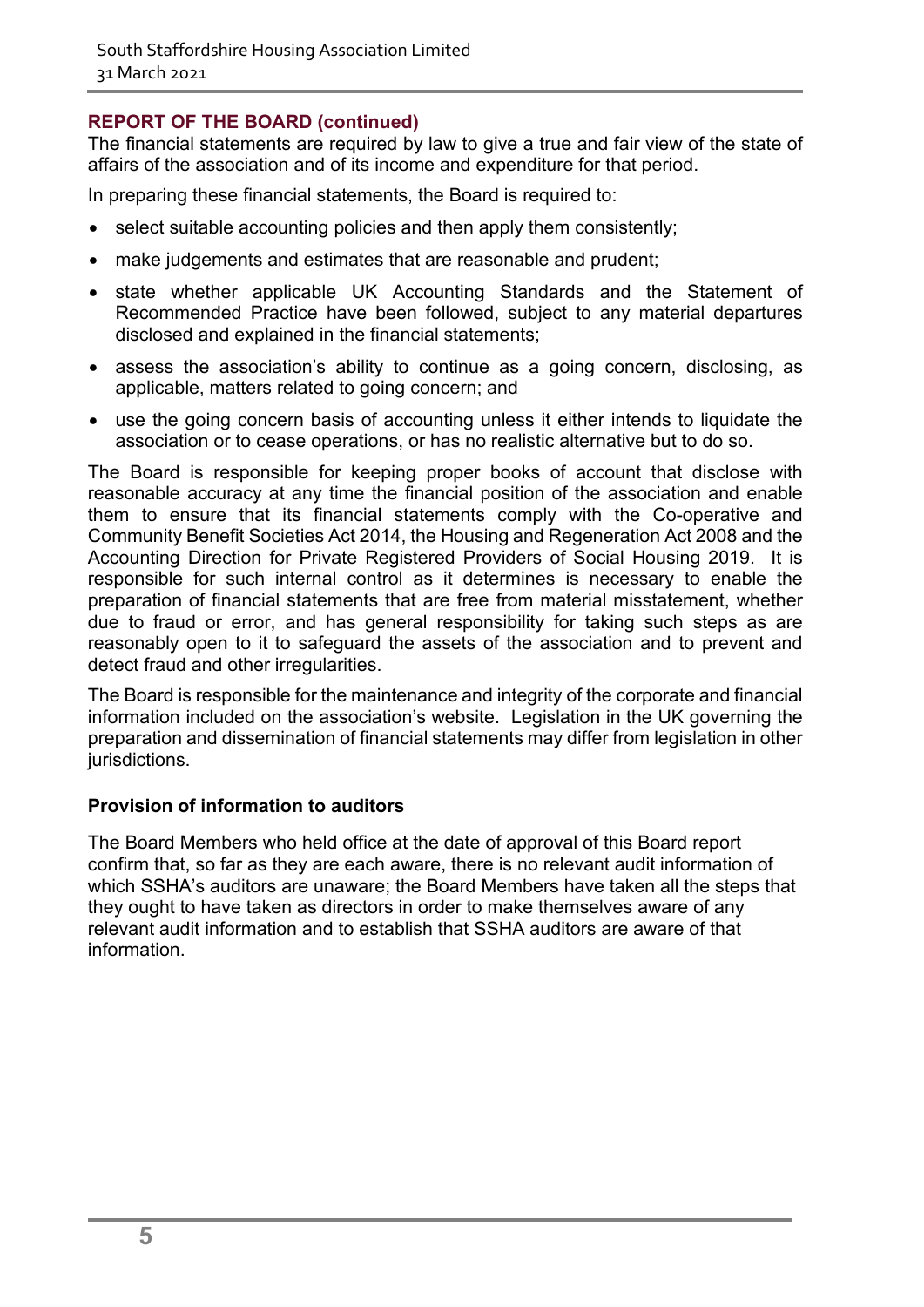### **REPORT OF THE BOARD (continued)**

### **Independent auditors**

A resolution to appoint External Auditors will be proposed at the next Annual General Meeting.

**By Order of the Board 20 July 2021**

Elelen.

**Gareth Evans Chair**

<span id="page-7-0"></span>

Inene 1 new

**Philip Ingle**<br> **Director**<br> **Director**<br> **Director Company Secretary**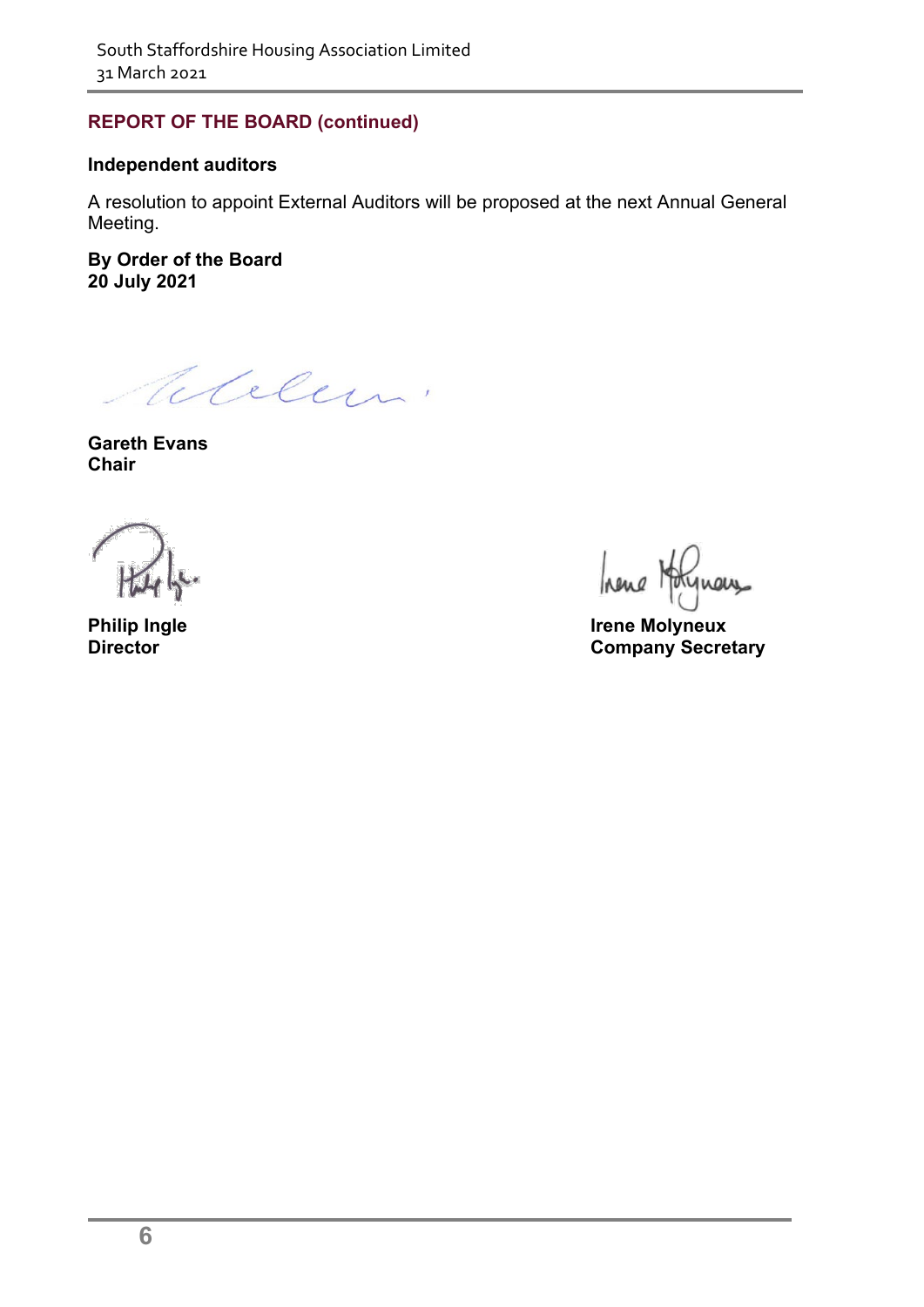### **Independent auditor's report to South Staffordshire Housing Association Limited Opinion**

We have audited the financial statements of South Staffordshire Housing Association Limited("the association") for the year ended 31 March 2021 which comprise the Statement of Comprehensive Income, Statement of Changes in Equity, Statement of Financial Position and related notes, including the accounting policies in note 2.

In our opinion the financial statements:

- give a true and fair view, in accordance with UK accounting standards, including FRS 102 The Financial Reporting Standard applicable in the UK and Republic of Ireland, of the state of affairs of the association as at 31 March 2021 and of its income and expenditure for the year then ended;
- comply with the requirements of the Co-operative and Community Benefit Societies Act 2014; and
- have been prepared in accordance with the Housing and Regeneration Act 2008 and the Accounting Direction for Private Registered Providers of Social Housing 2019.

### **Basis for opinion**

We conducted our audit in accordance with International Standards on Auditing (UK) ("ISAs (UK)") and applicable law. Our responsibilities are described below. We have fulfilled our ethical responsibilities under, and are independent of the association in accordance with, UK ethical requirements including the FRC Ethical Standard. We believe that the audit evidence we have obtained is a sufficient and appropriate basis for our opinion.

#### **Going concern**

The association's Board has prepared the financial statements on the going concern basis as they do not intend to liquidate the association or to cease its operations, and as they have concluded that the association's financial position means that this is realistic. They have also concluded that there are no material uncertainties that could have cast significant doubt over its ability to continue as a going concern for at least a year from the date of approval of the financial statements ("the going concern period").

In our evaluation of the Board's conclusions, we considered the inherent risks to the association's business model and analysed how those risks might affect the association's financial resources or ability to continue operations over the going concern period.

Our conclusions based on this work:

- we consider that the Board's use of the going concern basis of accounting in the preparation of the financial statements is appropriate;
- we have not identified, and concur with the Board's assessment that there is not, a material uncertainty related to events or conditions that, individually or collectively, may cast significant doubt on the association's ability to continue as a going concern for the going concern period.

However, as we cannot predict all future events or conditions and as subsequent events may result in outcomes that are inconsistent with judgements that were reasonable at the time they were made, the above conclusions are not a guarantee that the association will continue in operation.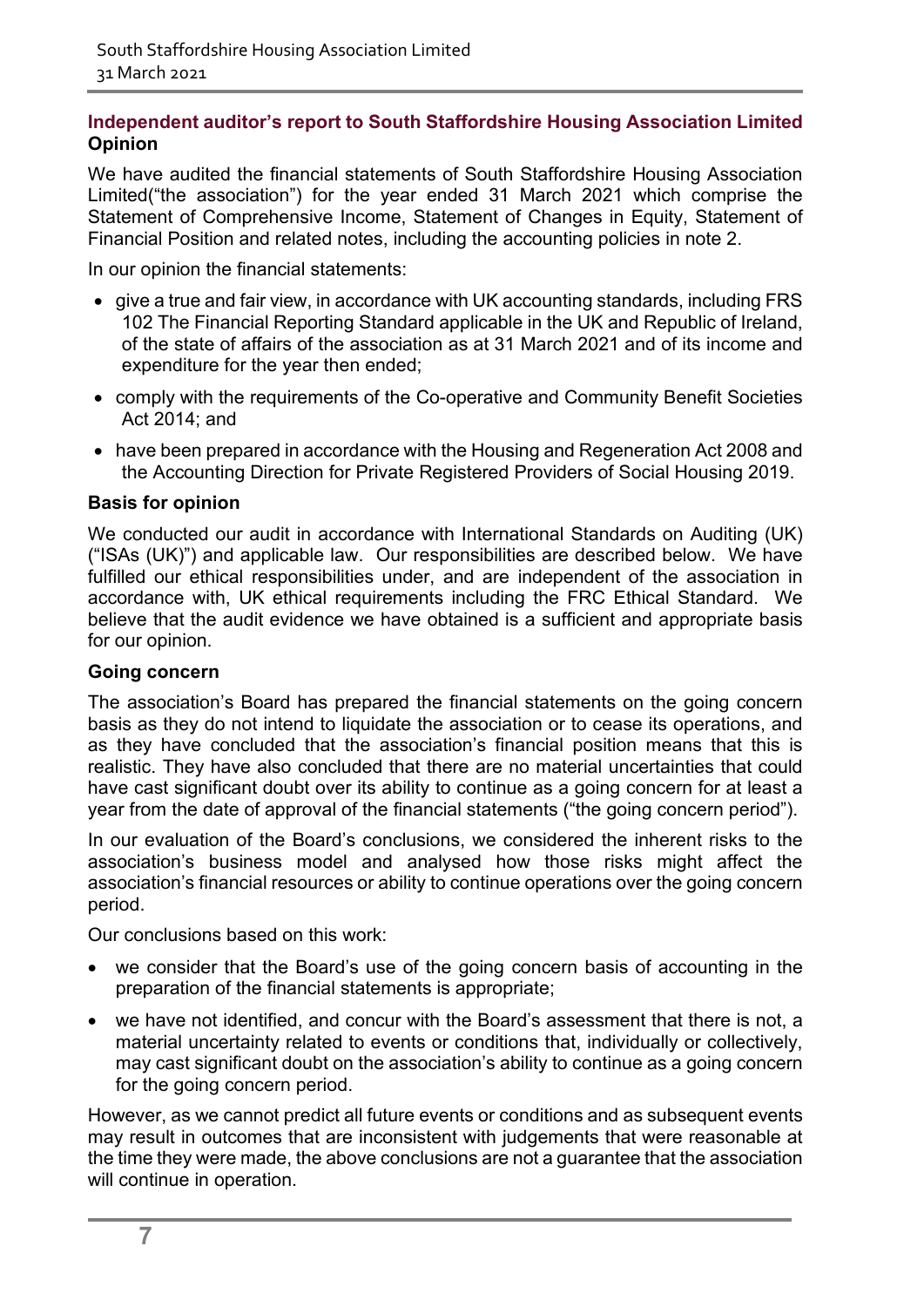### **Independent auditor's report to South Staffordshire Housing Association Limited (continued)**

### **Fraud and breaches of laws and regulations – ability to detect**

To identify risks of material misstatement due to fraud ("fraud risks") we assessed events or conditions that could indicate an incentive or pressure to commit fraud or provide an opportunity to commit fraud. Our risk assessment procedures included:

- Enquiring of the Board, the Audit and Risk committee, internal audit and inspection of policy documentation as to the Association's high-level policies and procedures to prevent and detect fraud, including the internal audit function, and the Association's channel for "whistleblowing", as well as whether they have knowledge of any actual, suspected or alleged fraud.
- Reading Board, Audit and Risk Committee and Homes Board minutes.
- Using analytical procedures to identify any unusual or unexpected relationships.
- Obtaining a copy of the Association's fraud register.

We communicated identified fraud risks throughout the audit team and remained alert to any indications of fraud throughout the audit.

As required by auditing standards, and taking into account possible pressures to meet loan covenants and regulatory performance targets, we perform procedures to address the risk of management override of controls and the risk of fraudulent revenue recognition, in particular the risk that income from property sales is recorded in the wrong period and the risk that Association management may be in a position to make inappropriate accounting entries.

We did not identify any additional fraud risks.

In determining the audit procedures we took into account the results of our evaluation and testing of the operating effectiveness of some of the Association-wide fraud risk management controls

We also performed procedures including:

- Identifying journal entries to test based on risk criteria and comparing the identified entries to supporting documentation. These included those posted to unusual accounts.
- Sample testing of property sales relating to the period prior to 31 March 2021 to determine whether income is recognised in the correct accounting period.

Identifying and responding to risks of material misstatement due to non-compliance with laws and regulations

We identified areas of laws and regulations that could reasonably be expected to have a material effect on the financial statements from our general commercial and sector experience, and through discussion with the directors (as required by auditing standards), and discussed with the directors the policies and procedures regarding compliance with laws and regulations.

We communicated identified laws and regulations throughout our team and remained alert to any indications of non-compliance throughout the audit.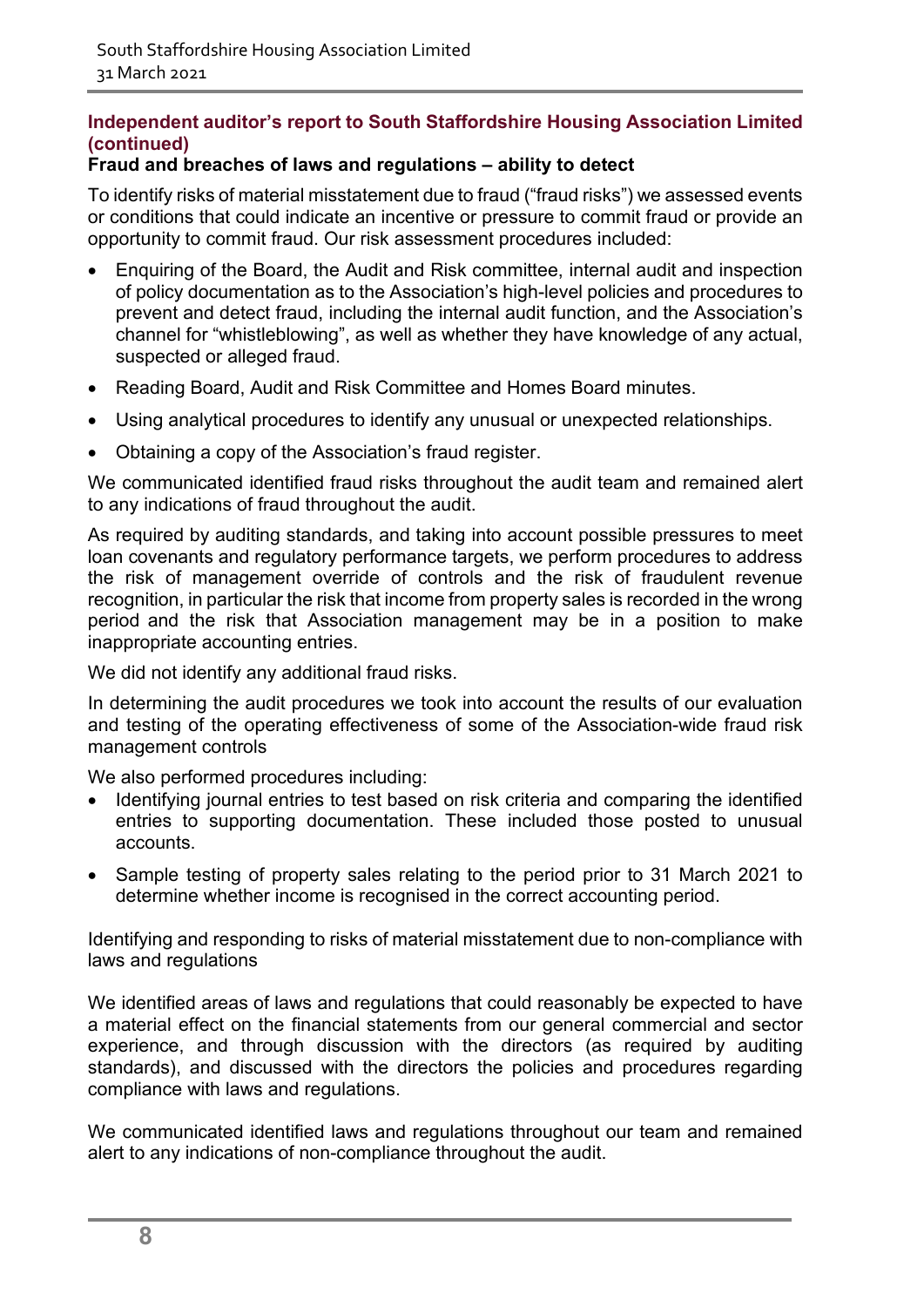### **Independent auditor's report to South Staffordshire Housing Association Limited (continued)**

The potential effect of these laws and regulations on the financial statements varies considerably.

Firstly, the Association is subject to laws and regulations that directly affect the financial statements including financial reporting legislation (including related co-operative & community benefit society legislation), taxation legislation, pensions legislation and specific disclosures required by housing legislation and we assessed the extent of compliance with these laws and regulations as part of our procedures on the related financial statement items.

Secondly, the Association is subject to many other laws and regulations where the consequences of non-compliance could have a material effect on amounts or disclosures in the financial statements, for instance through the imposition of fines or litigation or the need to include significant provisions. We identified the following areas as those most likely to have such an effect: anti-bribery, health and safety and employment law recognising the nature of the Association's activities. Auditing standards limit the required audit procedures to identify non-compliance with these laws and regulations to enquiry of the directors and other management and inspection of regulatory and legal correspondence, if any. Therefore, if a breach of operational regulations is not disclosed to us or evident from relevant correspondence, an audit will not detect that breach.

### **Other information**

The Association's Board is responsible for the other information, which comprises the Board's Annual Report. Our opinion on the financial statements does not cover the other information and, accordingly, we do not express an audit opinion or any form of assurance conclusion thereon.

Our responsibility is to read the other information and, in doing so, consider whether, based on our financial statements audit work, the information therein is materially misstated or inconsistent with the financial statements or our audit knowledge. Based solely on that work, we have not identified material misstatements in the other information.

#### **Matters on which we are required to report by exception**

Under the Co-operative and Community Benefit Societies Act 2014 we are required to report to you if, in our opinion:

- the association has not kept proper books of account; or
- the association has not maintained a satisfactory system of control over its transactions; or
- the financial statements are not in agreement with the association's books of account; or
- we have not received all the information and explanations we need for our audit.

We have nothing to report in these respects.

### **Board's responsibilities**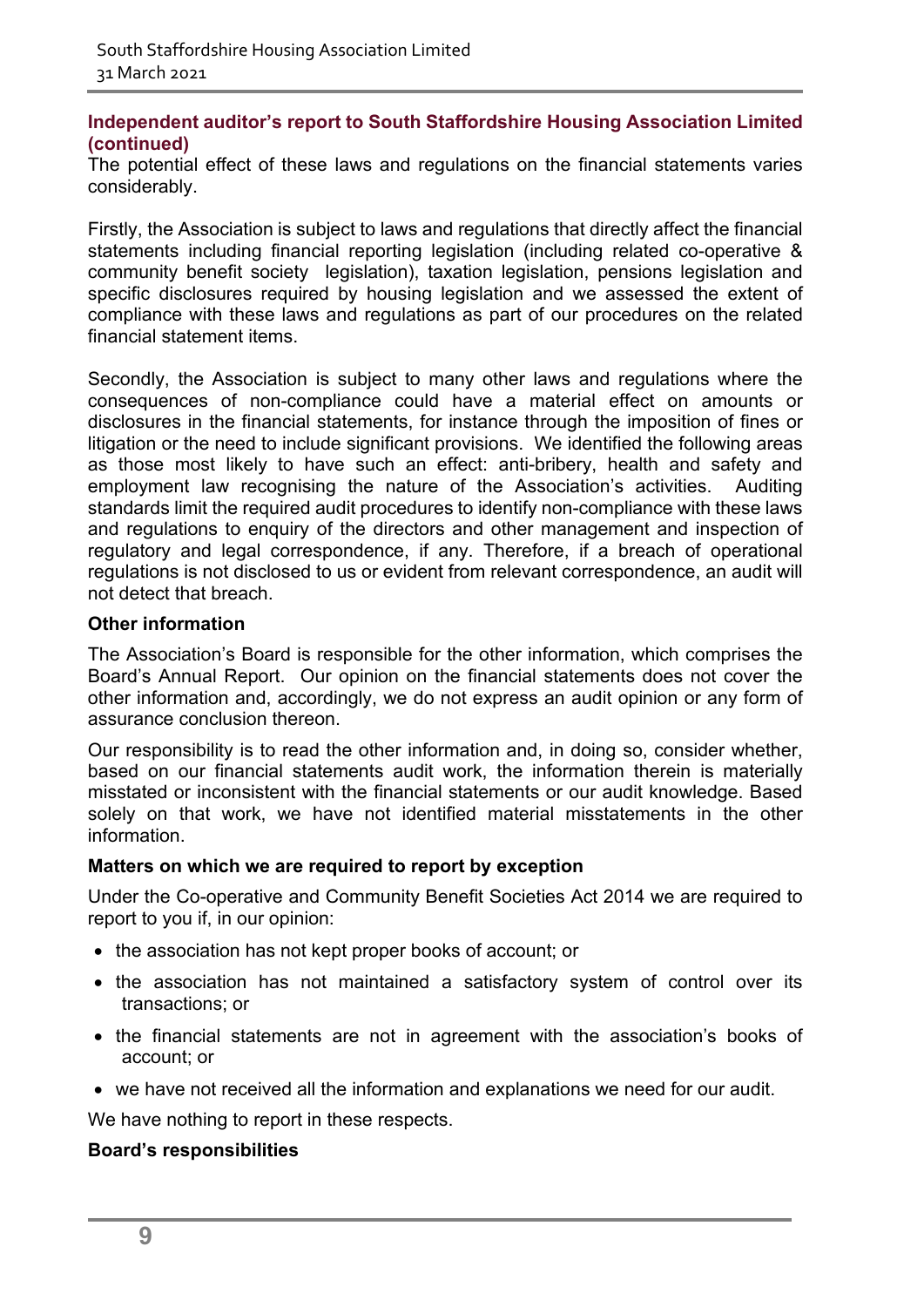As explained more fully in their statement set out on pages 4 and 5, the association's Board is responsible for: the preparation of financial statements which give a true and fair view;

### **Independent auditor's report to South Staffordshire Housing Association Limited (continued)**

such internal control as it determines is necessary to enable the preparation of financial statements that are free from material misstatement, whether due to fraud or error; assessing the association's ability to continue as a going concern, disclosing, as applicable, matters related to going concern; and using the going concern basis of accounting unless it either intends to liquidate the association or to cease operations, or has no realistic alternative but to do so.

### **Auditor's responsibilities**

Our objectives are to obtain reasonable assurance about whether the financial statements as a whole are free from material misstatement, whether due to fraud or error, and to issue our opinion in an auditor's report. Reasonable assurance is a high level of assurance, but does not guarantee that an audit conducted in accordance with ISAs (UK) will always detect a material misstatement when it exists. Misstatements can arise from fraud or error and are considered material if, individually or in aggregate, they could reasonably be expected to influence the economic decisions of users taken on the basis of the financial statements.

A fuller description of our responsibilities is provided on the FRC's website at [www.frc.org.uk/auditorsresponsibilities.](http://www.frc.org.uk/auditorsresponsibilities)

### **The purpose of our audit work and to whom we owe our responsibilities**

This report is made solely to the association in accordance with section 87 of the Cooperative and Community Benefit Societies Act 2014 and section 128 of the Housing and Regeneration Act 2008. Our audit work has been undertaken so that we might state to the association those matters we are required to state to it in an auditor's report and for no other purpose. To the fullest extent permitted by law, we do not accept or assume responsibility to anyone other than the association for our audit work, for this report, or for the opinions we have formed.

**Sarah Brown for and on behalf of KPMG LLP, Statutory Auditor**  Chartered Accountants One Snowhill Snow Hill Queensway Birmingham B4 6GH

8 September 2021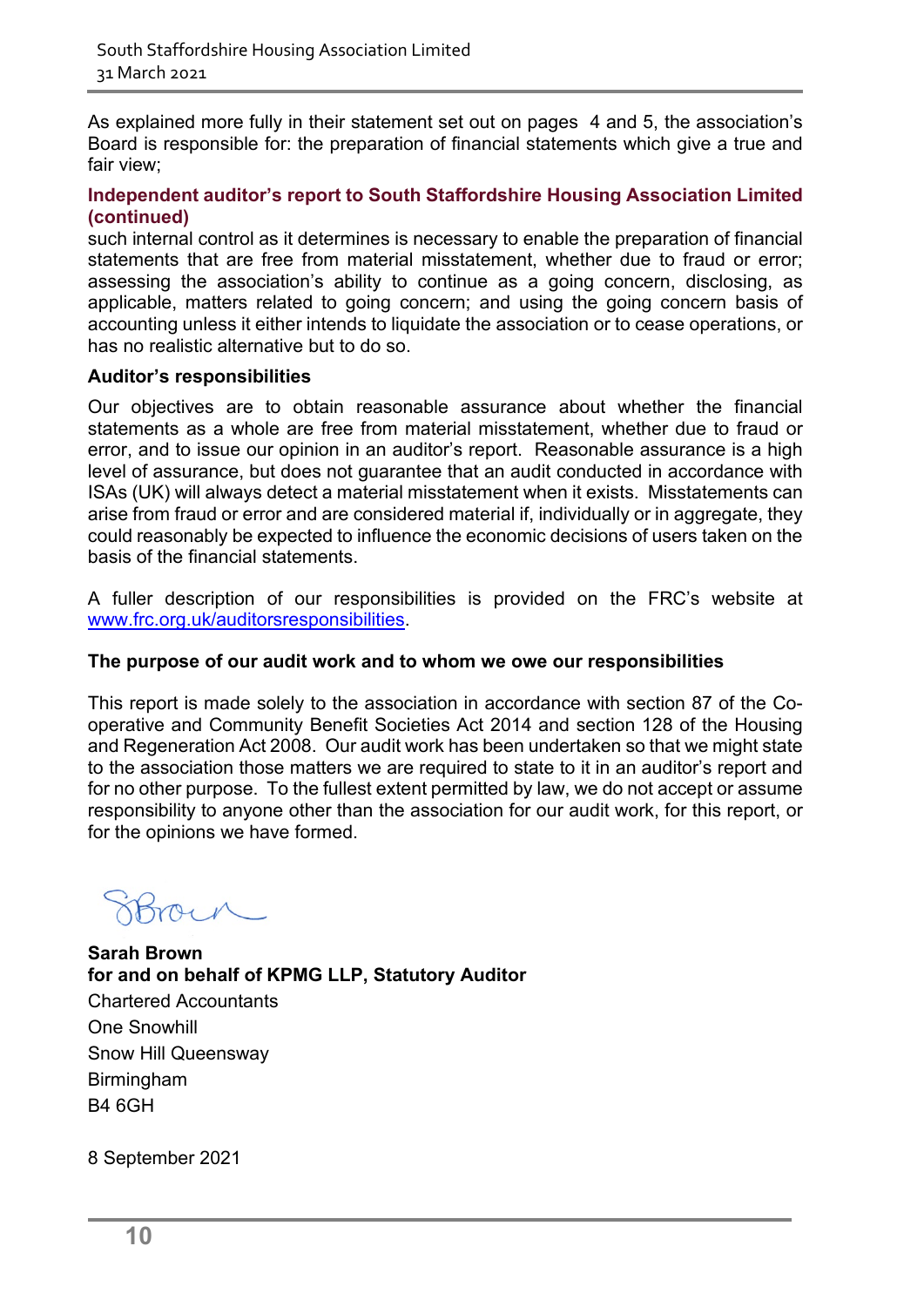### <span id="page-12-0"></span>**STATEMENT OF COMPREHENSIVE INCOME for the year ended 31 March 2021**

|                                                            | <b>Note</b>    | <b>Year Ended</b><br>31 March 2021 | <b>Year Ended</b><br>31 March 2020 |
|------------------------------------------------------------|----------------|------------------------------------|------------------------------------|
|                                                            |                | £'000                              | £'000                              |
| Turnover                                                   | 3              | 30,833                             | 31,711                             |
| Cost of sales                                              | 3              | (446)                              | (1, 334)                           |
| Operating expenditure                                      | 3              | (22, 151)                          | (22,900)                           |
| Surplus on disposal of<br>housing properties               | $\overline{4}$ | 448                                | 3,761                              |
| <b>Operating surplus</b>                                   |                | 8,684                              | 11,238                             |
| Interest receivable and<br>similar income                  | 5              | 349                                | 339                                |
| Interest payable and<br>financing costs                    | 6              | (7,600)                            | (8, 465)                           |
| <b>Surplus before taxation</b>                             | $\overline{7}$ | 1,433                              | 3,112                              |
| <b>Taxation</b>                                            | 8              |                                    |                                    |
| <b>Surplus for the financial</b><br>year                   |                | 1,433                              | 3,112                              |
| Actuarial (loss)/ gain in<br>respect of pension<br>schemes | 20             | (3, 307)                           | 2,707                              |
| <b>Total comprehensive</b><br>income for the year          |                | (1, 874)                           | 5,819                              |

All the turnover and surplus disclosed above are derived from continuing activities.

The accompanying notes on pages 14 to 49 form part of these financial statements.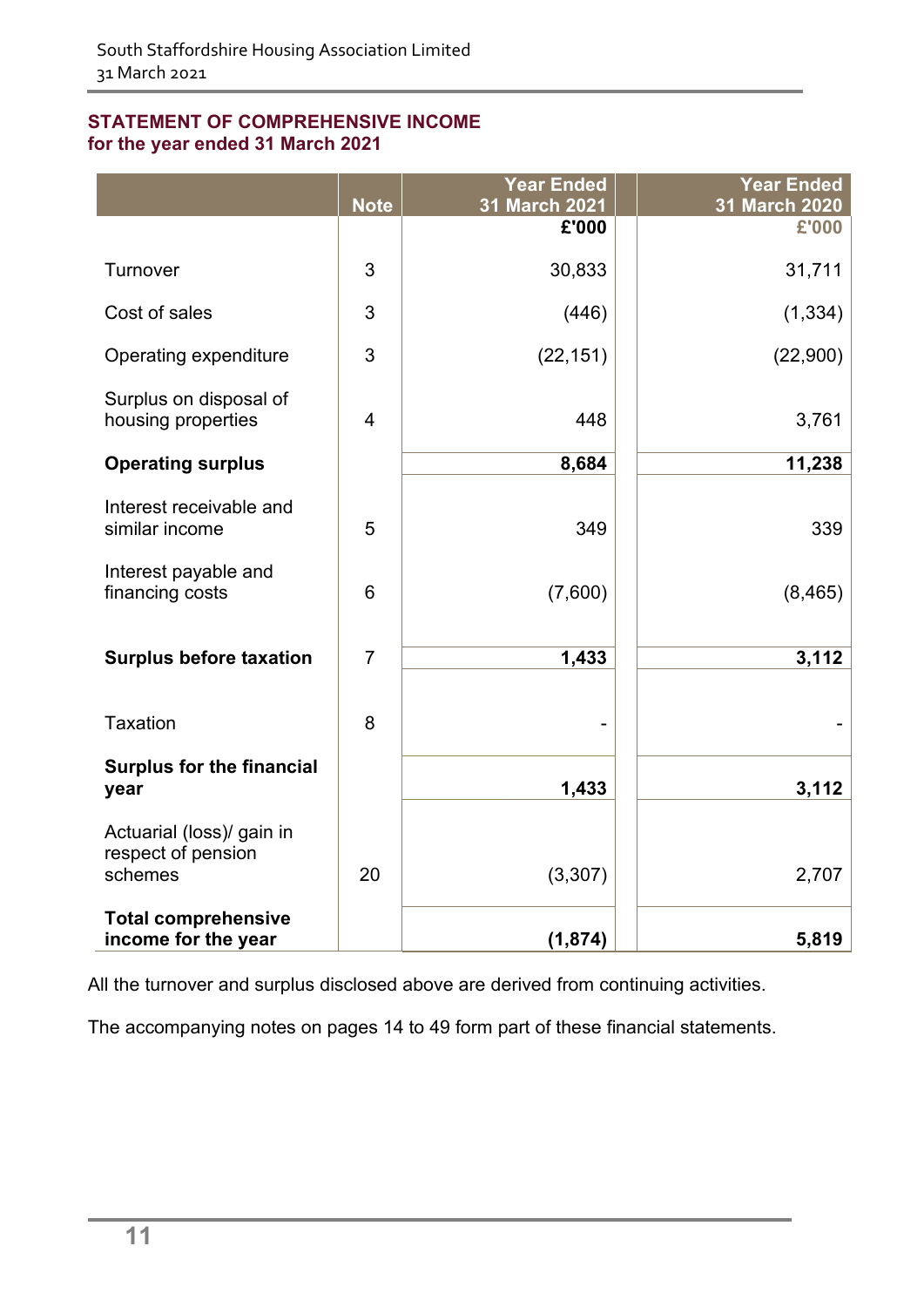### <span id="page-13-0"></span>**STATEMENT OF CHANGES IN RESERVES for the year ended 31 March 2021**

|                                                                       | Year ended 31 March 2021                                  |                                     |                                 |  |  |
|-----------------------------------------------------------------------|-----------------------------------------------------------|-------------------------------------|---------------------------------|--|--|
|                                                                       | <b>Income and</b><br><b>Expenditure</b><br><b>Reserve</b> | <b>Restricted</b><br><b>Reserve</b> | <b>Total</b><br><b>Reserves</b> |  |  |
|                                                                       | £'000                                                     | £'000                               | £'000                           |  |  |
| <b>Balance at 1 April</b>                                             | 20,045                                                    | 793                                 | 20,838                          |  |  |
| Capital spend in the year                                             |                                                           | (46)                                | (46)                            |  |  |
| <b>Total surplus from Statement of</b><br><b>Comprehensive Income</b> | 1,272                                                     | 161                                 | 1,433                           |  |  |
| Actuarial losses on defined<br>benefit pension scheme                 | (3,307)                                                   |                                     | (3,307)                         |  |  |
| Other comprehensive income<br>for the year                            | (3,307)                                                   |                                     | (3,307)                         |  |  |
| <b>Balance at 31 March</b>                                            | 18,010                                                    | 908                                 | 18,918                          |  |  |

|                                                                       | Year ended 31 March 2020                           |                                     |                                 |  |  |
|-----------------------------------------------------------------------|----------------------------------------------------|-------------------------------------|---------------------------------|--|--|
|                                                                       | Income and<br><b>Expenditure</b><br><b>Reserve</b> | <b>Restricted</b><br><b>Reserve</b> | <b>Total</b><br><b>Reserves</b> |  |  |
|                                                                       | £'000                                              | £'000                               | £'000                           |  |  |
| <b>Balance at 1 April</b>                                             | 14,514                                             | 623                                 | 15,137                          |  |  |
| Capital spend in the year                                             |                                                    | (118)                               | (118)                           |  |  |
| <b>Total surplus from Statement of</b><br><b>Comprehensive Income</b> | 2,824                                              | 288                                 | 3,112                           |  |  |
| Actuarial gains on defined benefit<br>pension scheme                  | 2,707                                              |                                     | 2,707                           |  |  |
| Other comprehensive income<br>for the year                            | 2,707                                              |                                     | 2,707                           |  |  |
| <b>Balance at 31 March</b>                                            | 20,045                                             | 793                                 | 20,838                          |  |  |

The accompanying notes on pages 14 to 49 form part of these financial statements.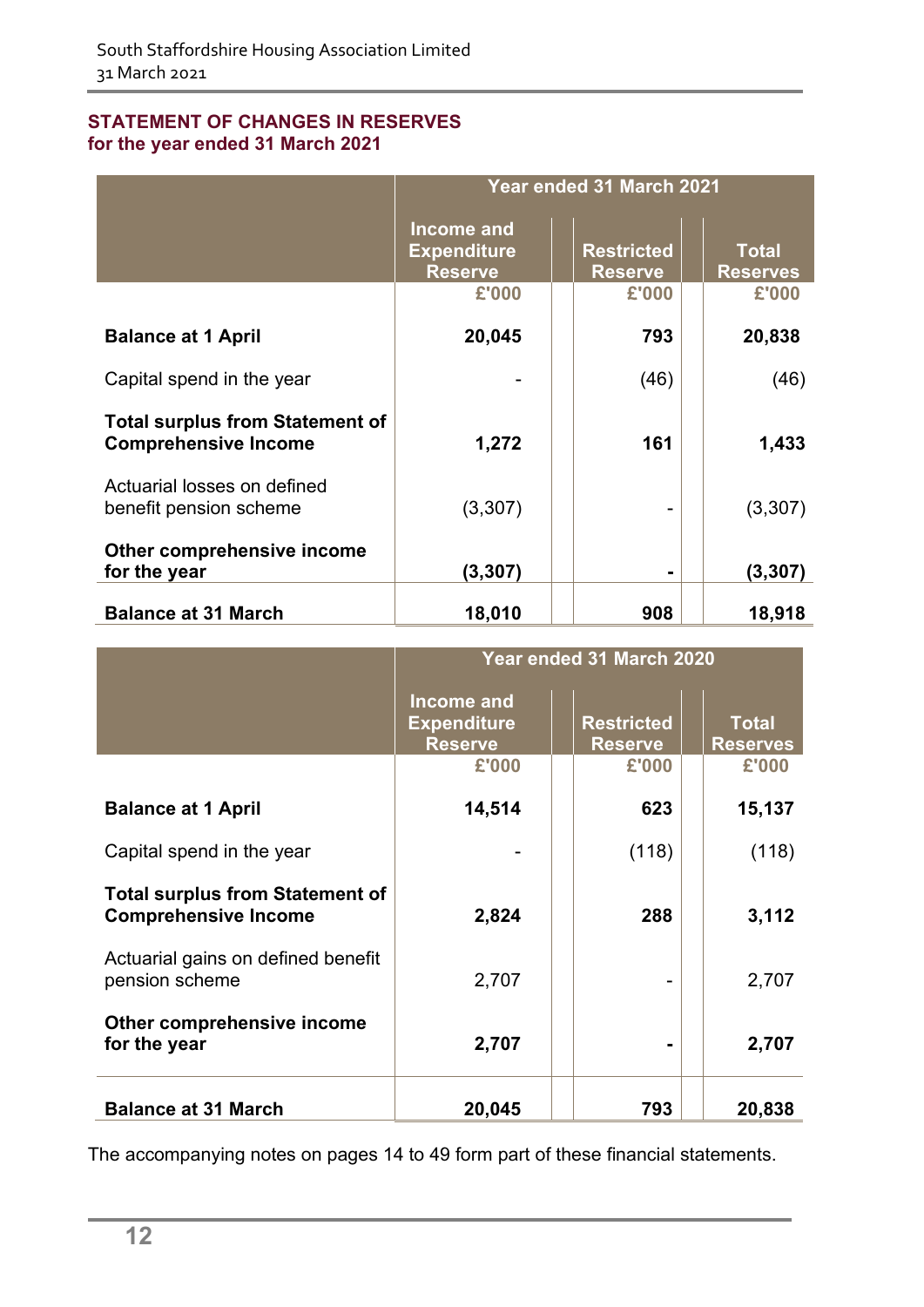#### <span id="page-14-0"></span>**STATEMENT OF FINANCIAL POSITION as at 31 March 2021**

|                                                   |             | <b>Year Ended</b> | <b>Year Ended</b> |
|---------------------------------------------------|-------------|-------------------|-------------------|
|                                                   | <b>Note</b> | 31 March<br>2021  | 31 March<br>2020  |
|                                                   |             | £'000             | £'000             |
| <b>Tangible fixed assets</b>                      |             |                   |                   |
| <b>Housing properties</b>                         | 11          | 201,231           | 199,544           |
| Other tangible fixed assets                       | 12          | 2,517             | 2,717             |
|                                                   |             | 203,748           | 202,261           |
| Debtors: amounts falling after more               |             |                   |                   |
| than one year                                     | 13          | 10,000            | 8,000             |
| <b>Current assets</b>                             |             |                   |                   |
| <b>Stocks</b>                                     | 12a         | 250               | 133               |
| Trade and other debtors                           | 13          | 2,229             | 1,789             |
| Investments<br>Cash and cash equivalents          |             | 2,544             | 7<br>1,668        |
| Less: Creditors: Amounts falling due              |             |                   |                   |
| within one year                                   | 14          | (6,066)           | (6,935)           |
| <b>Net current liabilities</b>                    |             | (1,036)           | (3, 338)          |
|                                                   |             |                   |                   |
| <b>Total assets less current liabilities</b>      |             | 212,712           | 206,923           |
| <b>Creditors:</b> Amounts falling due after       |             |                   |                   |
| more than one year                                | 15          | (183, 512)        | (178, 838)        |
|                                                   |             |                   |                   |
| Pension liability                                 | 21          | (10, 282)         | (7, 247)          |
| <b>Total net assets</b>                           |             | 18,918            | 20,838            |
|                                                   |             |                   |                   |
| <b>Reserves</b><br>Income and expenditure reserve | 17          | 18,010            | 20,045            |
| <b>Restricted reserve</b>                         | 17          | 908               | 793               |
|                                                   |             |                   |                   |
| <b>Total Reserves</b>                             |             | 18,918            | 20,838            |

The financial statements were approved by the Board and authorised for issue and are signed on its behalf on 20 July 2021 by:

Telelu.

**G Evans Chair**

**P Ingle I Molyneux Company Secretary** The accompanying notes on pages 14 to 49 form part of these financial statements.

hene nay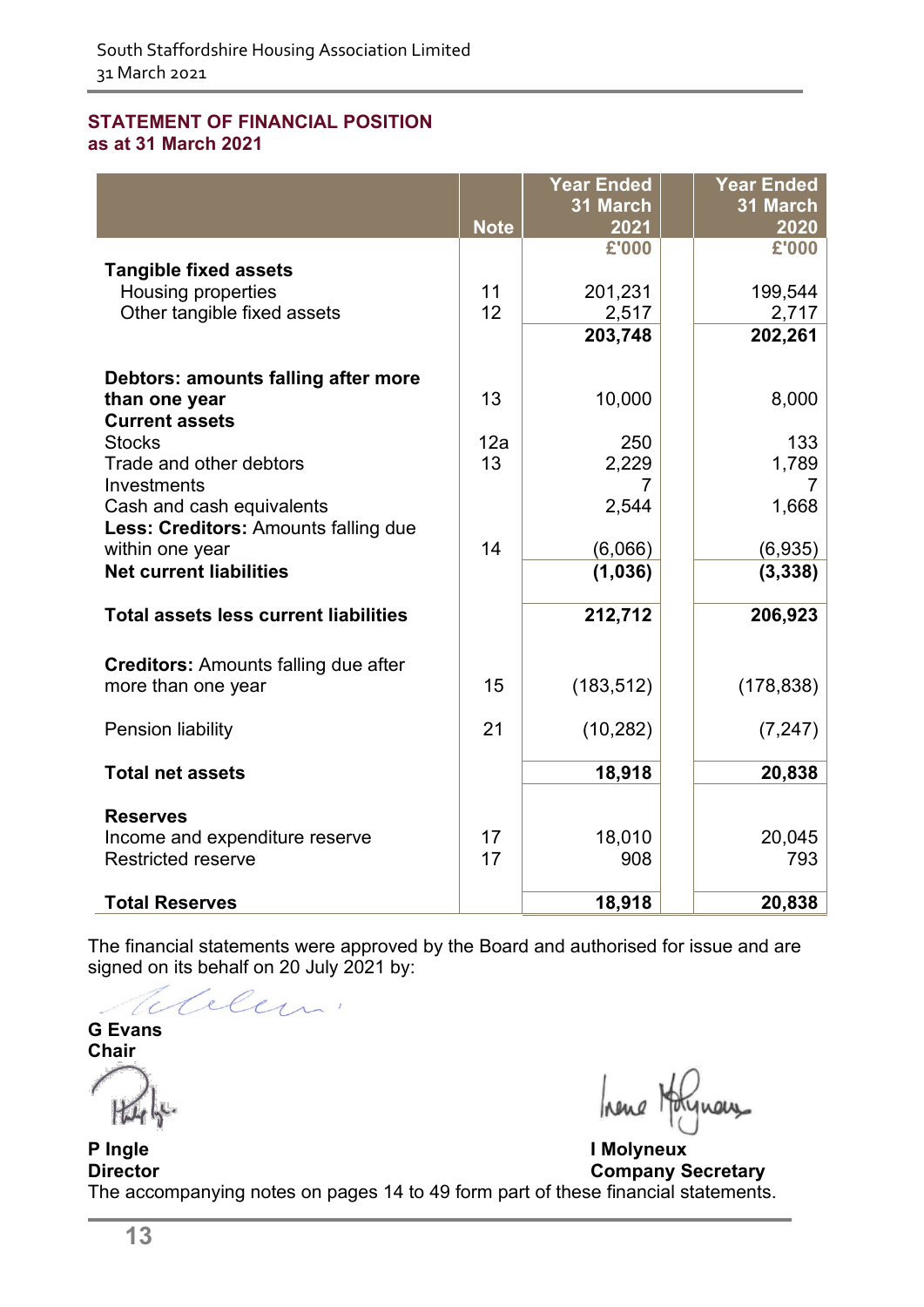### <span id="page-15-0"></span>**NOTES TO THE FINANCIAL STATEMENTS**

### **1. Legal status**

SSHA is an exempt charity, registered as a Co-operative and Community Benefit Society and it is registered also with the Regulator of Social Housing (LH4121), under the Housing and Regeneration Act 2008, as a social landlord. SSHA is a public benefit entity as described by FRS102.

### **2. Accounting policies**

### **a. Basis of accounting**

The financial statements have been prepared in accordance with the Co-operative and Community Benefit Societies Act 2014, Financial Reporting Standard 102 *The Financial Reporting Standard* applicable in the UK and Republic of Ireland (FRS102), and the Statement of Recommended Practice for registered social housing providers 2018 update . The financial statements comply with the Housing and Regeneration Act 2008 and the Accounting Direction for Private Registered Providers of Social Housing 2019.

The financial statements have been prepared under the historic cost convention.

As part of their normal annual review and budget approval process, the Board of Management have reviewed the combined 30 year business plan for Severnside Housing and South Staffordshire Housing Association, who operate as a funding group with Housing Plus Group Finance Limited and are integral to Housing Plus Group.

The financial plans were stress tested against 3 different scenarios including economic, welfare and compliance changes and a 'perfect storm' scenario was performed combining all of the other 3 scenarios. Mitigations were needed for the joint business plan for all scenarios, with the 'perfect storm' scenario requiring a 25% reduction in repairs and maintenance spend of £5.4m, the removal of £34m of uncommitted development, a reduction in non-business critical back office costs of £1.27m per annum and the sale of the Groups market rented properties valued at £13.4m and the Groups offices valued at £6m. This would allow the 'perfect storm' scenario to be managed internally for a period of 3 years, after this the Board would need to consider longer term actions.

The impact of the Covid-19 outbreak has been considered by the members of the Board. The Association continues to operate effectively with the majority of support staff working from home and other staff abiding by social distancing. Contrary to expectations, the Association has performed well to date. Rental income collection has remained strong during the period with little change in the arrears figure to date with performance at 1.5% which is below the corporate target of 3%. Voids performance suffered during the 'lockdown' period, but performance has since improved, and it is anticipated that void loss will be controlled around the budget level. Development work and planned maintenance work was also suspended during the start of the 2020/21 financial year but has since resumed.

As at 31st March 2021 the Association had £2.5m of cash and access to a further £45.5 million of undrawn borrowing facilities within Housing Plus Group Finance Limited. The Board is satisfied that this funding is available as Housing Plus Group Finance Limited, Severnside Housing and South Staffordshire Housing Association are integral to the Group as set out in the 30 year business plan.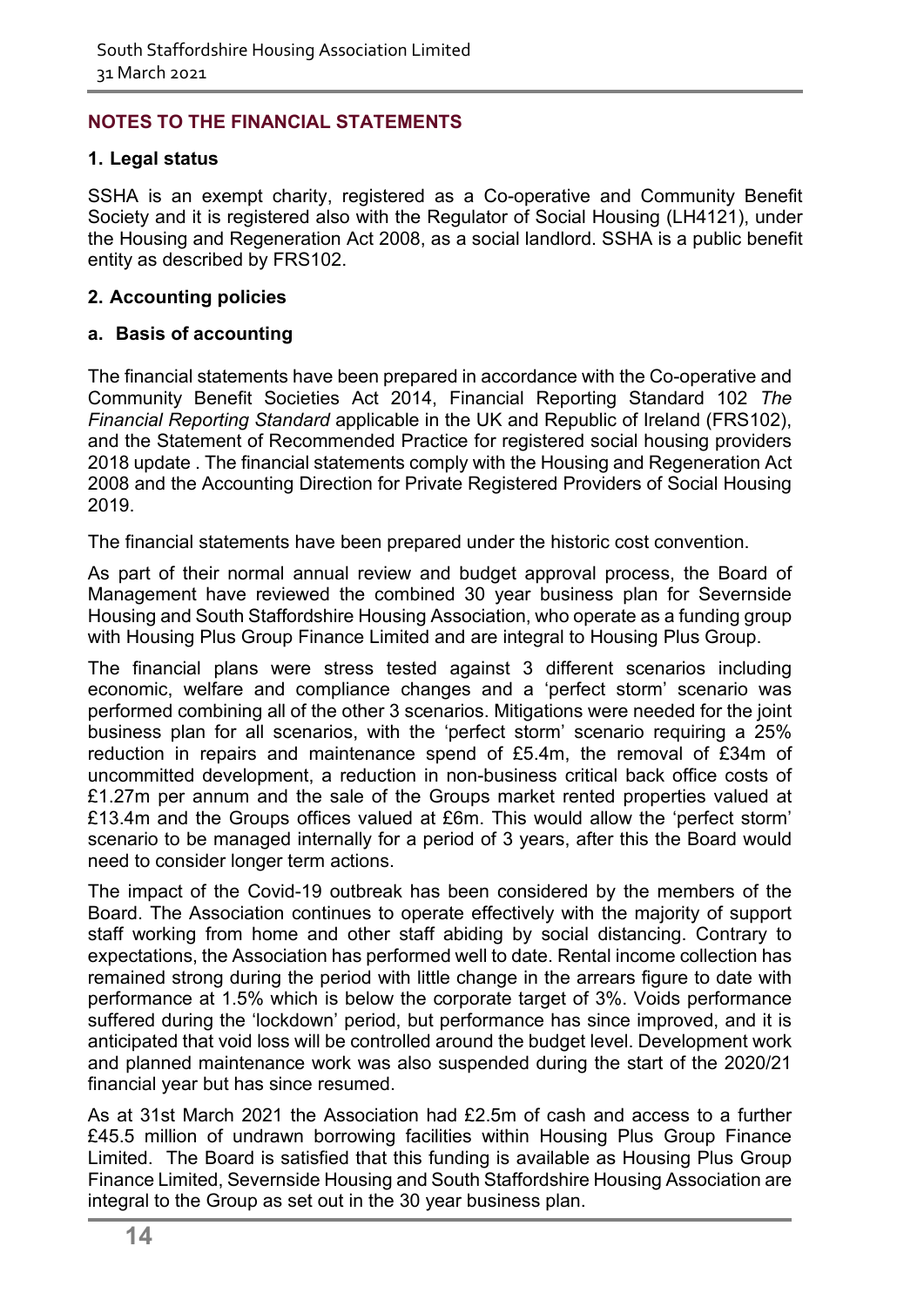Given the strength of the balance sheet and availability and liquidity of undrawn loan facilities the Board believe that while uncertainty exists, this does not pose a material uncertainty that would cast doubt on the Association's ability to continue as a going concern for the foreseeable future, which is a period of at least 12 months from signing of the accounts and audit report.

The Board therefore consider it appropriate for the accounts to be prepared on a going concern basis.

### **b. FRS102 Exemptions**

The Association is a wholly owned subsidiary and is exempt from the requirement to prepare consolidated financial statements. In preparing separate financials statements the Association has taken advantage of the disclosure exemption in FRS 102 and has not prepared a cash flow statement.

A summary of the key accounting policies, which have been applied consistently across all entities, is set out below with intercompany transactions and balances being eliminated in full.

### **c. Turnover**

Turnover represents rental and service charge income receivable net of voids, sales of first tranche shared ownership properties, grant amortisation and care services income for the year. Turnover (representing those items listed above) in the financial statements notes are analysed to identify General Needs, Supported Housing, Care Housing and Shared Ownership properties.

Rental income is recognised from the point when properties under development reach practical completion or otherwise become available for letting. Income from Low Cost Home Ownership sales and sales of properties built for sale is recognised at the point of legal completion of the sale.

Revenue grants are receivable when the conditions for receipt of agreed grant funding have been met. Service charges, Supporting People Income and care services are recognised when the service has been performed and expenditure incurred.

### **d. Value Added Tax (VAT)**

The Association's main income stream, being rent, is exempt for value added tax (VAT) purposes. The financial statements include VAT to the extent that it is suffered by the Association and not recoverable from HM Revenue and Customs (HMRC).The Association is able to reclaim VAT in line with a Partial Exemption Special Method agreed with HMRC.

VAT reclaimed under the partial exemption method is calculated using a sectorised approach, allowing the different activities of the Group to be assessed separately for recovery based on the VAT treatment of the supply.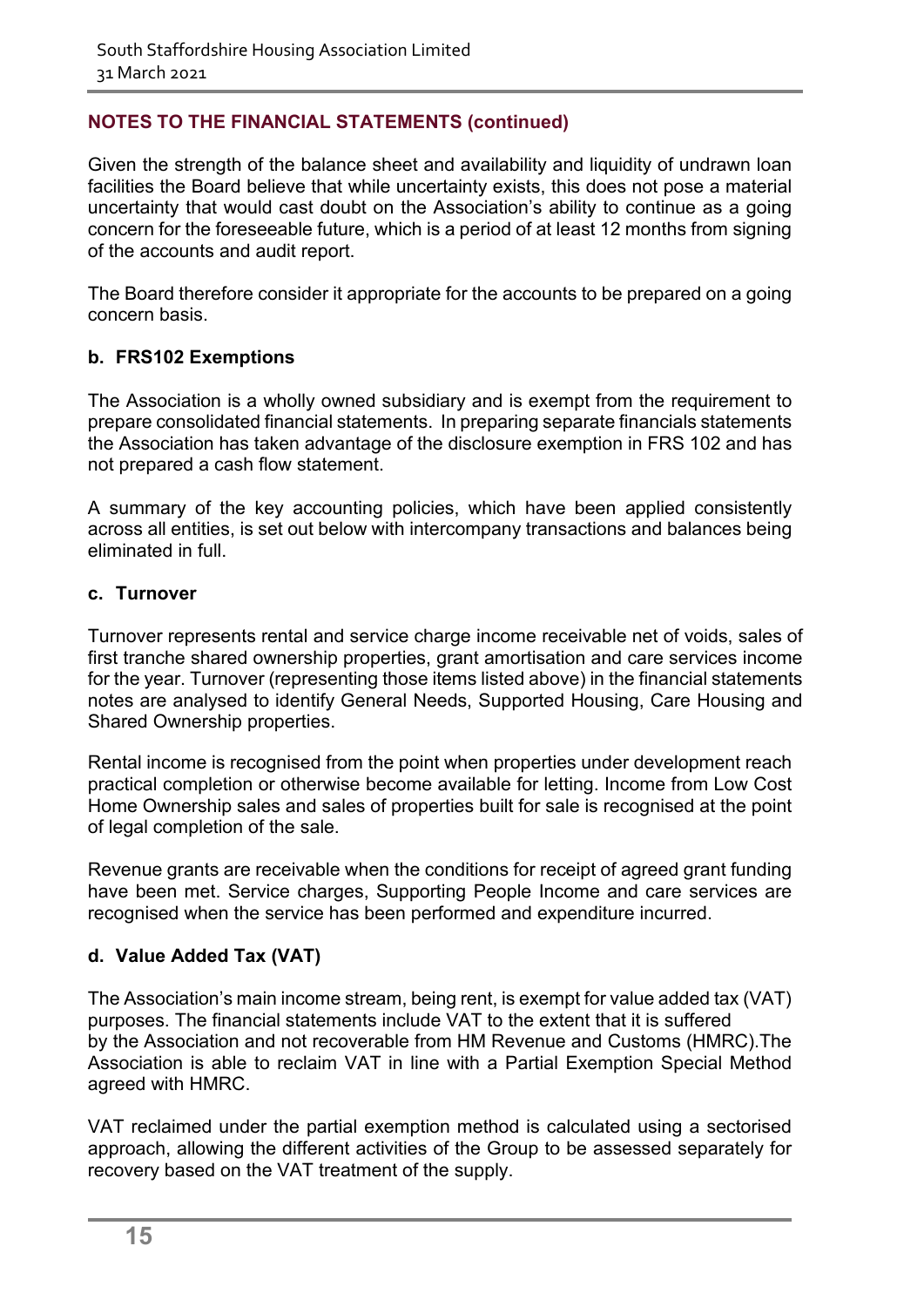The balance of VAT payable to or recoverable at the year-end is included in the financial statements as a current liability or asset

### **e. Interest and financial costs**

Interest and financial costs represent the cost of financing the purchase of those properties transferred and property acquisitions as well as new development. Loans are secured on the majority of SSHA housing assets.

Interest and financial costs are charged to the Statement of Comprehensive Income in the year in which they are incurred.

### **f. Pensions**

SSHA participates in two defined benefit schemes, the Housing Plus Pension Scheme (HPPS) and the Staffordshire County Council Local Government Pension Scheme (Staffordshire LGPS). The assets of the funds are kept separately from those of the Group being invested in independently managed superannuation funds.

The Association has accounted for the both the HPPS and LGPS as defined benefit schemes. The net liability (or asset, to the extent it is recoverable) is calculated by estimating the amount of future benefit that employees have earned to date, discounted to present value, and deducting the fair value of the scheme's assets. Changes in this net defined benefit liability arising from employee service, introductions, benefit changes, curtailments and settlements during the period are recognised in operating costs. The net interest expense (or income) on the net liability (or asset) for the period is recognised as other finance cost (or income). Remeasurement of the net liability (or asset) is recognised as actuarial gains/losses in Other Comprehensive Income.

#### **g. Holiday pay accrual**

A current liability is recognised for any unused holiday pay entitlement which has accrued at the Statement of Financial Position date. This is measured at the undiscounted salary cost of the future holiday entitlement at the Statement of Financial Position date.

### **h. Housing properties**

Housing properties are principally properties available for rent. Completed housing properties for lettings are stated at cost less accumulated depreciation and accumulated impairment losses. The cost includes costs of acquiring land and buildings, development costs incurred during the development period and other directly attributable costs. Housing properties under construction are stated at cost less accumulated impairment losses.

Completed housing properties are split between their land and structure costs. Freehold land is not depreciated. Housing properties are depreciated on a straight line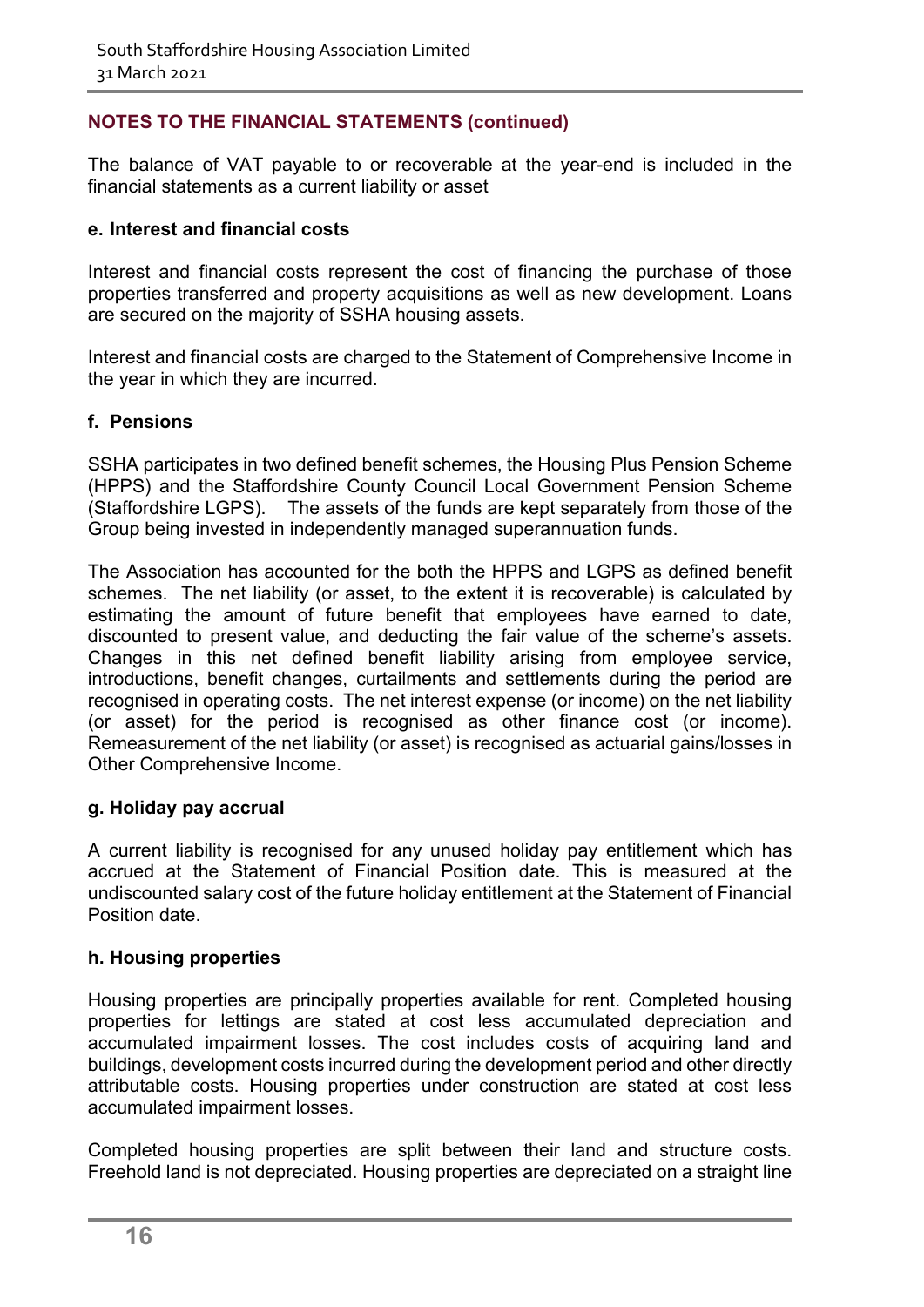basis over the useful economic life of the assets. The depreciable amount is arrived at on the basis of original cost.

SSHA's housing assets are depreciated as follows:

- Depreciation is charged from the date of acquisition or practical completion of works.
- Properties held on leases are amortised over the life of the lease or their estimated useful economic lives in the business, if shorter.
- Major components are treated as separable assets and depreciated over their expected useful economic lives or the lives of the structure to which they relate, if shorter, at the following annual rates:

| $\bigcap$  | <b>Structure</b>              | 50-120 years |
|------------|-------------------------------|--------------|
| $\bigcirc$ | Roof                          | 60 years     |
| $\bigcap$  | <b>Kitchens</b>               | 20 years     |
| $\bigcap$  | <b>Bathrooms</b>              | 30 years     |
| $\circ$    | <b>Heating System/Boilers</b> | 15 years     |
| $\circ$    | <b>Wiring System</b>          | 30 years     |
| ∩          | Lifts                         | 30 years     |
| $\bigcap$  | <b>UPVC External Doors</b>    | 30 years     |
|            | <b>UPVC Windows</b>           | 30 years     |
| $\bigcap$  | Porches                       | 30 years     |
|            | <b>Solar Panels</b>           | years        |

### **i. Capitalisation**

Works to existing properties which replace a component that has been treated separately for depreciation purposes are capitalised as improvements.

Major improvements and renovation of housing properties which extend the life of the asset, increase the rent or considerably reduce the future routine maintenance are capitalised and depreciated over the useful economic life of the asset.

Staff and other costs that are directly attributable to bringing housing properties to practical completion are capitalised. Development costs not capitalised are shown as other activities in the Statement of Comprehensive Income for the year.

Interest costs relating to new development are capitalised. The interest charged reflects the net interest paid over the period of development.

### **j. Accounting for grants**

SSHA receives Social Housing Grant and grants from Local Authorities. Any grants provided to reduce the capital cost of housing properties held at cost or specific components of housing properties, are recognised by SSHA using the accrual model. It means that grants are released to the Statement of Comprehensive Income, on a systematic basis over the expected useful life of the housing property structure or if a Disabled Facilities Grant over the expected useful life of the bathroom.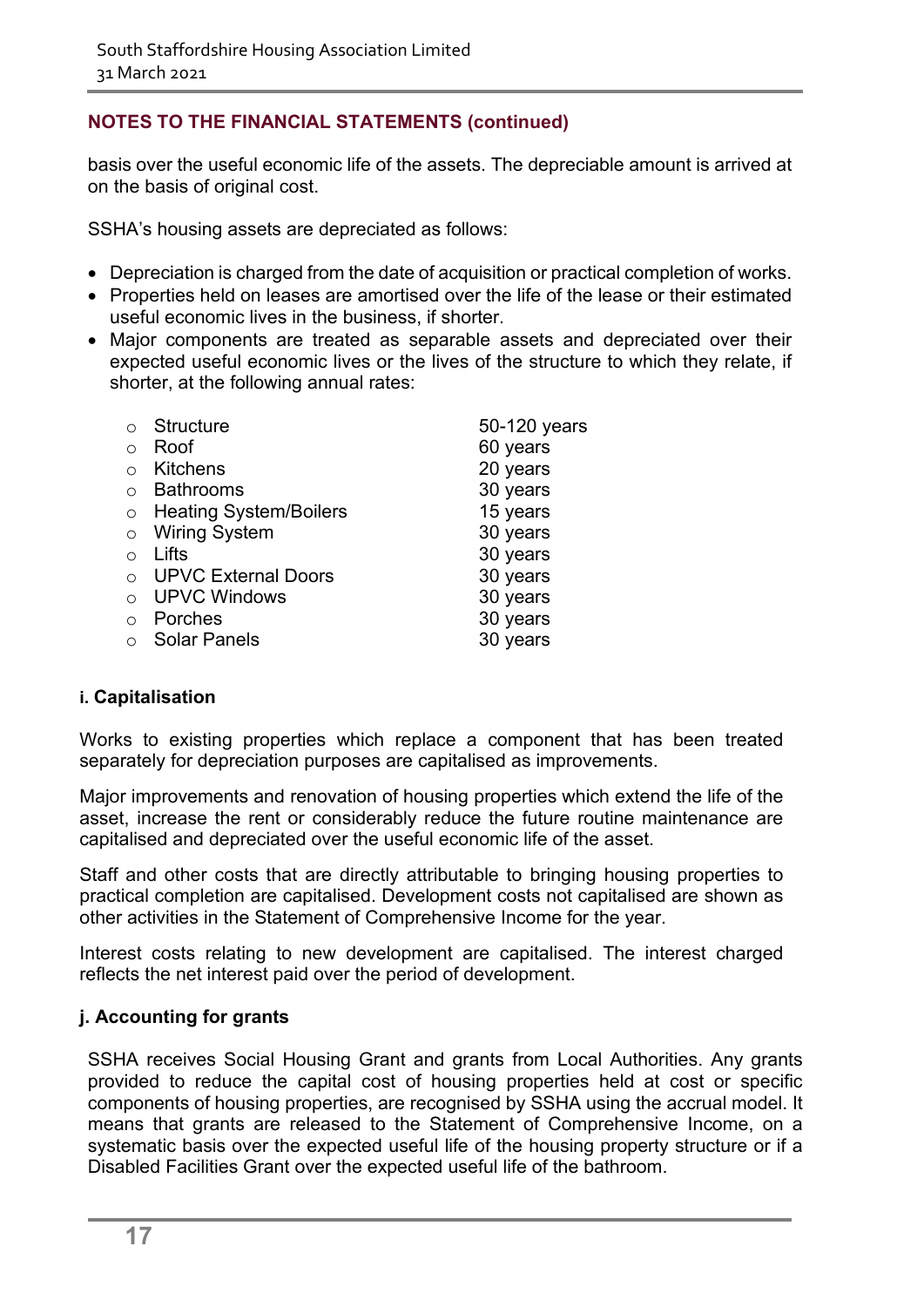If an asset (housing property or its component) is disposed of, for which grant was received, and there is no obligation to repay the grant, any grant remaining within liabilities on the Statement of Financial Position is released to the Statement of Comprehensive Income. If the grant is available to be recycled it is credited to a Recycled Capital Grant Fund and included as a liability in the Statement of Financial Position.

Any grants received in respect of revenue expenditure are recognised in the Statement of Comprehensive Income as they become receivable.

Donations of land or other tangible assets acquired below market value from a government source are treated as a non-monetary grant. The difference between the fair value of the tangible asset donated or acquired and the consideration paid is recognised as a liability in the Statement of Financial Position. Once the terms of the donation have been met it is released to the Statement of Comprehensive Income.

#### **k. Sale of housing property**

Under shared ownership arrangements, SSHA sells a long term leasehold interest of Shared Ownership housing units to persons who occupy them at a lease premium equal to between 25% and 100% of open Market Value. Proceeds of sale of first tranches are accounted for as turnover in the Statement of Comprehensive Income. The total property cost is apportioned between the shared ownership element and the element remaining in SSHA's ownership based on the percentage tranche sold or estimated to be sold. The estimated first tranche value of properties that are developed for sale and are either unsold or work in progress are included in current assets. Subsequent tranches ('Staircasing') are accounted for as disposals. The remaining unsold element remains on the Statement of Financial Position as a fixed asset and is subject to an annual impairment review.

Under Right to Buy and Right to Acquire arrangements SSHA sells properties to qualifying tenants. Due to the nature of the transfer with South Staffordshire Council it is not possible to separately identify the value of each property sold. An average value is eliminated from the property assets following each sale and charged to the Statement of Comprehensive Income. Receipts from Right to Acquire sales are required to be retained in a ring fenced fund that can only be used for providing replacement housing. The sales receipt less eligible expenses are held in a disposal proceeds fund, which is held in creditors (either current or long term dependent on when it is anticipated to be used).

#### **l. Other tangible fixed assets**

Other tangible assets are depreciated on a straight-line basis over the useful economic life of the asset as follows:

| $\circ$ Office Structure      | 60 years |
|-------------------------------|----------|
| $\circ$ Vehicles              | 4 years  |
| $\circ$ Furniture & Equipment | 5 years  |
| o Photocopiers                | 3 years  |
| $\circ$ IT Hardware           | 2 years  |
|                               |          |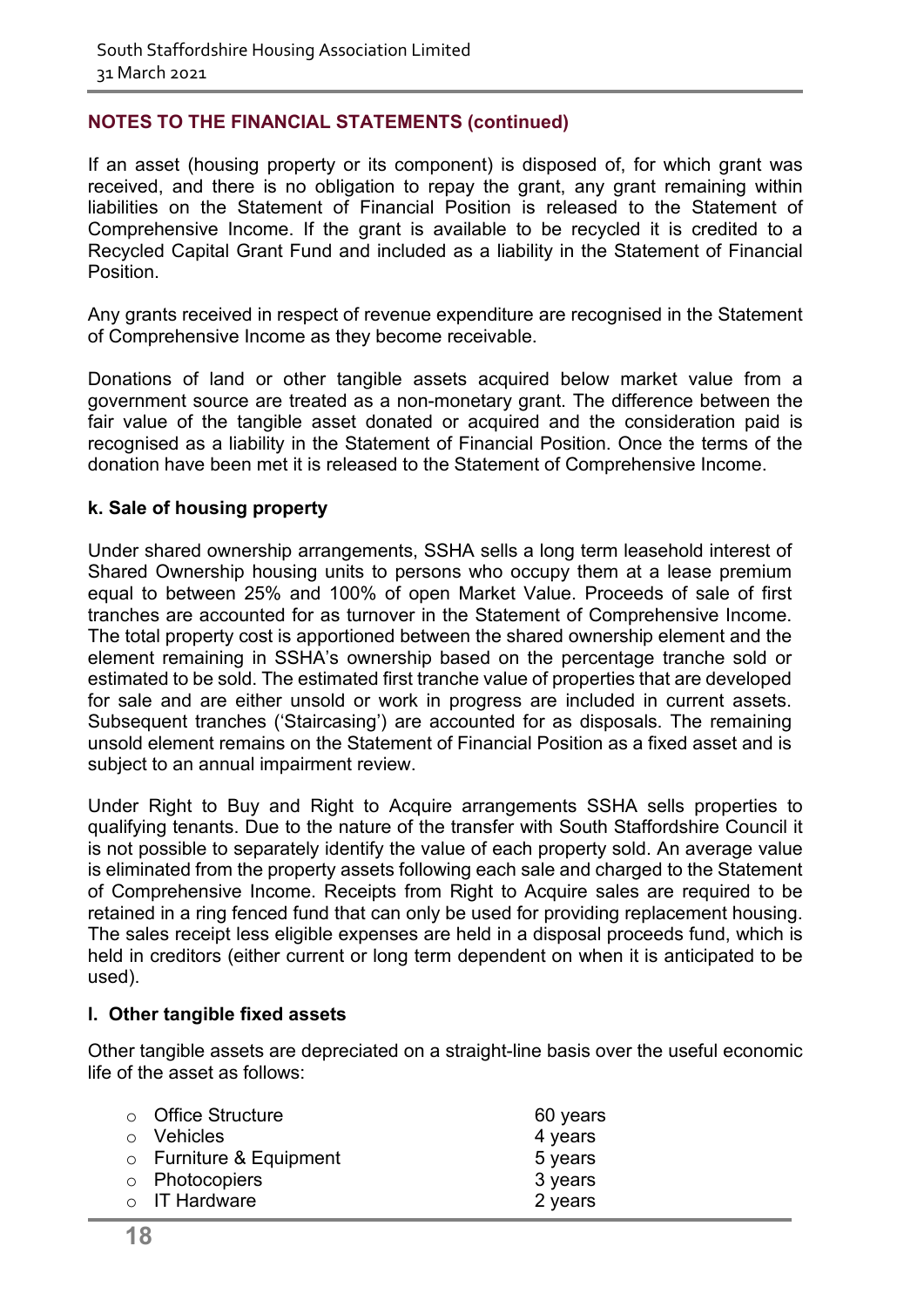The threshold for capitalisation is £500 for a single asset or group of assets.

#### **m. Impairment**

SSHA carries out an annual impairment review of individual tangible fixed assets and cash generating units. The review takes into account internal and external indicators of impairment including obsolescence, physical damage, expected cashflows, replacement values, market factors and government policy. SSHA considers cash generating units to be schemes or geographical areas depending on size.

Where an indicator of impairment exists an impairment assessment is performed where the carrying amount is compared to the recoverable amount. If the carrying amount of an asset or cash generating unit exceeds the higher of the value in use or fair value less costs to sell then the loss is charged to the Statement of Comprehensive Income as expenditure and as a separate line within operating expenditure where it is considered to be material.

#### **n. Leased assets**

At inception the Group assesses agreements that transfer the right to use assets. The assessment considers whether the arrangement is, or contains, a lease based on the substance of the arrangement.

Leases of assets that transfer substantially all the risks and rewards incidental to ownership are classified as finance leases.

Finance leases are capitalised at commencement of the lease as assets at the fair value of the leased asset or, if lower, the present value of the minimum lease payments calculated using the interest rate implicit in the lease. Assets are depreciated over the shorter of the lease term and the estimated useful life of the asset. Assets are assessed for impairment at each reporting date.

The capital element of lease obligations is recorded as a liability on inception of the arrangement. Lease payments are apportioned between capital repayment and finance charge, using the effective interest rate method, to produce a constant rate of charge on the balance of the capital repayments outstanding.

Leases that do not transfer all the risks and rewards of ownership are classified as operating leases. Rentals payable under operating leases are charged to the Statement of Comprehensive Income on a straight-line basis over the lease term.

#### **o. Stocks**

Stocks are stated at the lower of cost and the estimated sales price less costs to complete and sell.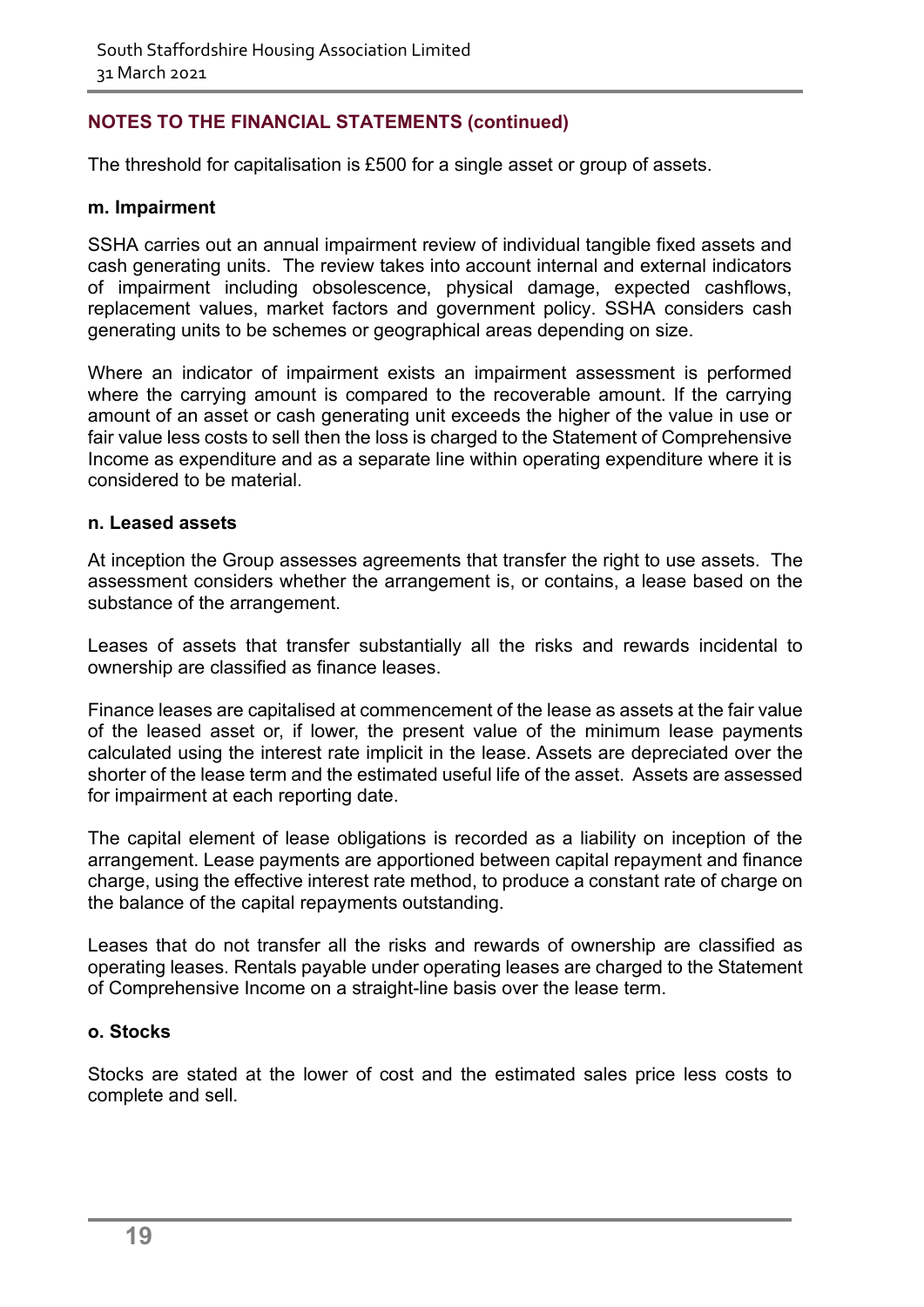### **p. Debtors and creditors**

Debtors and creditors receivable or payable within one year are recorded at transaction price. Any losses arising from impairment are recognised in the income statement in other operating expenditure.

#### **q. Financial instruments**

A financial instrument is a contract that gives rise to a financial asset of one entity and a financial liability of another entity. The Association accounts for its financial instruments using sections 11 'Basic Financial Instruments' and 12 'Other Financial Instruments Issues' of FRS102.

The Association's financial instruments are all currently classified as basic and include rent receivable, trade creditors, cash and loans.

Basic financial instruments are initially recognised at transaction price and in subsequent years at amortised cost. Financial assets are derecognised when the rights to the cash flows from the asset expire or are settled. Financial liabilities are derecognised when the obligation is discharged, cancelled or expired. Any difference between the consideration paid or received and the amounts derecognised are recognised in the Statement of Comprehensive Income.

#### **r. Cash and cash equivalents**

Cash and cash equivalents consists of cash at bank, cash in hand, deposits and short term investments with an original maturity of three months or less.

#### **s. Taxation**

The Association is an exempt charity for corporation tax.

#### **t. Provisions**

The Association only provides for when:

- there is a present legal or constructive obligation, resulting from a past event, at the Statement of Financial Position date;
- it is probable that a transfer of economic benefits will be required to settle the obligation; and
- a reliable estimate can be made of the amount of the obligation.

The amount recognised as a provision is the best estimate of the expenditure required to settle the present obligation at the Statement of Financial Position date.

The Association sets a provision against rent arrears of current and former tenants based upon historic trends relating to write offs. All other receivables including trade receivables are provided for on a case by case basis. A contingent liability exists on grant repayment which is dependent on the disposal of the related property.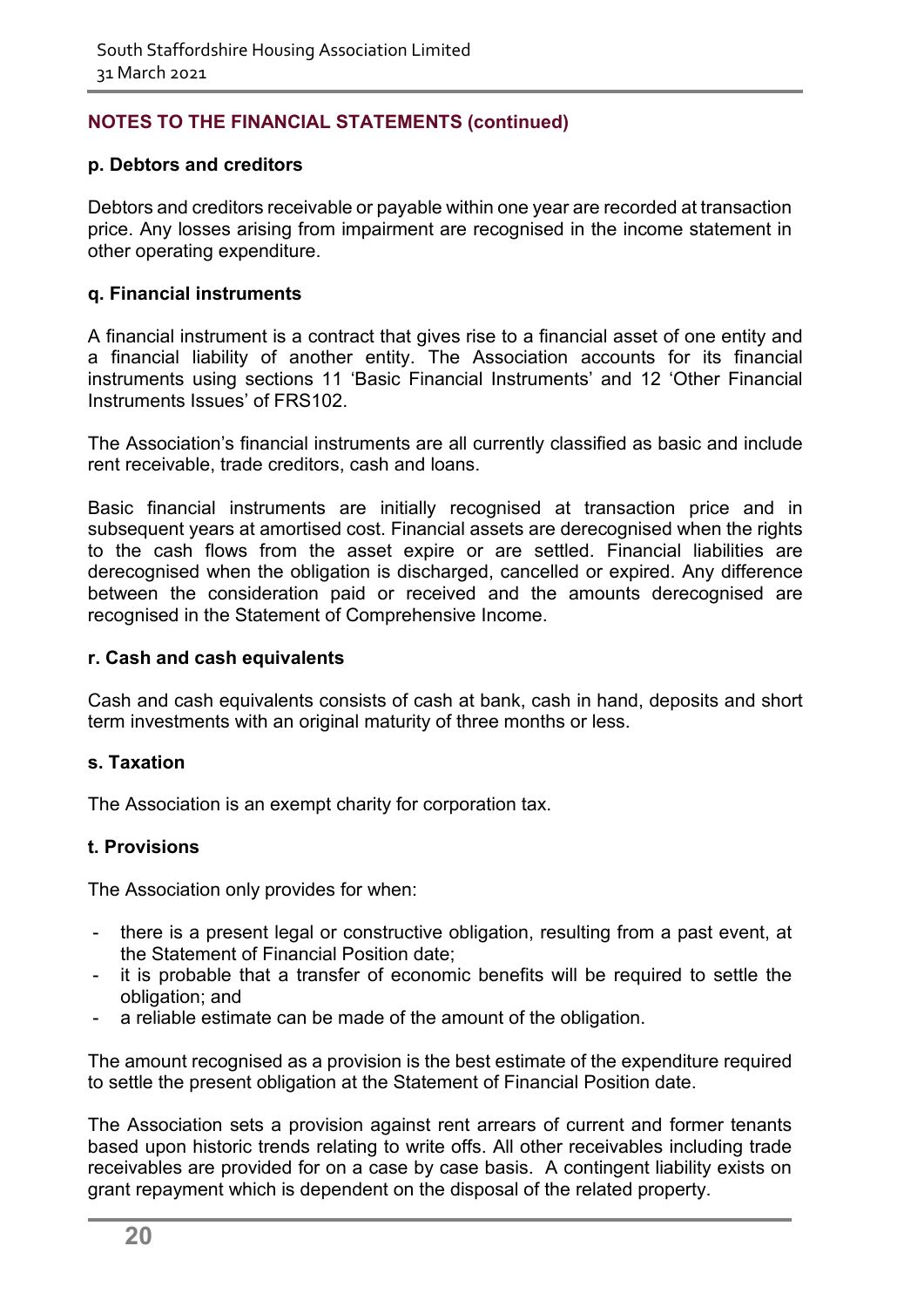### **u. Contingent liabilities**

A contingent liability is a possible obligation that arises from past events whose existence will be confirmed by the occurrence or non-occurrence of one or more uncertain future events beyond the control of the Association or a present obligation

that is not recognised because it is not probable that an outflow of resources will be required to settle the obligation. A contingent liability also arises in extremely rare cases where there is a liability that cannot be recognised because it cannot be measured reliably.

The Association does not recognise a contingent liability but discloses its existence in the financial statements.

#### **v. Reserves**

Income received, and expenditure incurred, for restricted purposes is separately accounted for within restricted funds.

#### **w. Key estimates and judgements**

The preparation of the financial statements requires the use of certain accounting estimates and judgements concerning the future. The estimates and assumptions that have a significant risk of causing a material adjustment to the carrying amounts of assets and liabilities within the next financial year are addressed below:

#### *i). Impairment of assets*

The Association assesses whether there is any indicator of impairment. Where an indication of impairment exists then an estimate must be made of the recoverable amount of the cash generating unit (CGU). This can require estimation of future cash flows from the CGU or costs of constructing/replacing the CGU if it is not held solely for its cash flows but for its service potential. Estimations are also made in relation to the selection of appropriate discount rates in order to calculate the net present value of those cash flows or costs.

#### *ii). Defined benefit pension scheme*

The Association has obligations to pay pension benefits to certain employees. The cost of these benefits and the present value of the obligation depend on a number of factors including: life expectancy, asset valuations and the discount rate on corporate bonds. Management relies on the estimates made by actuaries and the pension fund in these areas.

During the year ended 31 March 2021, the range of assumptions used by the individual schemes of which the Association is a member are shown in Note 20 of the financial statements.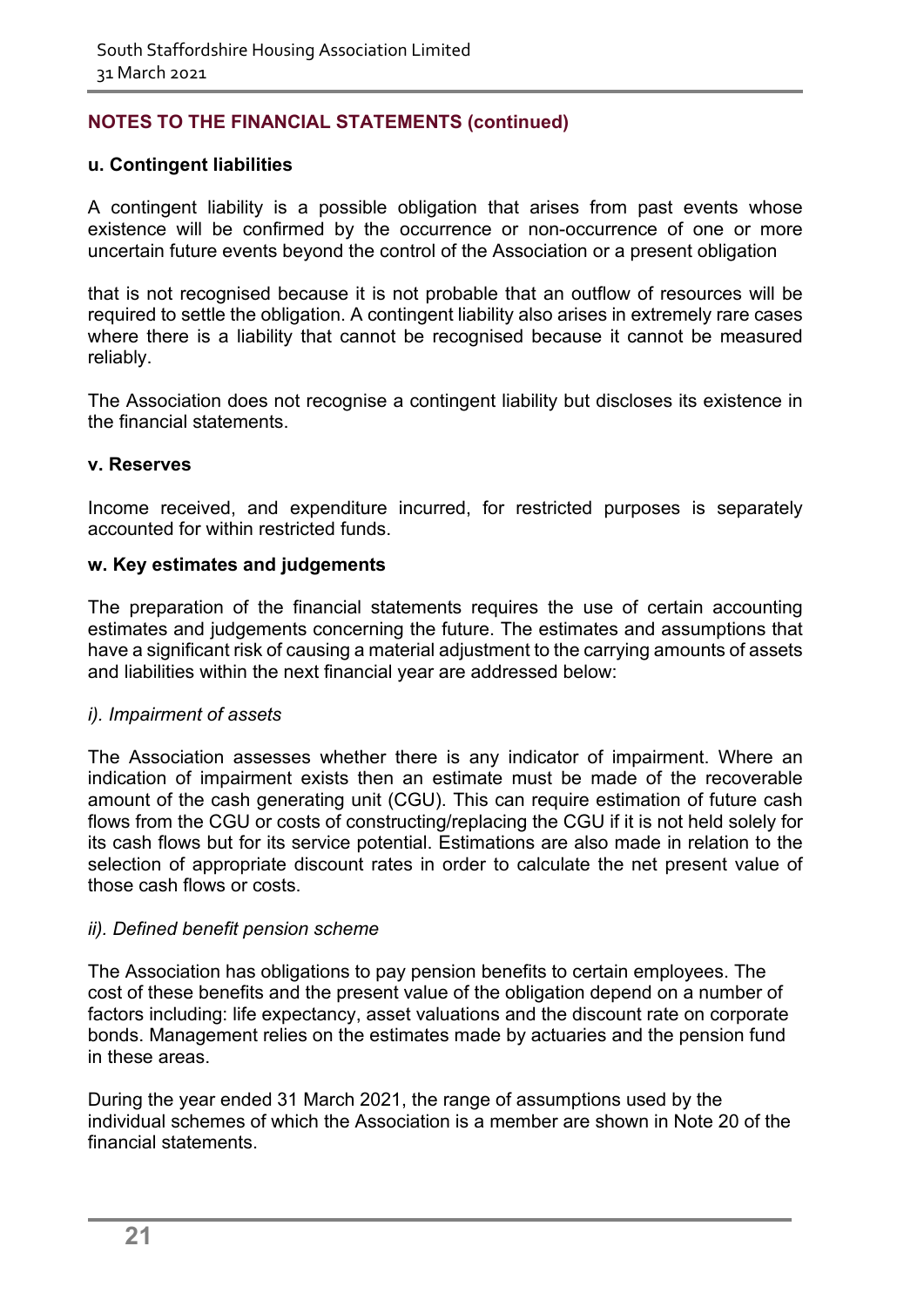#### *iii). Classification of Financial Instruments*

The Association must make judgements over the classification of Financial Instruments as either basic or other. The implication of this is that if treated as 'other', the loan would have to be shown at fair value with any movements in fair value reflected in the Statement of Comprehensive Income. All of these adjustments are non-cash and would have no impact on the Association's loan covenants.

The Association's financial instruments are all currently classified as basic and measured at amortised cost.

#### *iv) Leases*

Whether leases entered into by the Association either as a lessor or a lessee are operating leases or finance leases. These decisions depend on an assessment of whether risks and rewards of ownership have been transferred from the lessor to the lessee on a lease by lease basis.

#### *v) Development expenditure*

The anticipated costs to complete on a development scheme based on anticipated construction cost, effective rate of interest on loans during the construction period, legal costs and other costs. Based on the costs to complete, they then determine the recoverability of the cost of properties developed for outright sale. This judgement is also based on the best estimate of sales value based on economic conditions within the area of development.

#### *vi) Assets*

The appropriate allocation of costs for mixed tenure developments, and furthermore the allocation of costs relating to shared ownership between current and fixed assets. The categorisation of housing properties as investment properties or property, plant and equipment based on the use of the asset.

#### **x. Other key sources of estimation uncertainty**

#### *i)Tangible fixed assets*

Tangible fixed assets are depreciated over their useful lives taking into account residual values, if appropriate. The actual lives of the assets are assessed annually and may vary depending on a number of factors.

For housing property assets, the assets are broken down into components based on management's assessment of the properties. Individual useful economic lives are assigned to these components.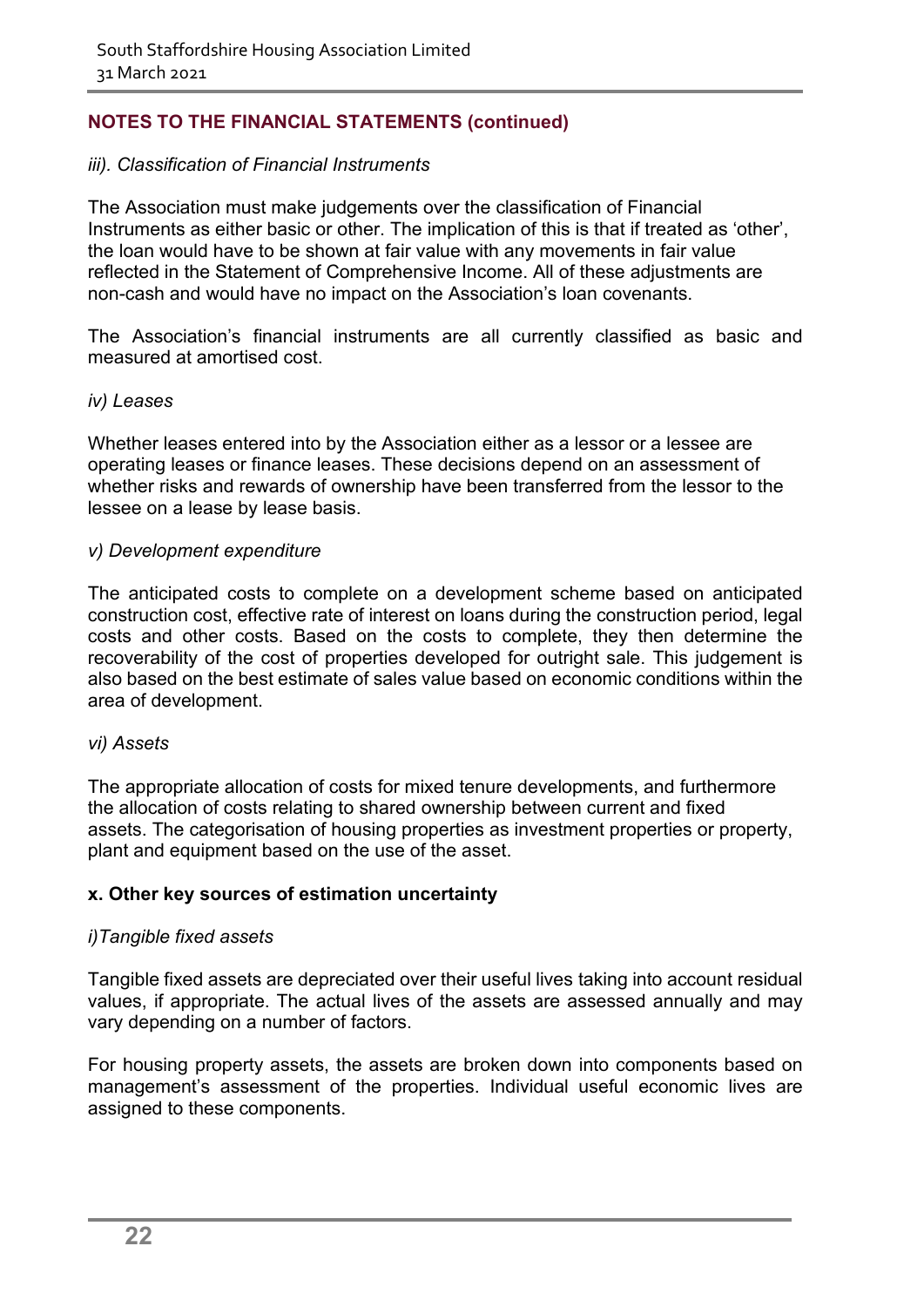#### *ii) Debtors*

The estimate for receivables relates to the recoverability of the balances outstanding at year end. A review is performed on an individual debtor basis to consider whether each debt is recoverable.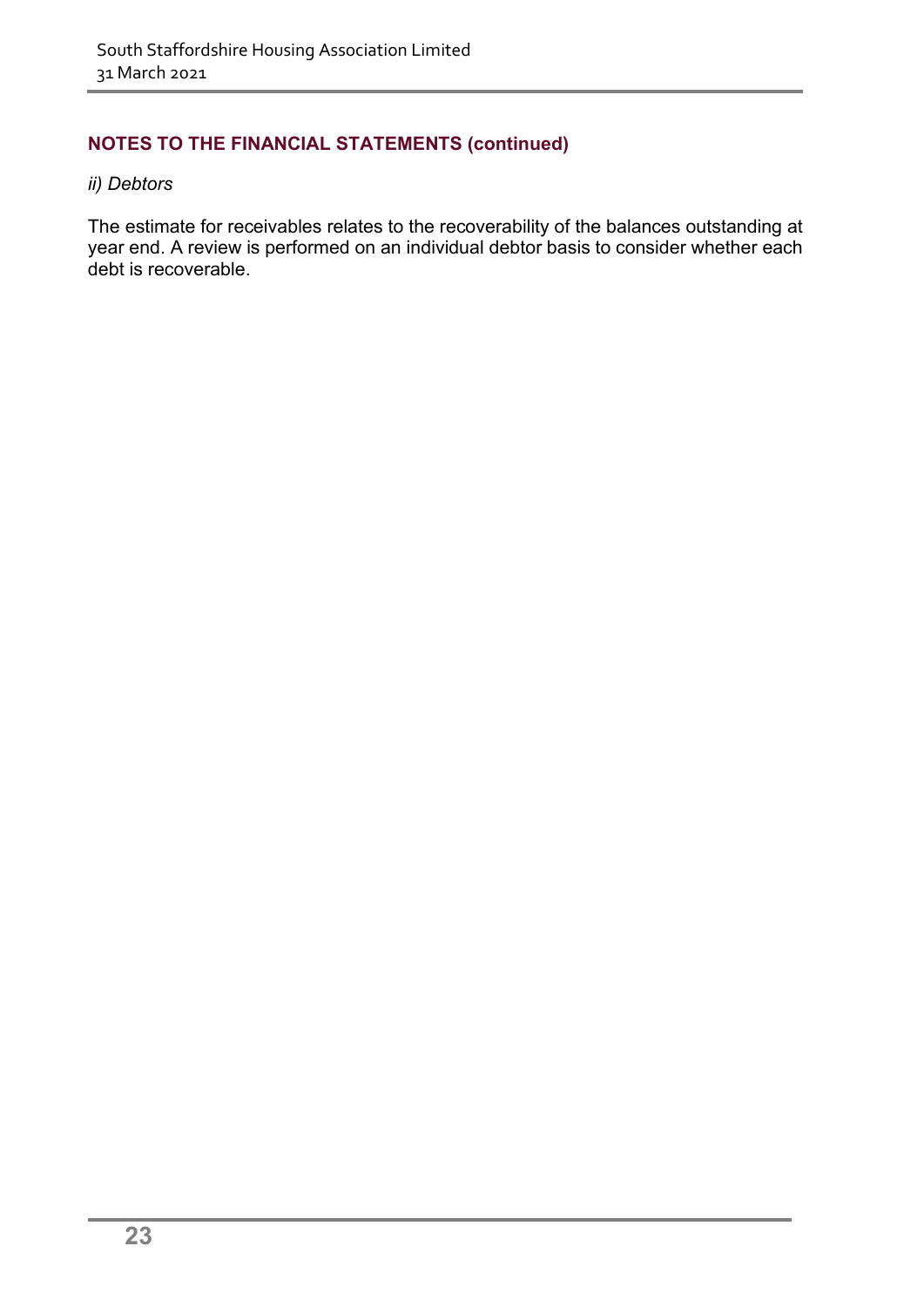|                                                          |             | <b>Year Ended</b><br>31 March 2021 |                                          |                                        |                                           |                 |                                   | <b>Year Ended</b><br>31 March 2020     |
|----------------------------------------------------------|-------------|------------------------------------|------------------------------------------|----------------------------------------|-------------------------------------------|-----------------|-----------------------------------|----------------------------------------|
|                                                          | <b>Note</b> | Turnover                           | <b>Cost</b><br><b>of</b><br><b>Sales</b> | <b>Operating</b><br><b>Expenditure</b> | <b>Operating</b><br>Surplus/<br>(Deficit) | <b>Turnover</b> | <b>Cost</b><br>of<br><b>Sales</b> | <b>Operating</b><br><b>Expenditure</b> |
|                                                          |             | £'000                              | £'000                                    | £'000                                  | £'000                                     | £'000           | £'000                             | £'000                                  |
| <b>Social housing lettings</b><br>Income and expenditure |             |                                    |                                          |                                        |                                           |                 |                                   |                                        |
| from social housing lettings                             | 3a          | 29,782                             |                                          | (18, 044)                              | 11,738                                    | 29,258          |                                   | (18, 489)                              |
| <b>Other social housing</b><br>activities                |             |                                    |                                          |                                        |                                           |                 |                                   |                                        |
| 1 <sup>st</sup> Tranche LCHO sales                       |             | 625                                | (446)                                    | (25)                                   | 154                                       | 1,945           | (1, 334)                          | (56)                                   |
| Leaseholders                                             |             | 91                                 |                                          | (7)                                    | 84                                        | 95              |                                   | (11)                                   |
| Tenant garages<br>Charges for support                    |             | 77                                 |                                          |                                        | 77                                        | 84              |                                   |                                        |
| services                                                 |             |                                    |                                          | (3,871)                                | (3,871)                                   |                 |                                   | (4,272)                                |
| Office dep'n & impairment                                |             |                                    |                                          | (181)                                  | (181)                                     |                 |                                   | (61)                                   |
| Other activities                                         |             | 61                                 |                                          | (17)                                   | 44                                        | 137             |                                   | (2)                                    |
|                                                          |             | 854                                | (446)                                    | (4, 101)                               | (3,693)                                   | 2,261           | (1, 334)                          | (4, 402)                               |
| <b>Activities other than</b><br>social housing lettings  |             |                                    |                                          |                                        |                                           |                 |                                   |                                        |
| <b>Shops</b>                                             |             | 32                                 |                                          |                                        | 32                                        | 19              |                                   | (1)                                    |
| Private garages                                          |             | 165                                |                                          | (6)                                    | 159                                       | 173             |                                   | (8)                                    |
|                                                          |             | 197                                |                                          | (6)                                    | 191                                       | 192             |                                   | (9)                                    |
| <b>Total</b>                                             |             | 30,833                             | (446)                                    | (22, 151)                              | 8,236                                     | 31,711          | (1, 334)                          | (22,900)                               |

### **3. Particulars of turnover, cost of sales, operating expenditure and operating surplus**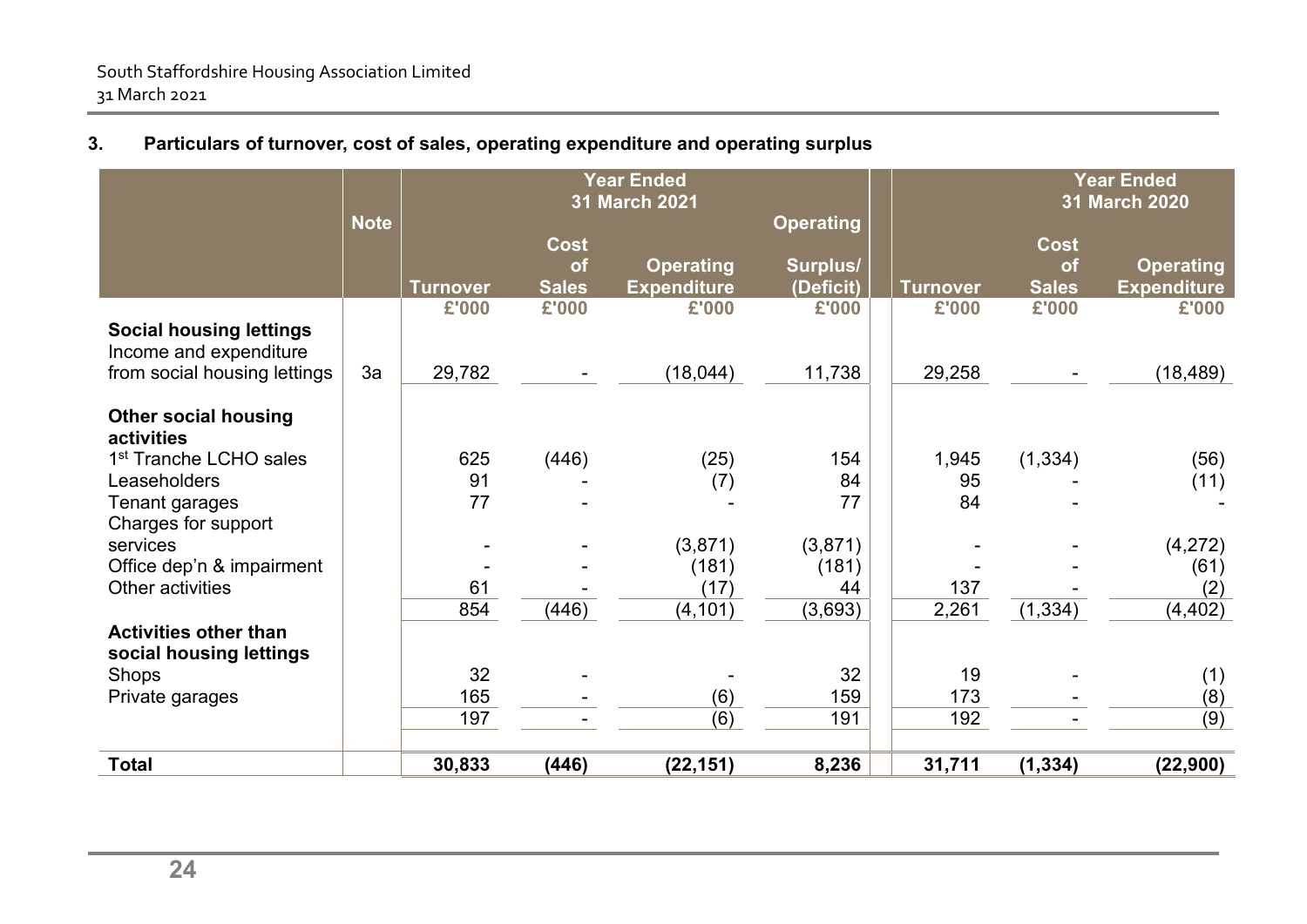### **3a. Income and expenditure from social housing activities**

|                                        | <b>Year Ended</b><br>31 March 2021 |                  |                                |                |              | <b>Year</b><br><b>Ended</b><br>31 March<br>2020 |
|----------------------------------------|------------------------------------|------------------|--------------------------------|----------------|--------------|-------------------------------------------------|
|                                        | <b>General</b>                     | <b>Supported</b> | <b>Low Cost</b><br><b>Home</b> | Care           |              |                                                 |
|                                        | <b>Housing</b>                     | <b>Housing</b>   | <b>Ownership</b>               | <b>Housing</b> | <b>Total</b> |                                                 |
|                                        | £'000                              | £'000            | £'000                          | £'000          | £'000        | £'000                                           |
| Rent receivable net of identifiable    |                                    |                  |                                |                |              |                                                 |
| service charges                        | 22,114                             | 2,223            | 742                            | 993            | 26,072       | 25,768                                          |
| Service charges income                 | 261                                | 1,147            | 336                            | 1,469          | 3,213        | 3,030                                           |
| Amortised government grants            | 297                                | 54               | 40                             | 106            | 497          | 460                                             |
| <b>Turnover from social housing</b>    |                                    |                  |                                |                |              |                                                 |
| lettings                               | 22,672                             | 3,424            | 1,118                          | 2,568          | 29,782       | 29,258                                          |
| Management                             | (1,929)                            | (304)            | (95)                           | (224)          | (2, 552)     | (3,030)                                         |
| Service charge costs                   | (1)                                | (1,007)          | (1)                            | (1, 544)       | (2,553)      | (2,715)                                         |
| Routine maintenance                    | (2, 351)                           | (102)            | (8)                            | (39)           | (2,500)      | (2,019)                                         |
| <b>Planned maintenance</b>             | (4, 499)                           | (741)            | (23)                           | (350)          | (5,613)      | (5,871)                                         |
| <b>Bad debts</b>                       | (82)                               | (8)              |                                | (4)            | (94)         | (88)                                            |
| Depreciation                           | (3,586)                            | (522)            | (103)                          | (521)          | (4, 732)     | (4,766)                                         |
| <b>Operating expenditure on social</b> |                                    |                  |                                |                |              |                                                 |
| housing lettings                       | (12, 448)                          | (2,684)          | (230)                          | (2,682)        | (18, 044)    | (18, 489)                                       |
| Operating surplus/(deficit) on         |                                    |                  |                                |                |              |                                                 |
| social housing lettings                | 10,224                             | 740              | 888                            | (114)          | 11,738       | 10,769                                          |
|                                        |                                    |                  |                                |                |              |                                                 |
| <b>Void losses</b>                     | (160)                              | (74)             |                                | (70)           | (304)        | (215)                                           |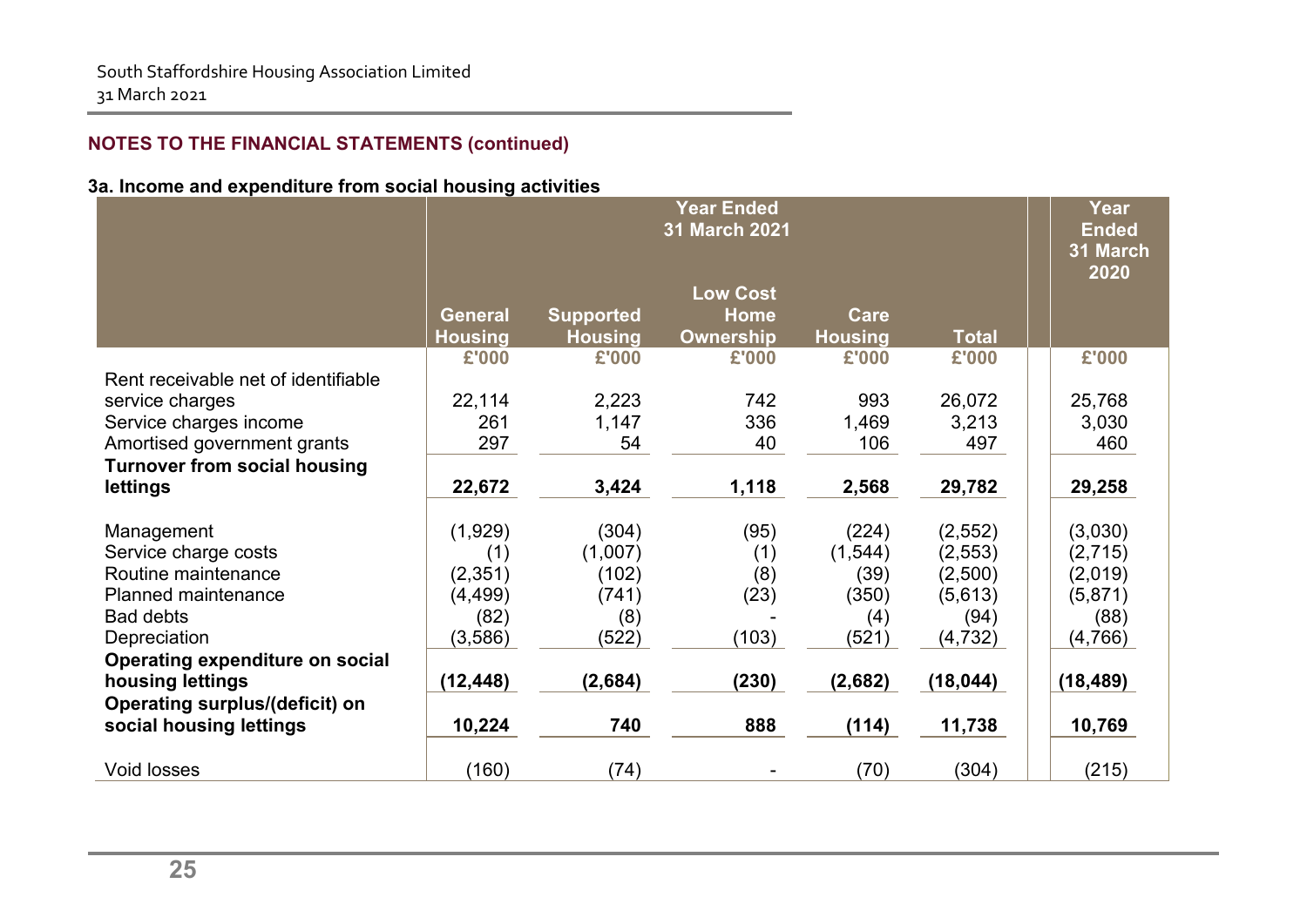### **3b. Classes of accommodation in management and development**

|                                                   | <b>Year Ended</b><br>31 March 2021 | <b>Year Ended</b><br>31 March 2020 |
|---------------------------------------------------|------------------------------------|------------------------------------|
|                                                   | <b>Units</b>                       | <b>Units</b>                       |
| General housing                                   |                                    |                                    |
| - Social rent                                     | 4,737                              | 4,743                              |
| - Affordable rent                                 | 83                                 | 79                                 |
| Supported housing and housing for older<br>people |                                    |                                    |
| -Social rent                                      | 547                                | 547                                |
| -Affordable rent                                  | 28                                 | 28                                 |
| Low cost home ownership                           | 292                                | 281                                |
| Care housing                                      |                                    |                                    |
| - Social rent                                     | 201                                | 201                                |
| - Affordable rent                                 | 50                                 | 50                                 |
| <b>Total social housing units</b>                 | 5,938                              | 5,929                              |
| Other                                             |                                    |                                    |
| Leasehold                                         | 236                                | 234                                |
| <b>Total social housing owned</b>                 | 6,175                              | 6,164                              |
| Non Social Leasehold                              | 17                                 | 17                                 |
| <b>Total owned and managed</b>                    | 6,192                              | 6,181                              |
| Accommodation in development at the year          |                                    |                                    |
| end                                               | 52                                 | 87                                 |

### **4. Surplus on disposal of tangible fixed assets**

| <b>Housing properties</b>                        | <b>Year Ended</b><br>31 March<br>2021<br><b>Other</b> |            |              | Year<br><b>Ended</b><br>31 March |
|--------------------------------------------------|-------------------------------------------------------|------------|--------------|----------------------------------|
|                                                  | <b>Properties</b>                                     | <b>RTB</b> | <b>Total</b> | 2020                             |
|                                                  | £'000                                                 | £'000      | £'000        | £'000                            |
| Disposal proceeds                                | 371                                                   | 549        | 920          | 4,883                            |
| Cost of sales                                    | (242)                                                 | (222)      | (464)        | (1, 122)                         |
| Selling costs                                    | (1)                                                   |            | (8)          |                                  |
| Net surplus on disposal<br>of housing properties | 128                                                   | 320        | 448          | 3,761                            |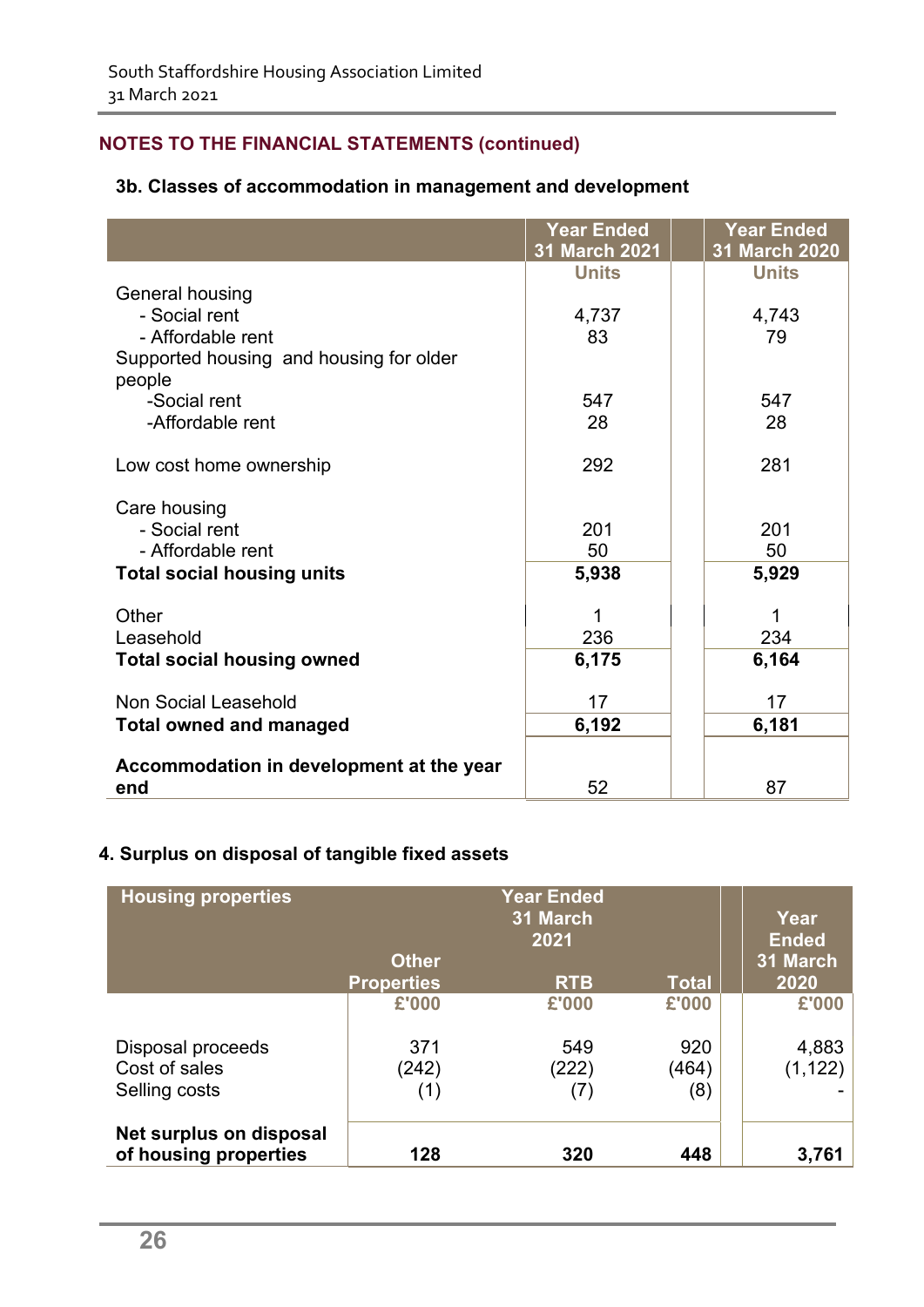### **5. Interest receivable and similar income**

|                                                  | <b>Year Ended</b><br>31 March<br>2021 | <b>Year Ended</b><br>31 March<br>2020 |
|--------------------------------------------------|---------------------------------------|---------------------------------------|
|                                                  | £'000                                 | £'000                                 |
| Interest received from current asset investments |                                       | 8                                     |
| Interest received from group undertakings        | 349                                   | 331                                   |
| Interest receivable and similar income           | 349                                   | 339                                   |

### **6. Interest payable and financing costs**

|                                       | <b>Year Ended</b><br>31 March 2021 | <b>Year Ended</b><br>31 March<br>2020 |
|---------------------------------------|------------------------------------|---------------------------------------|
|                                       | £'000                              | £'000                                 |
| Interest payable on Intra Group Ioans | (7, 281)                           | (4, 294)                              |
| <b>Bank loans</b>                     |                                    | (3, 473)                              |
| Loan commission and fees              |                                    | (24)                                  |
| <b>Renegotiation fees</b>             | (162)                              | (434)                                 |
| <b>Capitalised interest</b>           | 5                                  |                                       |
| Net interest expense (pensions)       | (162)                              | (240)                                 |
| <b>Interest and financing costs</b>   | (7,600)                            | (8, 465)                              |

Interest was capitalised at an average rate of 5% (2020: 5%)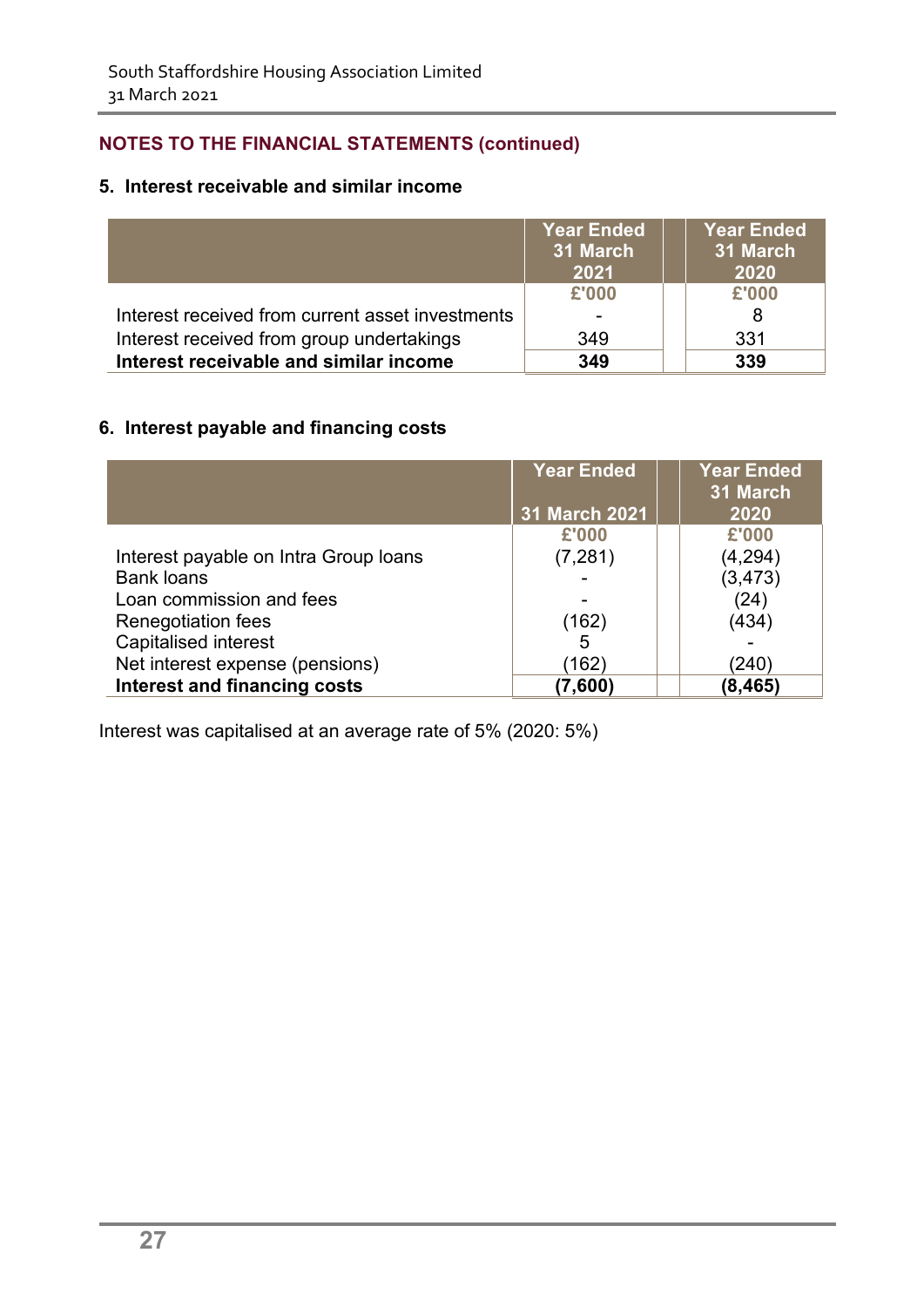### **7. Surplus on ordinary activities before taxation**

|                                    | <b>Note</b> | <b>Year Ended</b><br><b>31 March 2021</b> | <b>Year Ended</b><br><b>31 March 2020</b> |
|------------------------------------|-------------|-------------------------------------------|-------------------------------------------|
|                                    |             |                                           |                                           |
|                                    |             | £'000                                     | £'000                                     |
| Depreciation:                      |             |                                           |                                           |
| Housing assets                     |             | 4,732                                     | 4,766                                     |
| Other fixed assets                 |             | 251                                       | 200                                       |
| Impairment:                        |             |                                           |                                           |
| <b>Other Tangible Fixed Assets</b> |             | 55                                        |                                           |
| <b>Grant amortisation</b>          |             | (496)                                     | (460)                                     |
| <b>Operating lease rentals:</b>    |             |                                           |                                           |
| Office equipment                   | 19          | 10                                        | 34                                        |
| <b>External auditors'</b>          |             |                                           |                                           |
| remuneration                       |             |                                           |                                           |
| (incl. expenses, excl. VAT):       |             |                                           |                                           |
| Fees for the audit of the          |             |                                           |                                           |
| financial statements               |             | 19                                        | 17                                        |
| Fees for other services            |             |                                           | 3                                         |

### **8. Tax on surplus on ordinary activities**

There is no corporate tax charge for the year (2020: nil).

### **9. Employees**

The average number of persons employed during the financial year was:

|                               | <b>Year Ended</b><br>31 March<br>2021 | <b>Year Ended</b><br>31 March<br>2020 |
|-------------------------------|---------------------------------------|---------------------------------------|
|                               | <b>Number</b>                         | <b>Number</b>                         |
| Administration (paid monthly) | 81                                    | 70                                    |
| <b>Total</b>                  | 81                                    | 70                                    |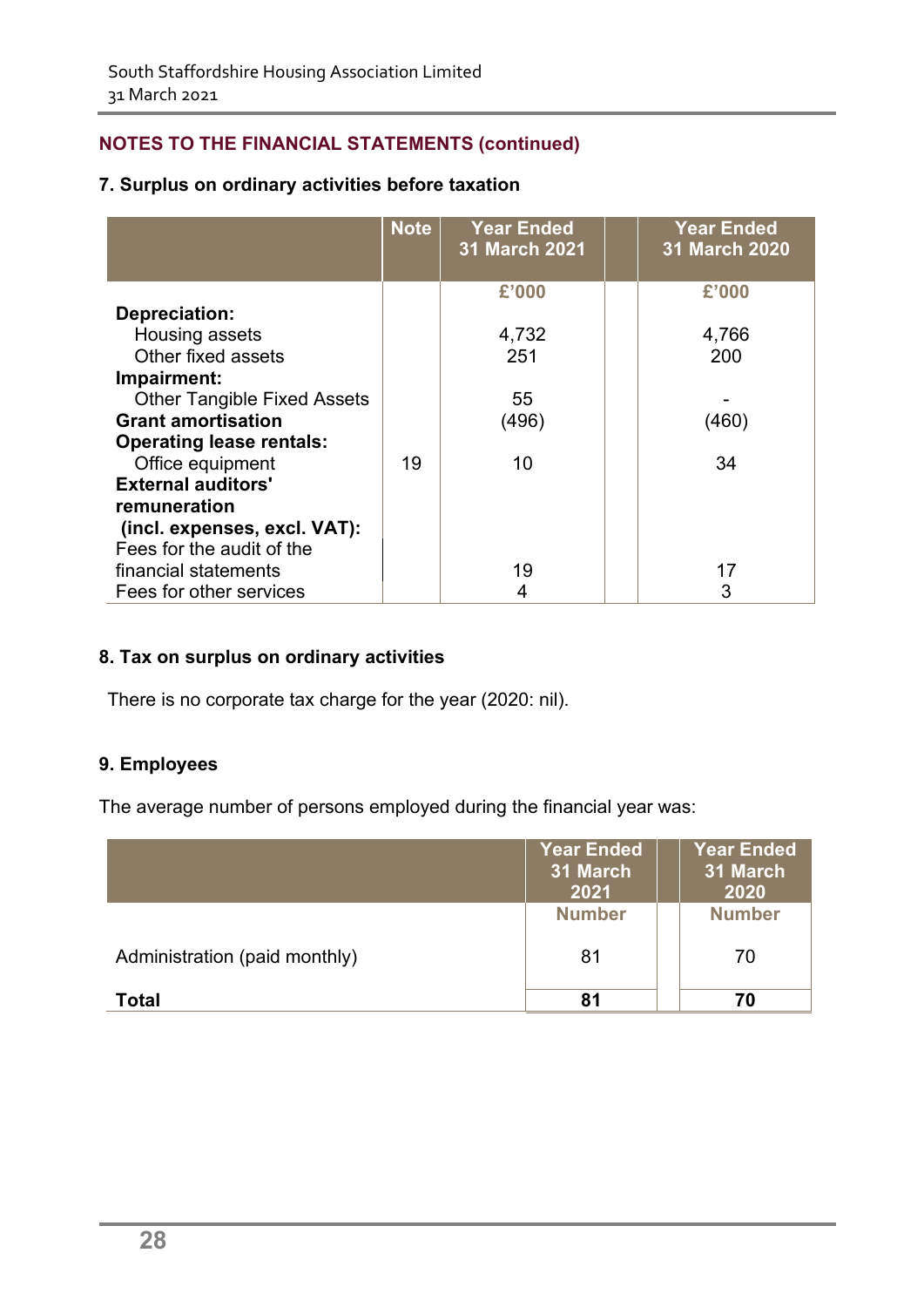### **9. Employees (continued)**

The average number of persons employed during the financial year expressed as fulltime equivalents (37 hours) was:

|                               | <b>Year Ended</b><br>31 March 2021 | <b>Year Ended</b><br>31 March 2020 |
|-------------------------------|------------------------------------|------------------------------------|
|                               | <b>Number</b>                      | <b>Number</b>                      |
| Administration (paid monthly) | 74                                 | 62                                 |
| Total                         | 74                                 | 62                                 |

|                       | <b>Note</b> | <b>Year Ended</b><br>31 March 2021 | <u>Year Ended</u><br>31 March 2020 |
|-----------------------|-------------|------------------------------------|------------------------------------|
|                       |             | £'000                              | £'000                              |
| Wages and salaries    |             | 2,139                              | 1,764                              |
| Social security costs |             | 192                                | 155                                |
| Other pension costs   | 20          | 177                                | 165                                |
| <b>Total</b>          |             | 2,508                              | 2,084                              |

Staff who received remuneration (including benefits in kind) in excess of £60k are summarised in the following bands:

|                                             | <b>Year Ended</b><br>31 March<br>2021 | <b>Year Ended</b><br>31 March<br>2020 |
|---------------------------------------------|---------------------------------------|---------------------------------------|
|                                             | <b>Number</b>                         | <b>Number</b>                         |
| More than £60,000 but not more than £70,000 |                                       |                                       |
| More than £70,000 but not more than £80,000 |                                       |                                       |
| More than £80,000 but not more than £90,000 |                                       |                                       |

### **10. Directors' emoluments**

The Directors of the Association are its Board Members. Board Members are not members of any Group pension scheme.

The Executive Directors did not receive any emoluments in respect of their services to the Association (2021: £nil) and none (2020: none) of the Executive Directors were a member of the Association's pension schemes. The Executive Directors are all employed and remunerated through the ultimate controlling party, The Housing Plus Group Limited.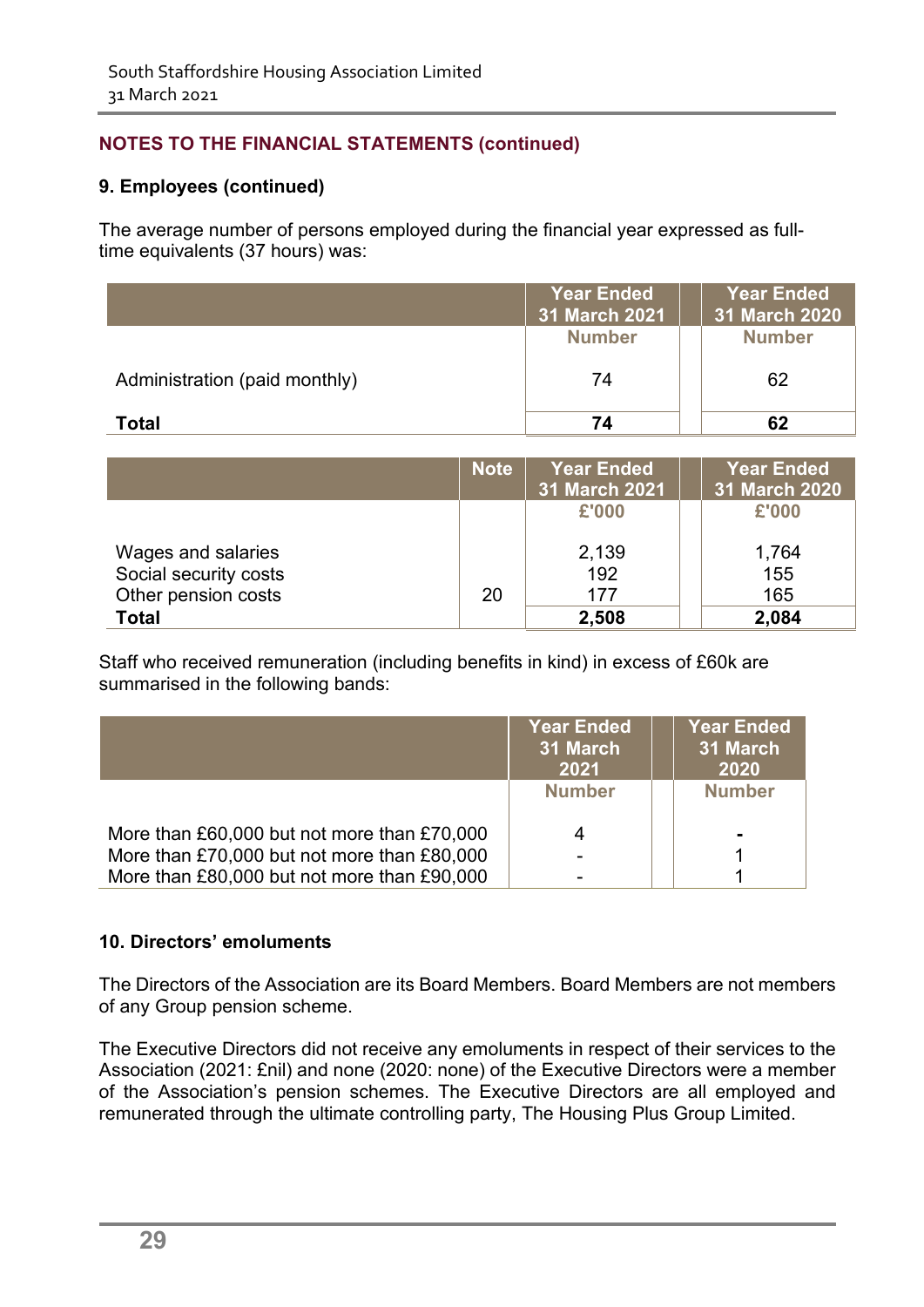### **11. Housing properties at cost**

|                                    | <b>As at 31 March 2021</b> |                           |                 |                                |              |  |
|------------------------------------|----------------------------|---------------------------|-----------------|--------------------------------|--------------|--|
|                                    |                            | <b>Houses for Letting</b> |                 | <b>Low Cost Home Ownership</b> |              |  |
|                                    | <b>Complete</b>            | <b>Under</b>              | <b>Complete</b> | <b>Under</b>                   |              |  |
|                                    | for                        |                           |                 |                                |              |  |
|                                    | <b>Letting</b>             | <b>Construction</b>       | for Letting     | <b>Construction</b>            | <b>Total</b> |  |
|                                    | £'000                      | £'000                     | £'000           | £'000                          | £'000        |  |
| <b>COST</b>                        |                            |                           |                 |                                |              |  |
| At 1 April                         | 229,160                    | 1,017                     | 20,006          | 642                            | 250,825      |  |
| <b>Additions</b>                   | 2,896                      | 2,280                     | 27              | 2,501                          | 7,704        |  |
| <b>Disposals</b>                   | (1,202)                    |                           | (322)           |                                | (1,524)      |  |
| Transfers (note 12a)               | 418                        | (430)                     | 1,648           | (2, 273)                       | (637)        |  |
| <b>At 31 March 2021</b>            | 231,272                    | 2,867                     | 21,359          | 870                            | 256,368      |  |
|                                    |                            |                           |                 |                                |              |  |
| <b>LESS ACCUMULATED</b>            |                            |                           |                 |                                |              |  |
| <b>DEPRECIATION</b>                |                            |                           |                 |                                |              |  |
| At 1 April                         | (49, 300)                  |                           | (1,981)         |                                | (51, 281)    |  |
| Depreciation charge for year       | (4, 483)                   |                           | (162)           |                                | (4,645)      |  |
| Eliminated in respect of disposals | 722                        |                           | 67              |                                | 789          |  |
| At 31 March                        | (53,061)                   |                           | (2,076)         |                                | (55, 137)    |  |
|                                    |                            |                           |                 |                                |              |  |
| Net book value                     |                            |                           |                 |                                |              |  |
| At 31 March 2021                   | 178,211                    | 2,867                     | 19,283          | 870                            | 201,231      |  |
| At 1 April 2020                    | 179,860                    | 1,017                     | 18,025          | 642                            | 199,544      |  |

Note: Included within 'Eliminated in respect of disposals' is accelerated depreciation of £145k (2020: £191k). Of the total additions, £2,427 relate to component replacements (2020: £3,251k).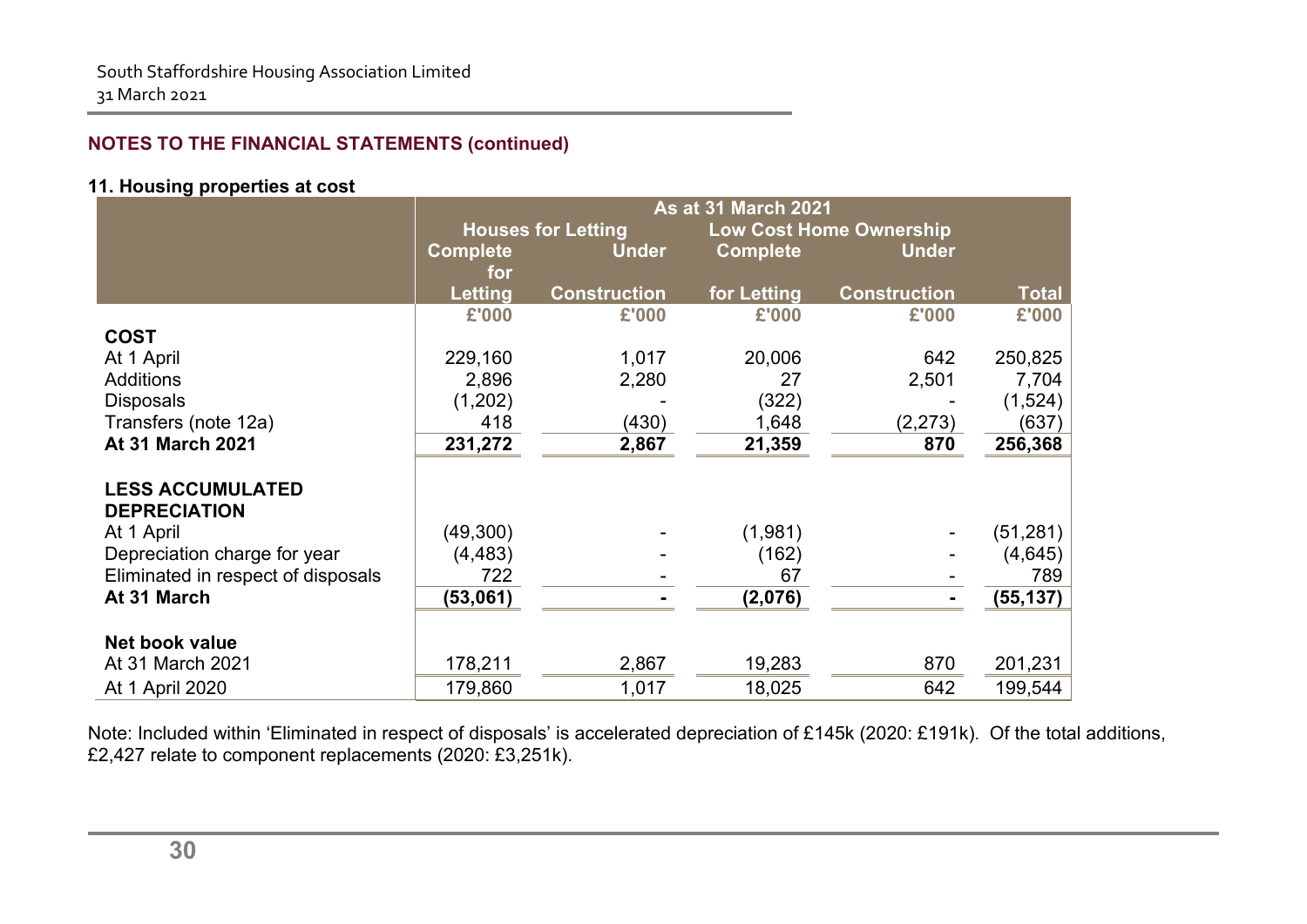### **11a Housing properties at cost (continued)**

| <b>Transfers</b>                           | As at<br>31 March 2021<br>Low Cost Home<br><b>Houses for Letting</b><br>Ownership |                     |                 |                     | As at<br>31<br><b>March</b><br>2020 |              |
|--------------------------------------------|-----------------------------------------------------------------------------------|---------------------|-----------------|---------------------|-------------------------------------|--------------|
|                                            | <b>Complete</b><br>for                                                            | <b>Under</b>        | <b>Complete</b> | <b>Under</b>        |                                     |              |
|                                            | Letting                                                                           | <b>Construction</b> | for Letting     | <b>Construction</b> | <b>Total</b>                        | <b>Total</b> |
|                                            | £'000                                                                             | £'000               | £'000           | £'000               | £'000                               | £'000        |
| Complete properties<br>Transfer to current | 418                                                                               | (430)               | 1,648           | (1,648)             | (12)                                |              |
| assets                                     |                                                                                   |                     |                 | (625)               | (625)                               | (495)        |
| <b>Transfers</b>                           | 418                                                                               | (430)               | 1,648           | (2, 273)            | (637)                               | (495)        |

### **Interest capitalisation**

|                                      | As at<br><b>31 March 2021</b> | As at<br>31 March 2020 |
|--------------------------------------|-------------------------------|------------------------|
|                                      | £'000                         | £'000                  |
| Interest capitalised during the year | 5                             | ۰                      |
| Interest capitalised to date         | 972                           | 972                    |
| <b>Total interest capitalised</b>    | 977                           | 972                    |
| Rate used for capitalisation         | 5%                            | 5%                     |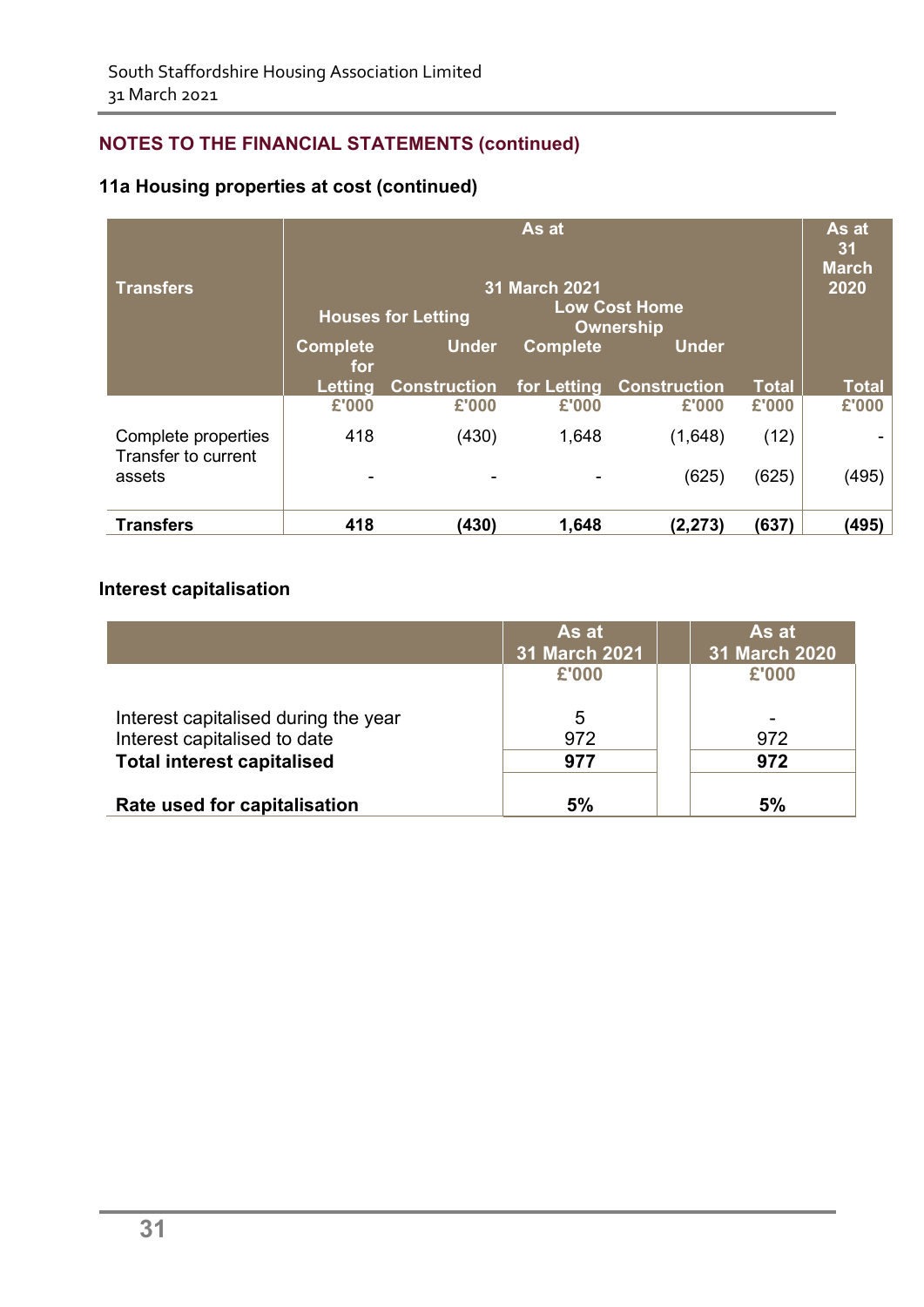### **11a Housing properties at cost (continued)**

### **Charges against properties**

|                                                                                                                                   | As at<br>31 March 2021 | As at<br>31 March 2020 |
|-----------------------------------------------------------------------------------------------------------------------------------|------------------------|------------------------|
| Number of properties on which there is a<br>fixed charge<br>Number of properties not charged<br><b>Total number of properties</b> | 5,533<br>406<br>5,939  | 5,420<br>510<br>5,930  |

### **Social Housing Grant and other grants**

The Association has received government grants in order to acquire and develop its housing properties. Grants are amortised through the Statement of Comprehensive Income over the useful economic life of the structure of the property. Any unamortised grant is held as deferred income. A breakdown of this grant is shown below:

|                                                 | <b>Year Ended</b><br>31 March 2021 | <b>Year Ended</b><br>31 March 2020 |
|-------------------------------------------------|------------------------------------|------------------------------------|
|                                                 | £'000                              | £'000                              |
| Deferred capital grant at 1 April               | 43,173                             | 43,785                             |
| Grants received during the year                 | 825                                |                                    |
| Grants recycled (to) the recycled capital grant |                                    |                                    |
| fund                                            | (77)                               | (245)                              |
| Transfers from reserves                         | 149                                | 94                                 |
| Released to income during the year              | (498)                              | (461`                              |
| Deferred capital grant at 31 March              | 43,572                             | 43,173                             |

#### **Housing properties book value, net of depreciation**

|                                                   | As at<br>31 March 2021 | As at<br>31 March 2020 |
|---------------------------------------------------|------------------------|------------------------|
|                                                   | £'000                  | £'000                  |
| Freehold land and buildings                       | 200,646                | 198,950<br>594         |
| Long leasehold land and buildings<br><b>Total</b> | 585<br>201,231         | 199,544                |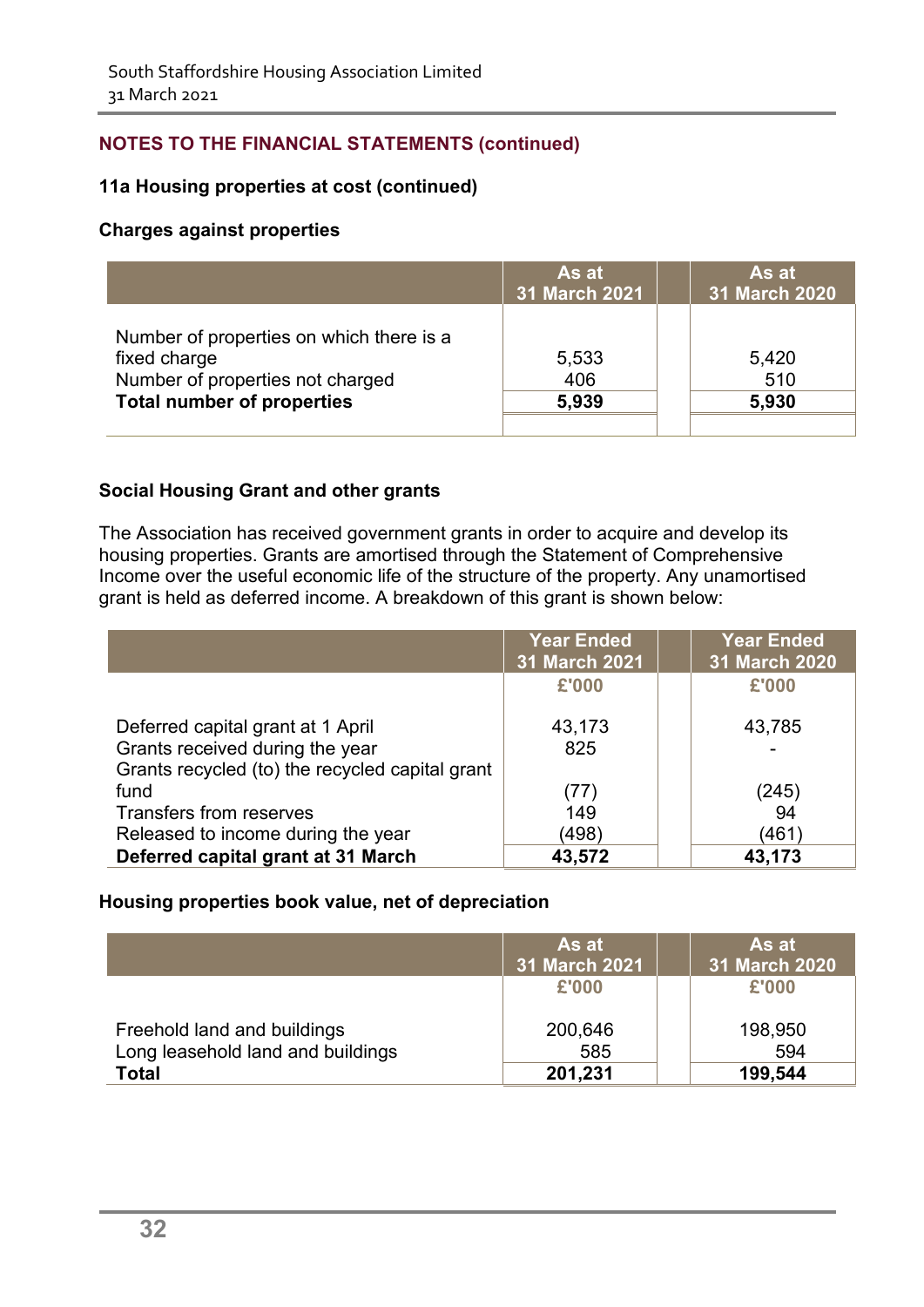### **12. Other tangible fixed assets**

|                                                       | <b>As at 31 March 2021</b> |                 |                          |                                                  |              |                      |                       |
|-------------------------------------------------------|----------------------------|-----------------|--------------------------|--------------------------------------------------|--------------|----------------------|-----------------------|
|                                                       |                            |                 |                          | <b>Fixtures, Fittings, Tools &amp; Equipment</b> |              |                      |                       |
|                                                       | Solar<br><b>Panels</b>     | <b>Vehicles</b> | Furniture &<br>Equipment | Computer<br>Equipment<br><b>Telephones</b>       | Softwar<br>e | Land<br>& Buildings  | <b>Total</b>          |
|                                                       | £000                       | £000            | £000                     | £000                                             | £000         | £000                 | £000                  |
| <b>COST</b><br>At 1 April<br>Additions<br>At 31 March | 78<br>78                   | 64<br>64        | 2,320<br>92<br>2,412     | 1,642<br>1,642                                   | 25<br>25     | 4,750<br>14<br>4,764 | 8,879<br>106<br>8,985 |
| <b>Accumulated depreciation &amp;</b><br>impairment   |                            |                 |                          |                                                  |              |                      |                       |
| Depreciation at 1 April                               | (10)                       | (7)             | (1,863)                  | (1,638)                                          | (25)         | (2,619)              | (6, 162)              |
| Depreciation charge for year<br>Impairment            | (5)                        | (16)            | (159)                    | (2)                                              |              | (69)<br>(55)         | (251)  <br>(55)       |
| At 31 March                                           | (15)                       | (23)            | (2,022)                  | (1,640)                                          | (25)         | (2,743)              | (6, 468)              |
| Net book value                                        |                            |                 |                          |                                                  |              |                      |                       |
| At 31 March 2021                                      | 63                         | 41              | 390                      | $\overline{2}$                                   |              | 2,021                | 2,517                 |
| At 1 April 2020                                       | 68                         | 57              | 457                      | 4                                                |              | 2,131                | 2,717                 |

There is no charge on any of these assets. All land held for other property, plant and equipment is owned freehold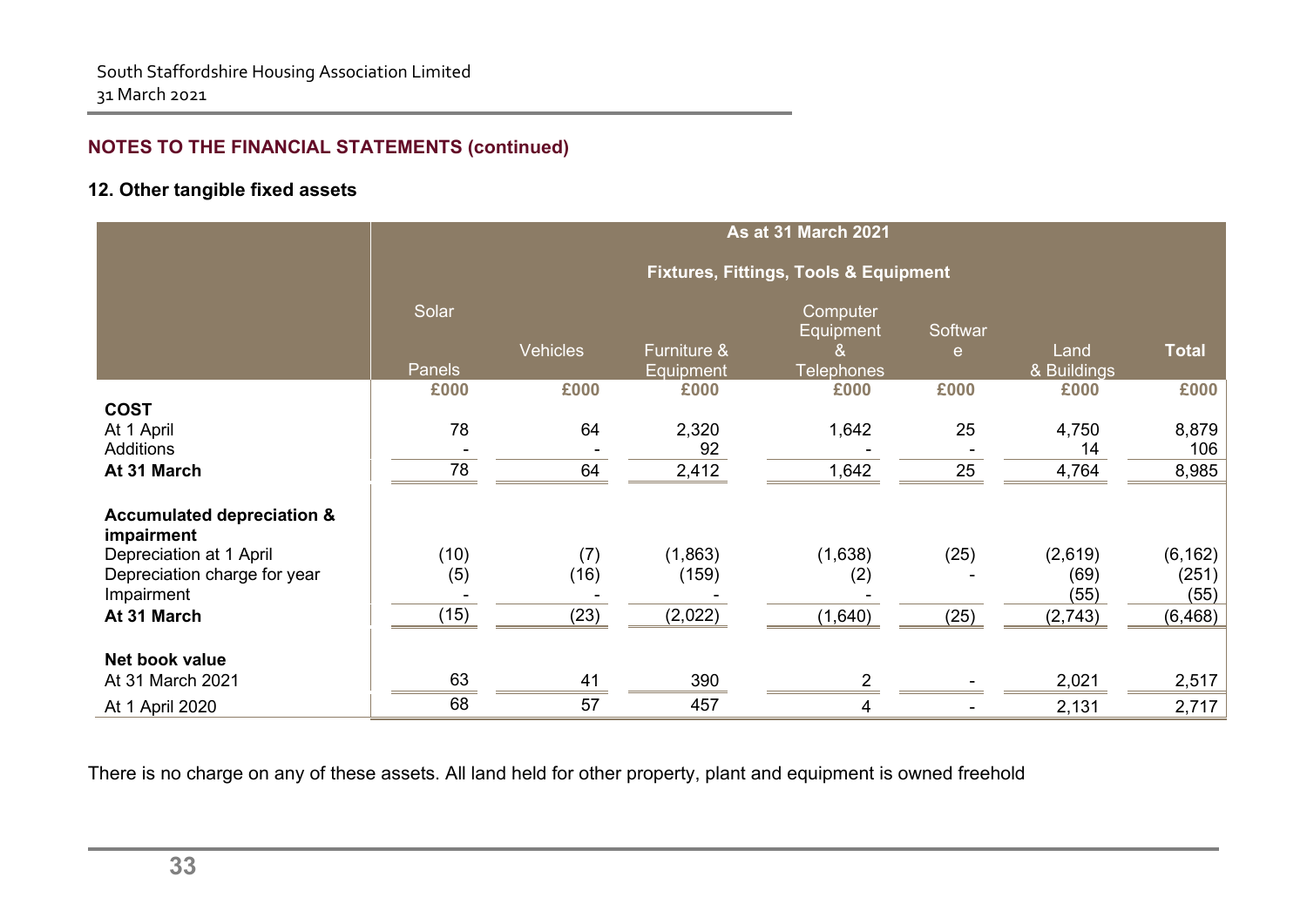### **12a. Stocks**

|                                    | As at<br>31 March 2021 | As at<br>31 March 2020 |
|------------------------------------|------------------------|------------------------|
|                                    | £'000                  | £'000                  |
| LCHO completed properties          | 186                    |                        |
| LCHO properties under construction | 64                     | 133                    |
| <b>Total inventories</b>           | 250                    | 133                    |

Inventories are held at the lower of actual cost and estimated selling price less costs to complete and sell. There have been no impairments in the year (2020: none).

### **13. Trade and other debtors**

|                                            | As at<br>31 March 2021 | As at<br>31 March 2020 |
|--------------------------------------------|------------------------|------------------------|
|                                            | £'000                  | £'000                  |
| Due within one year                        |                        |                        |
| Rent receivable                            | 868                    | 813                    |
| Less: Provision for bad and doubtful debts | (110)                  | (109)                  |
|                                            | 758                    | 704                    |
| Amounts due from group undertakings        |                        |                        |
| <b>Housing Plus</b>                        | 303                    | 30                     |
| Severnside                                 | 159                    | 45                     |
| <b>Care Plus</b>                           | 16                     | 1                      |
| <b>Property Plus</b>                       | 151                    | 5                      |
| <b>Severn Homes</b>                        | 60                     | 331                    |
| <b>Stafford and Rural Homes</b>            | 74                     |                        |
| Other debtors                              | 476                    | 466                    |
|                                            | 1,239                  | 879                    |
| Prepayments & accrued income               | 232                    | 206                    |
| Total due within one year                  | 2,229                  | 1,789                  |
| Amounts due from group undertakings        | 10,000                 | 8,000                  |
| Total due after more than one year         | 10,000                 | 8,000                  |
| <b>Total debtors</b>                       | 12,229                 | 9,789                  |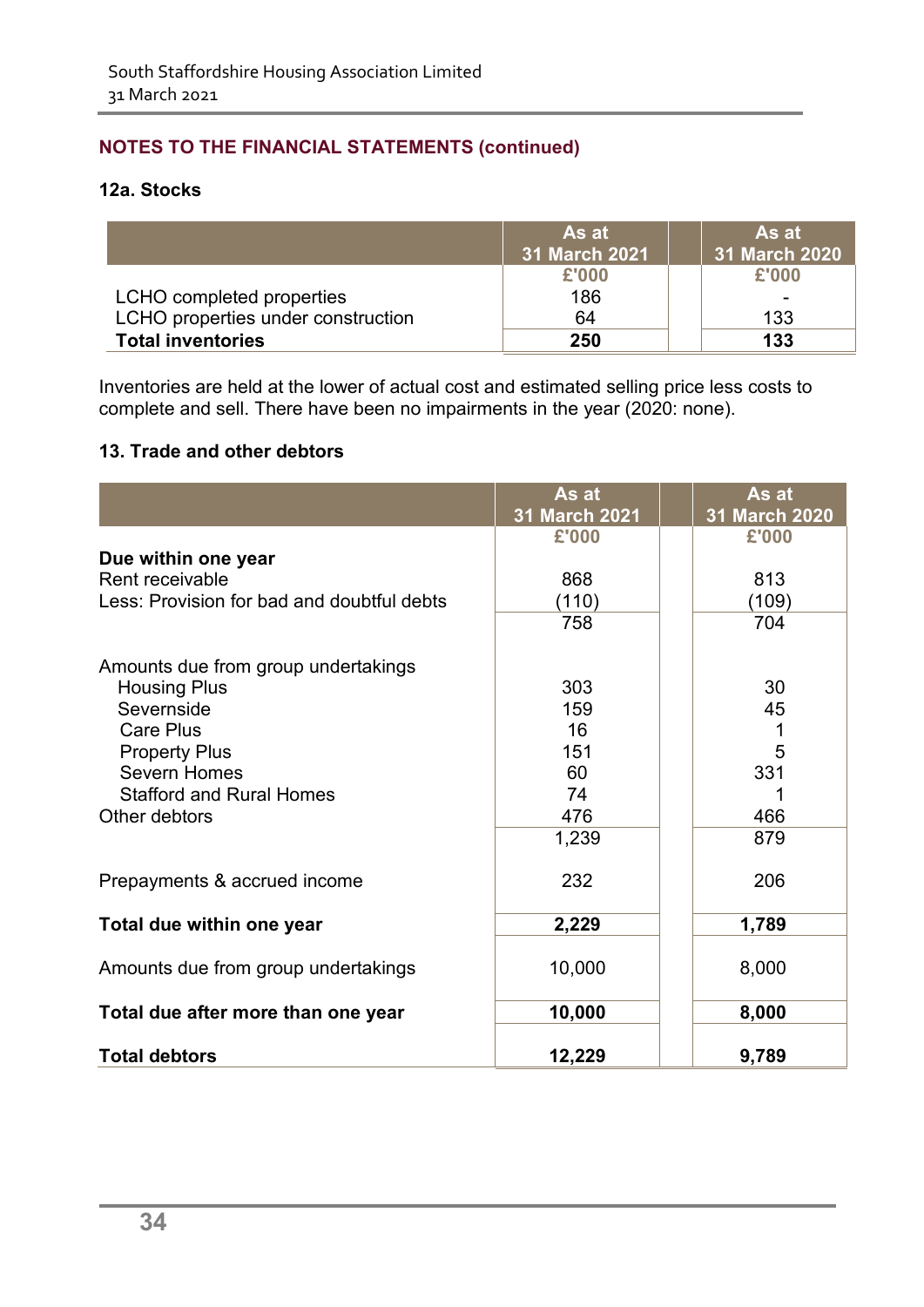### **14. Creditors: Amounts falling due within one year**

|                                             | As at<br>31 March 2021 | As at<br><b>31 March 2020</b> |
|---------------------------------------------|------------------------|-------------------------------|
|                                             | £'000                  | £'000                         |
| Loans and borrowings Intragroup             | 1,650                  | 3,300                         |
| <b>Trade creditors</b>                      | 156                    | 19                            |
| Rents and service charges received in       |                        |                               |
| advance                                     | 472                    | 526                           |
| Taxation and social security                | 5                      | 17                            |
| Deferred grant income                       | 515                    | 513                           |
| Recycled capital grant fund                 | 77                     |                               |
| Amounts owed to group undertakings          |                        |                               |
| - Housing Plus                              | 9                      |                               |
| - HPG Finance                               | 807                    | 881                           |
| - Severnside                                | 39                     | 16                            |
| - Property Plus                             | 874                    | 646                           |
| - SSHA Developments                         |                        |                               |
| - Stafford and Rural Homes                  | 12                     |                               |
| <b>Employees</b>                            |                        | 60                            |
| Accruals and deferred Income                | 1,450                  | 956                           |
| <b>Total Creditors: Amounts falling due</b> |                        |                               |
| within one year                             | 6,066                  | 6,935                         |

### **15. Creditors: Amounts falling due after more than one year**

|                                             | As at<br><b>31 March 2021</b> | As at<br>31 March 2020 |
|---------------------------------------------|-------------------------------|------------------------|
|                                             | £'000                         | £'000                  |
| Loans and borrowings intragroup             | 139,350                       | 135,100                |
| Loan arrangement fees                       | (51)                          | (140)                  |
| Deferred grant income                       | 43,057                        | 42,660                 |
| Recycled capital grant                      | 287                           | 389                    |
| Other designated funds                      | 869                           | 829                    |
| <b>Total Creditors: Amounts falling due</b> |                               |                        |
| after one year                              | 183,512                       | 178,838                |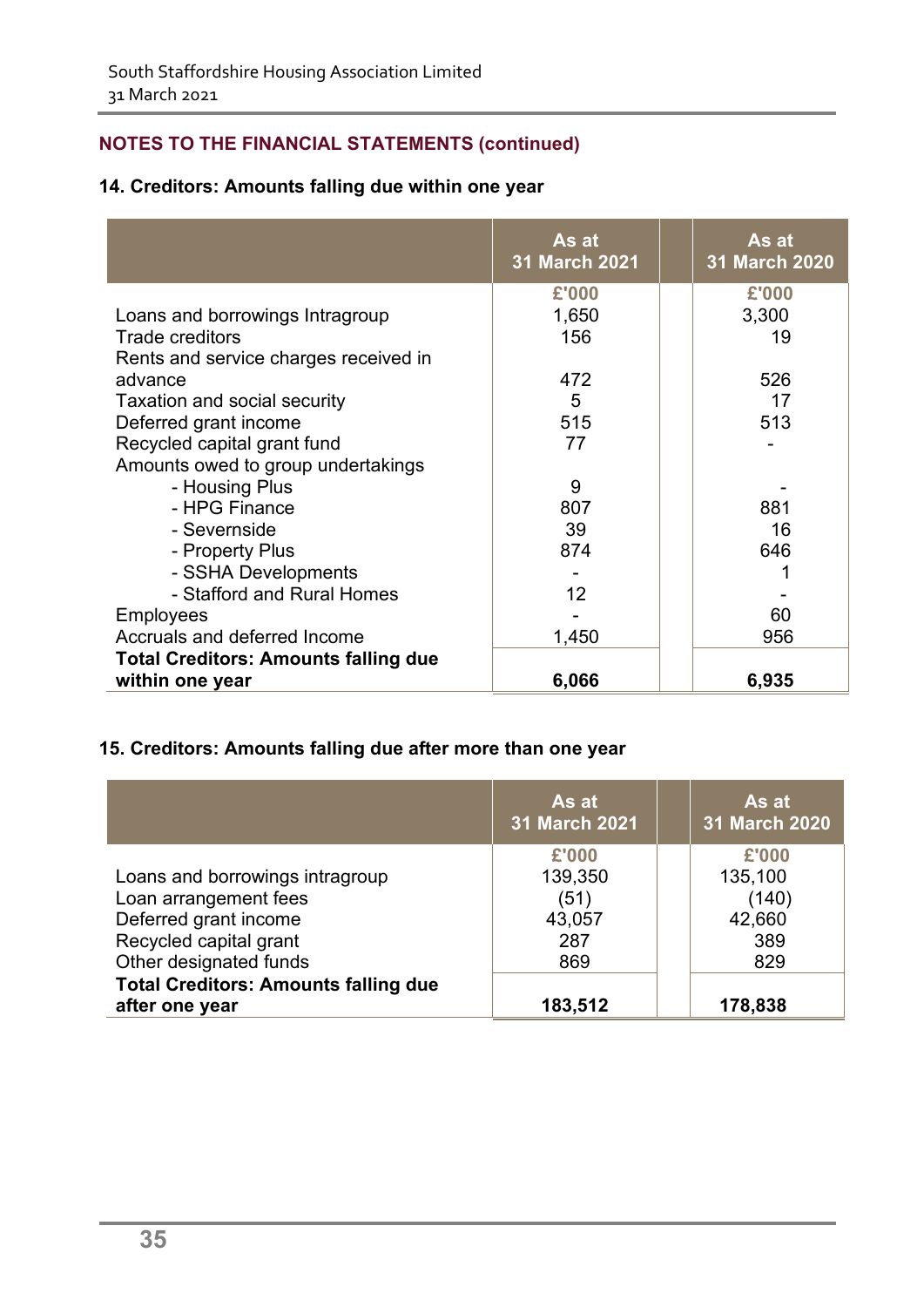### **15. Creditors: Amounts falling due after more than one year (continued)**

### **Movements in Recycled Capital Grant Fund**

|                                    | As at<br><b>31 March 2021</b> | As at<br><b>31 March 2020</b> |
|------------------------------------|-------------------------------|-------------------------------|
|                                    | £'000                         | £'000                         |
| <b>Recycled Capital Grant Fund</b> |                               |                               |
| Balance as at 1 April              | 389                           | 154                           |
| Recycled grant input               | 78                            | 245                           |
| Withdrawals                        | (103)                         | (10`                          |
| <b>Balance as at 31 March</b>      | 364                           | 389                           |

#### **Loan repayments**

|                                                     | Intragroup        |              |
|-----------------------------------------------------|-------------------|--------------|
|                                                     | <b>Bank</b>       | <b>Total</b> |
|                                                     | <b>Loans 2021</b> | 2021         |
|                                                     | £'000             | £'000        |
| In one year or less                                 | 1,650             | 1,650        |
| In more than one year but not more than two years   | 5,900             | 5,900        |
| In more than two years but not more than five years | 21,000            | 21,000       |
| In more than five years                             | 112,450           | 112,450      |
|                                                     | 141,000           | 141,000      |

|                                                     | <b>Bank</b>  |              |  |
|-----------------------------------------------------|--------------|--------------|--|
|                                                     | <b>Loans</b> | <b>Total</b> |  |
|                                                     | 2020         | 2020         |  |
|                                                     | £'000        | £'000        |  |
| In one year or less                                 | 3,300        | 3,300        |  |
| In more than one year but not more than two years   | 1,650        | 1,650        |  |
| In more than two years but not more than five years | 15,450       | 15,450       |  |
| In more than five years                             | 118,000      | 118,000      |  |
|                                                     | 138,400      | 138,400      |  |

The amounts repayable in relation to the bank loans are inter-company creditors with the amounts owed to fellow subsidiary Housing Plus Group Finance Limited. Housing Plus Group Finance Limited recognises equivalent inter-company debtors within its accounts and the third party liabilities to repay the loans when they fall due.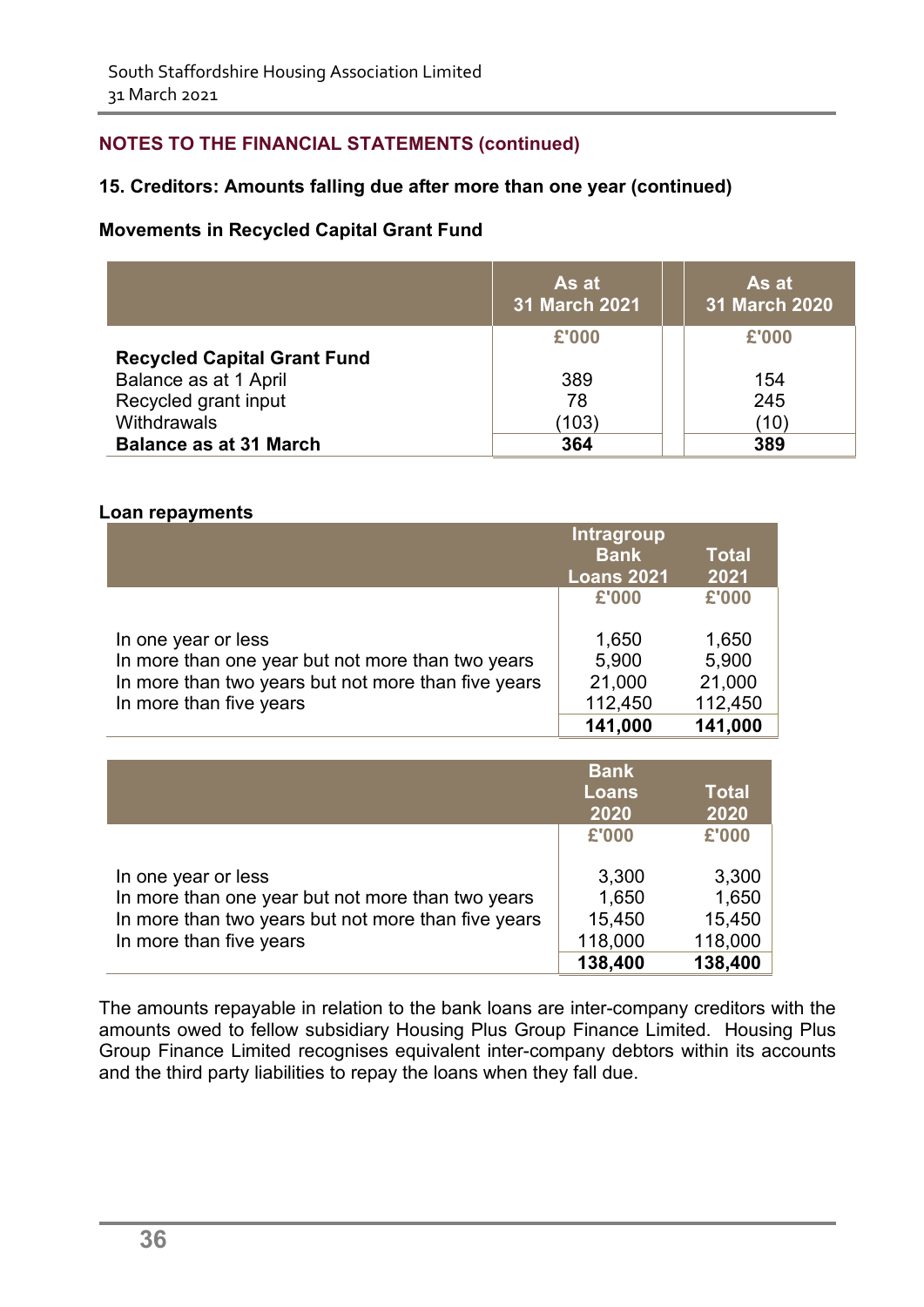### **15. Creditors: Amounts falling due after more than one year (continued)**

#### **Loan repayments (continued)**

Housing Plus Group Finance Limited holds a £141 million (2020: £138 million) loan portfolio in relation to SSHA. During the year SSHA repaid £1.4 million of its loans with Housing Plus Group Finance Limited, Severnside transferred £1 million of its loans to SSHA as part of the issue of the £2 million Care Plus inter-company loan used to purchase The Sandford care home and SSHA received new loans totalling £3 million from Housing Plus Group Finance Limited.

The final scheduled inter-company loan repayment is due in March 2045 with £112 million of the loan facility repayable after 5 years. As at 31 March 2021, Housing Plus Group Finance Limited held £103 million of fixed rate loans in relation to SSHA with a weighted average rate of 5.55%. Housing Plus Group Finance Limited also held £26 million of variable rate loans in relation to SSHA with a weighted average rate of 1.37% and £12 million of index linked loans in relation to SSHA at a rate of 5.32%.

At 31 March 2021 SSHA had undrawn loan facilities of £nil (2020: nil).

SSHA has access to £45.5 million of undrawn loan facilities within Housing Plus Group Finance Limited.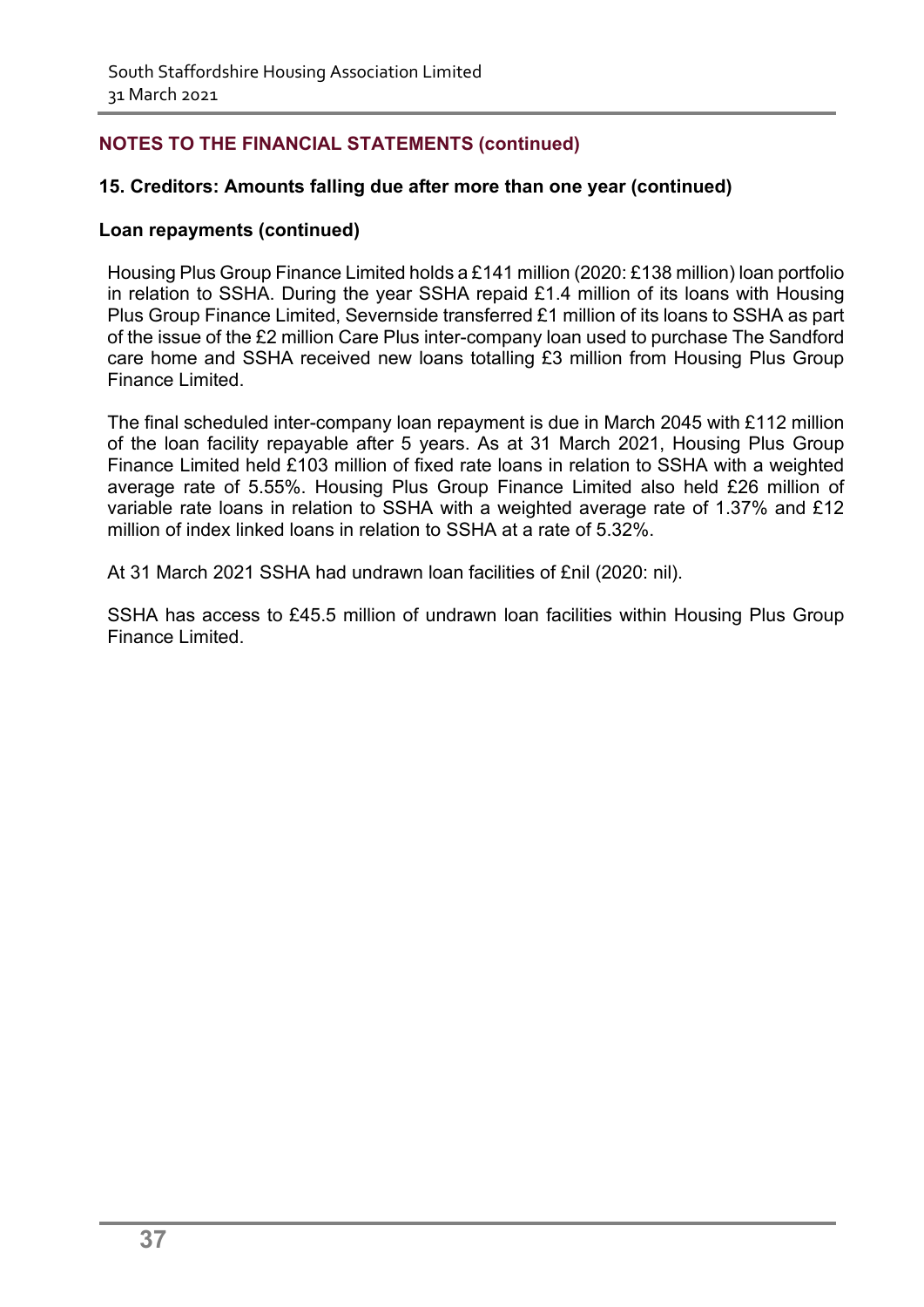### **16. Financial instruments**

|                                       | <b>Note</b> | <b>Year Ended</b><br>31 March 2021 | <b>Year Ended</b><br>31 March 2020 |
|---------------------------------------|-------------|------------------------------------|------------------------------------|
|                                       |             | £'000                              | £'000                              |
| <b>Financial assets that are debt</b> |             |                                    |                                    |
| instruments measured at               |             |                                    |                                    |
| amortised cost                        |             |                                    |                                    |
| Rent & service charge receivable      | 13          | 742                                | 680                                |
| Amounts owed by group                 |             |                                    |                                    |
| undertakings                          | 13          | 763                                | 413                                |
| Other debtors                         | 13          | 476                                | 466                                |
| Investments in short term             |             |                                    |                                    |
| deposits                              |             | $\overline{7}$                     | $\overline{7}$                     |
| Cash and cash equivalents             |             | 2,545                              | 1,668                              |
| <b>TOTAL FINANCIAL ASSETS</b>         |             | 4,533                              | 3,234                              |
| <b>Financial liabilities measured</b> |             |                                    |                                    |
| at amortised cost                     |             |                                    |                                    |
| Loans                                 | 15          | (141,000)                          | (138, 400)                         |
| <b>Trade creditors</b>                | 14          | (156)                              | (19)                               |
| Accruals                              | 14          | (1, 455)                           | (1,032)                            |
| Amounts due to group                  |             |                                    |                                    |
| undertakings                          | 14          | (1,728)                            | (663)                              |
| <b>TOTAL FINANCIAL LIABILITIES</b>    |             | (144,339)                          | (140,114)                          |

The Association's financial instruments are all currently classified as basic and measured at amortised cost.

### **17. Called up non-equity share capital**

Each member of the Board of Management holds one non-equity share of £1 each. These shares carry the right to vote at General Meetings on the basis of one share one vote. The shares are not transferable, non-redeemable and carry no right to receive income or capital payments.

|                                           | As at<br>31 March 2021 | As at<br>31 March 2020 |
|-------------------------------------------|------------------------|------------------------|
| Number of Shareholders as at 1 April      | b                      |                        |
| Shares issued during the financial year   |                        |                        |
| Returned shares during the financial year |                        |                        |
| Number of Shareholders as at 31 March     |                        | 5                      |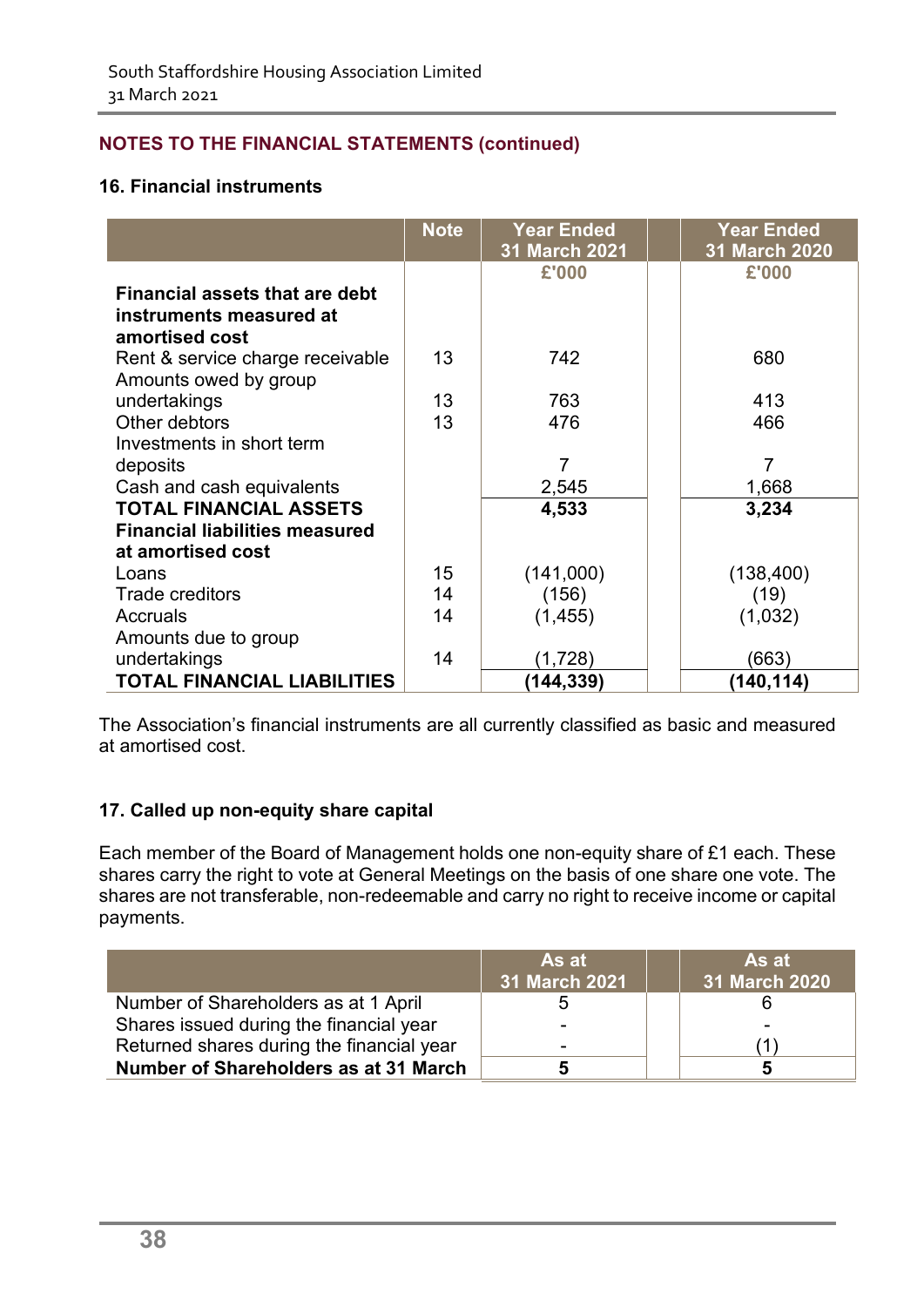#### **18. Capital commitments**

|                                                                                                                       | As at<br>31 March 2021 | As at<br>31 March 2020 |
|-----------------------------------------------------------------------------------------------------------------------|------------------------|------------------------|
|                                                                                                                       | £'000                  | £'000                  |
| Expenditure contracted but not provided in the<br>financial statements<br>Expenditure authorised by the Board but not | 3,436                  | 13,679                 |
| contracted                                                                                                            | 27,894                 | 72,459                 |
| <b>Total capital commitments</b>                                                                                      | 31,330                 | 86,138                 |

The following amounts describe the way the Association funds the development:

|                                | As at<br>31 March 2021 | As at<br>31 March 2020 |
|--------------------------------|------------------------|------------------------|
|                                | £'000                  | £'000                  |
| Loans and reserves             | 22,235                 | 14,829                 |
| <b>Social Housing Grant</b>    | 3,433                  | 5,000                  |
| Other grant funding            |                        | 138                    |
| Forecast sales                 | 4,662                  | 66,171                 |
| <b>Total gross expenditure</b> | 30,330                 | 86,138                 |

#### **19. Leases**

### **Operating leases**

The Association held coin operated washing machines and lone working safety devices on cancellable operating leases. At 31 March 2021 the total of future minimum lease payments under non-cancellable operating leases for each of the following periods:

|                         | As at         | As at         |
|-------------------------|---------------|---------------|
|                         | 31 March 2021 | 31 March 2020 |
|                         | £'000         | £'000         |
| Leases for equipment:   |               |               |
| Not later than one year |               | 34            |
| Total                   | 10            | 34            |

The expenditure charged in the Statement of Comprehensive Income during the year in relation to minimum lease payments was £10k (2020:£34k).

#### **Finance leases**

The Association as a lessee does not have any leases that have been classified as finance leases.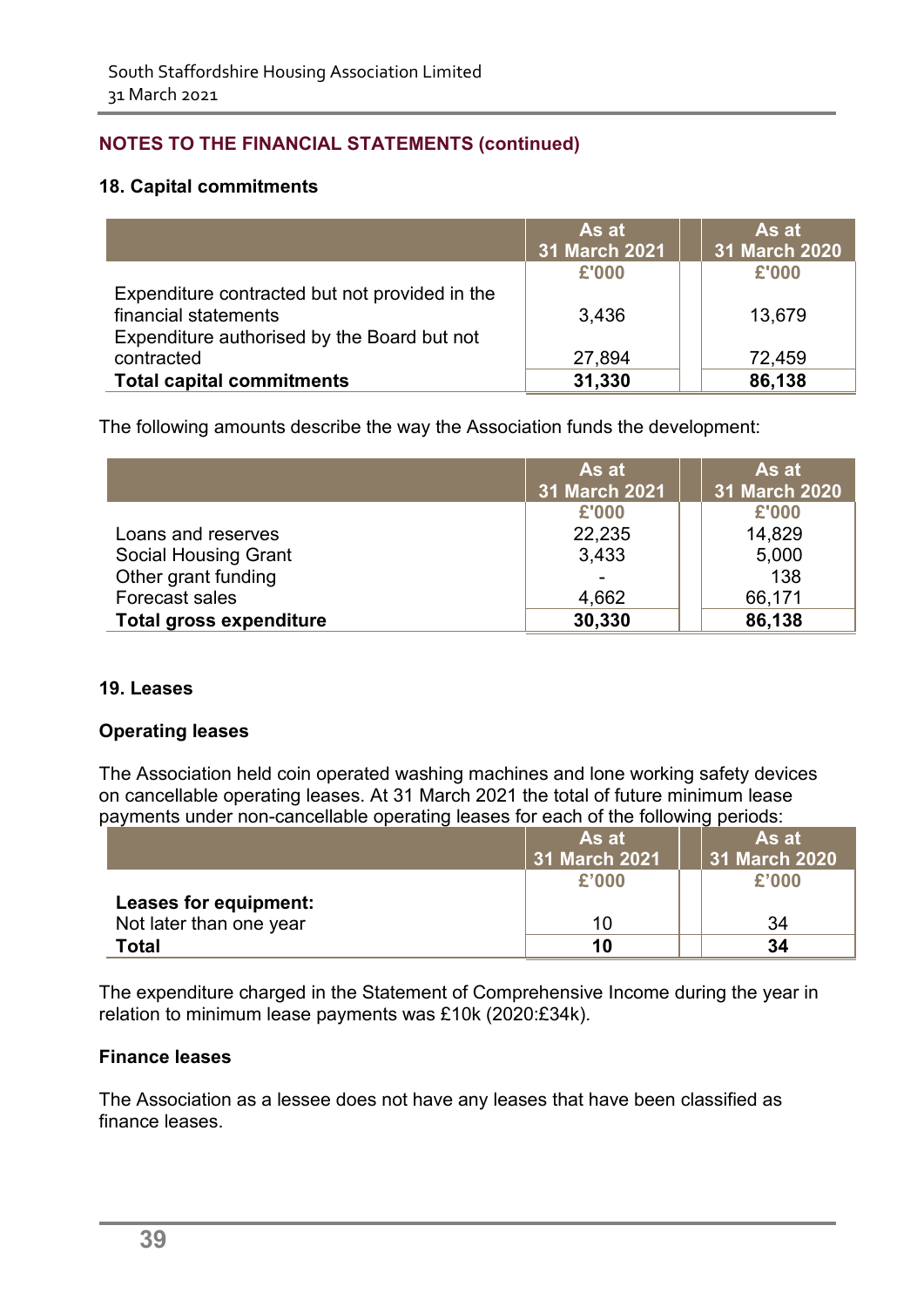#### **20. Pension**

#### **a) Staffordshire County Council Scheme**

The Association participates in the Local Government Pension Scheme which is a multiemployer defined benefit Scheme, is funded and is contracted out of the state scheme.

The actuary has estimated that the net pension asset/liability as at 31 March 2021 is a liability of £7,650,000 (2020: £6,330,000).

| <b>Assumptions as at</b> |       | 31 Mar 2021 31 Mar 2020 |
|--------------------------|-------|-------------------------|
|                          | %p.a. | %p.a.                   |
| <b>Salary increases</b>  | 3.30% | 2.25%                   |
| <b>Pension increases</b> | 2.80% | 1.75%                   |
| Discount rate            | 2.00% | 2.30%                   |

The life expectancy is based on the Fund's VitaCurves and based on these assumptions, the average future life expectancies at age 65 are summarised below:

|                           | <b>Males</b> | <b>Females</b> |
|---------------------------|--------------|----------------|
| ∣ Current Pensioners i    | 20.9 years   | 23.6 years     |
| <b>Future Pensioners*</b> | 21.6 years   | 24.9 years     |

\* Figures assume members aged 45 as at the last formal valuation date.

| Categories of plan assets as a % of total plan | <b>Assets at</b> | <b>Assets at</b> |
|------------------------------------------------|------------------|------------------|
| assets                                         | 31 Mar 2021      | 31 Mar 2020      |
|                                                | $\frac{6}{6}$    | $\frac{0}{0}$    |
| <b>Equities</b>                                | 72               | 65               |
| <b>Bonds</b>                                   | 19               | 23               |
| Property                                       | 8                | 10               |
| Cash                                           | 1                | ⌒                |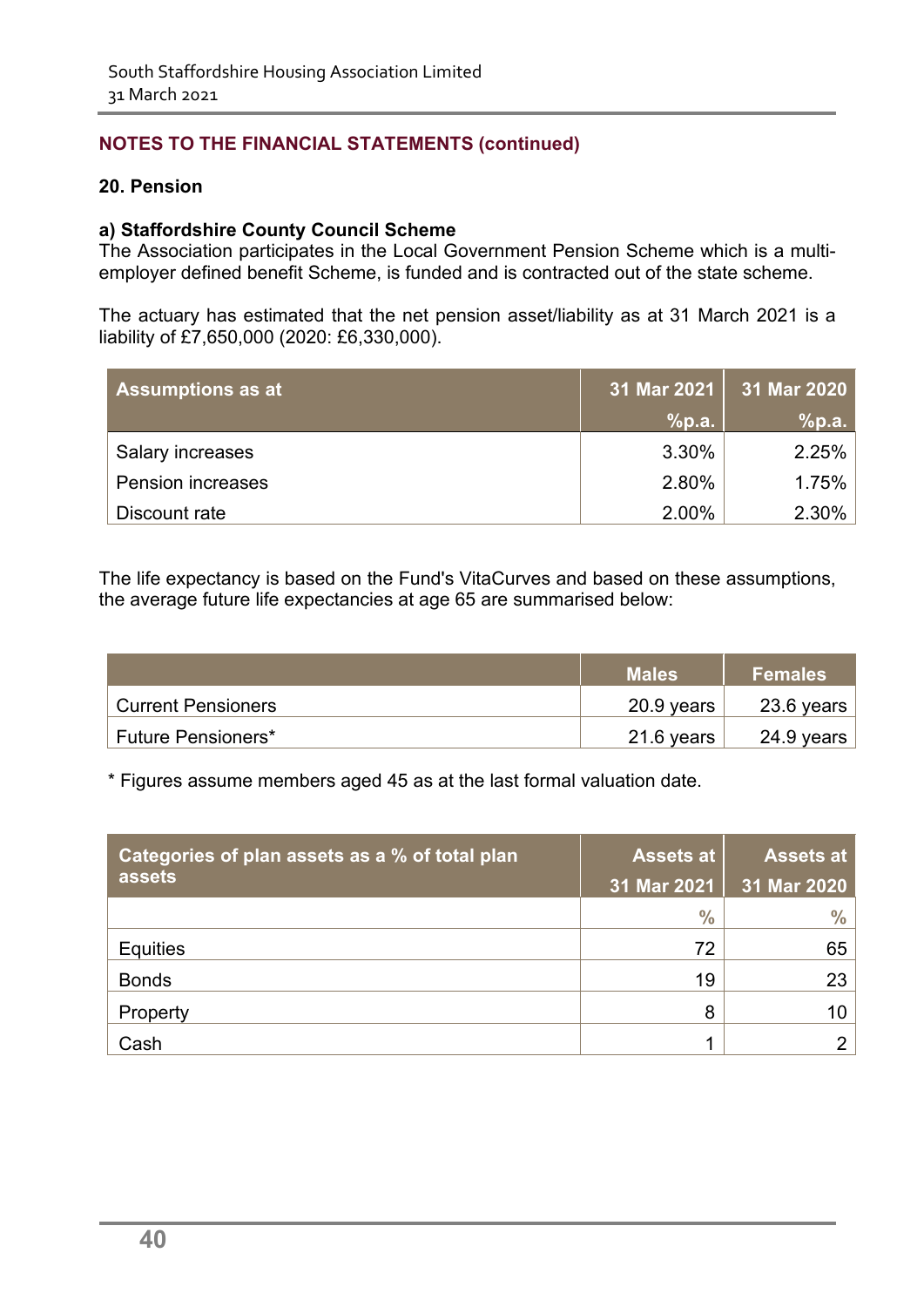### **20. Pension (continued)**

| Net pension liability as at           | 31 Mar 2021 | 31 Mar 2020 |
|---------------------------------------|-------------|-------------|
|                                       | £'000       | £'000       |
| Fair value of employer assets         | 8,928       | 7,378       |
| Present value of funded obligations   | (16, 512)   | (13, 648)   |
| Net (under)funding in funded plans    | (7, 584)    | (6, 270)    |
| Present value of unfunded liabilities | (66)        | (60)        |
| <b>Net pension (liability)</b>        | (7,650)     | (6, 330)    |

The estimate of the liability comprises of approximately £1,640,000 (2020: £1,595,000), £6,716,000 (2020: £5,801,000) and £8,156,000 (2020: £8,477,000) in respect of employee members, deferred pensioners and pensioners respectively as at 31 March 2021. The approximation involved in the roll forward model means that the split of scheme liabilities between the three classes of member may not be reliable for certain types of employer. However, the Actuary is satisfied that the approach used leads to reasonable estimates for the aggregate liability figure.

|                                                                  | Year to 31<br><b>Mar 2021</b> | <b>Year to 31</b><br><b>Mar 2020</b> |
|------------------------------------------------------------------|-------------------------------|--------------------------------------|
| Amount charged to operating surplus                              | £'000                         | £'000                                |
| Current service cost*                                            | (140)                         | (226)                                |
| <b>Total operating charge</b>                                    | (140)                         | (226)                                |
| Amount charged to financing costs                                |                               |                                      |
| Interest income on plan assets                                   | 165                           | 197                                  |
| Interest cost on defined benefit obligation                      | (311)                         | (381)                                |
| <b>Total net interest</b>                                        | (146)                         | (184)                                |
| Total defined benefit cost recognised in surplus for the<br>vear | (286)                         | (410)                                |

\* The Service Cost figures include an allowance for administration expenses of 0.6% (2020: 0.5%) of payroll.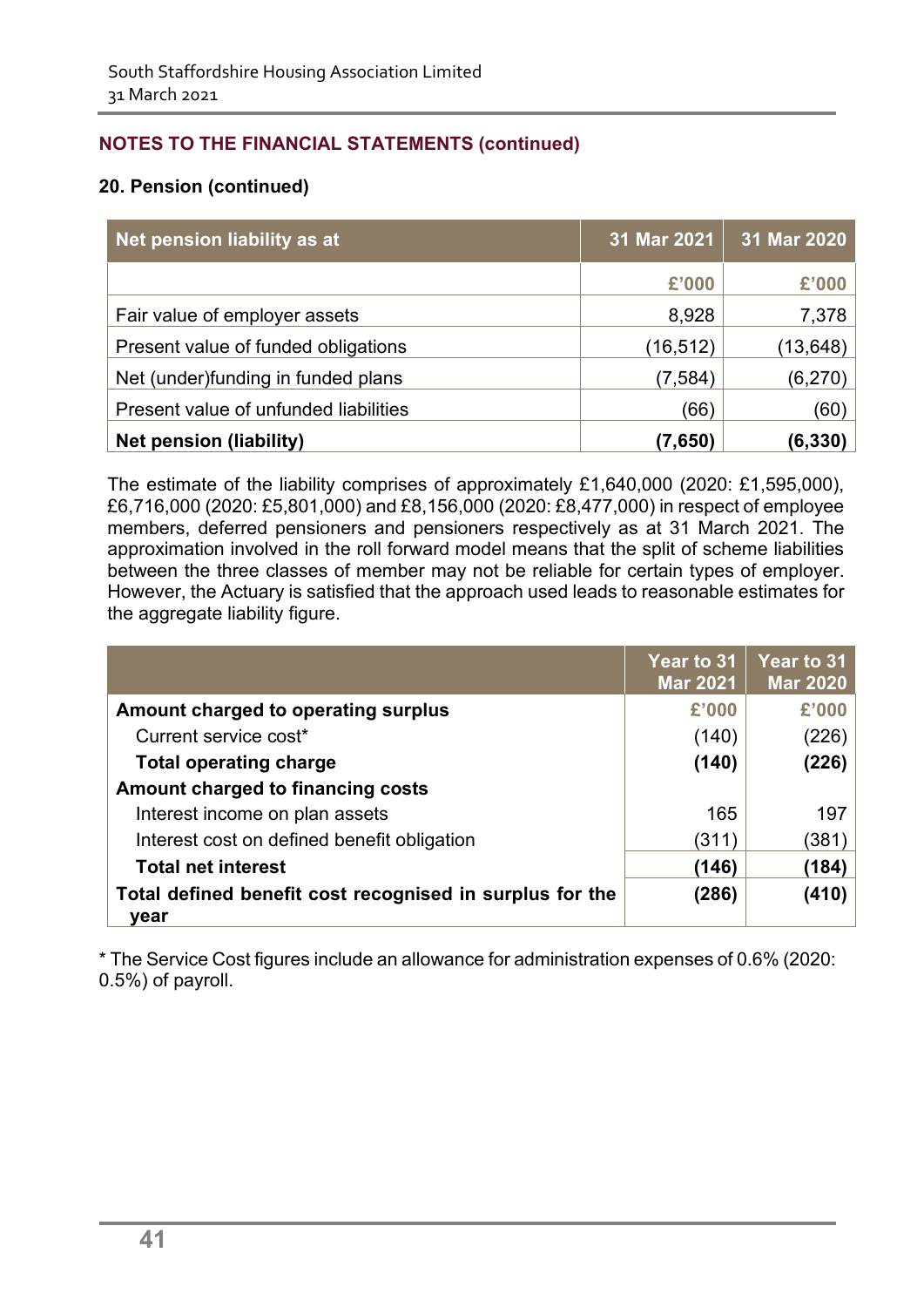| Re-measurements recognised in Other Comprehensive<br><b>Income</b>       | Year to 31<br><b>Mar 2021</b> | Year to 31<br><b>Mar 2020</b> |
|--------------------------------------------------------------------------|-------------------------------|-------------------------------|
|                                                                          | £'000                         | £'000                         |
| Change in financial assumptions                                          | 3,160                         | 1,412                         |
| Change in demographic assumptions                                        | (83)                          | 587                           |
| Other experience                                                         | (165)                         | 370                           |
| Return on assets (excluding amounts included in net interest)            | (1,788)                       | (916)                         |
| Total re-measurements recognised in Other<br><b>Comprehensive Income</b> | (1, 124)                      | 1,453                         |

| Reconciliation of defined benefit obligation | Year to 31<br><b>Mar 2021</b> | <b>Year to 31</b><br><b>Mar 2020</b> |
|----------------------------------------------|-------------------------------|--------------------------------------|
|                                              | £'000                         | £'000                                |
| Opening defined benefit obligation           | 13,708                        | 15,942                               |
| <b>Current service cost</b>                  | 140                           | 226                                  |
| Past service cost                            |                               | 13                                   |
| Interest cost                                | 311                           | 381                                  |
| Contributions from members                   | 28                            | 34                                   |
| Actuarial losses/ (gains)                    | 2,912                         | (2,369)                              |
| Estimated unfunded benefits paid             | (3)                           | (3)                                  |
| Estimated benefits paid                      | (518)                         | (516)                                |
| Closing defined benefit obligation           | 16,578                        | 13,708                               |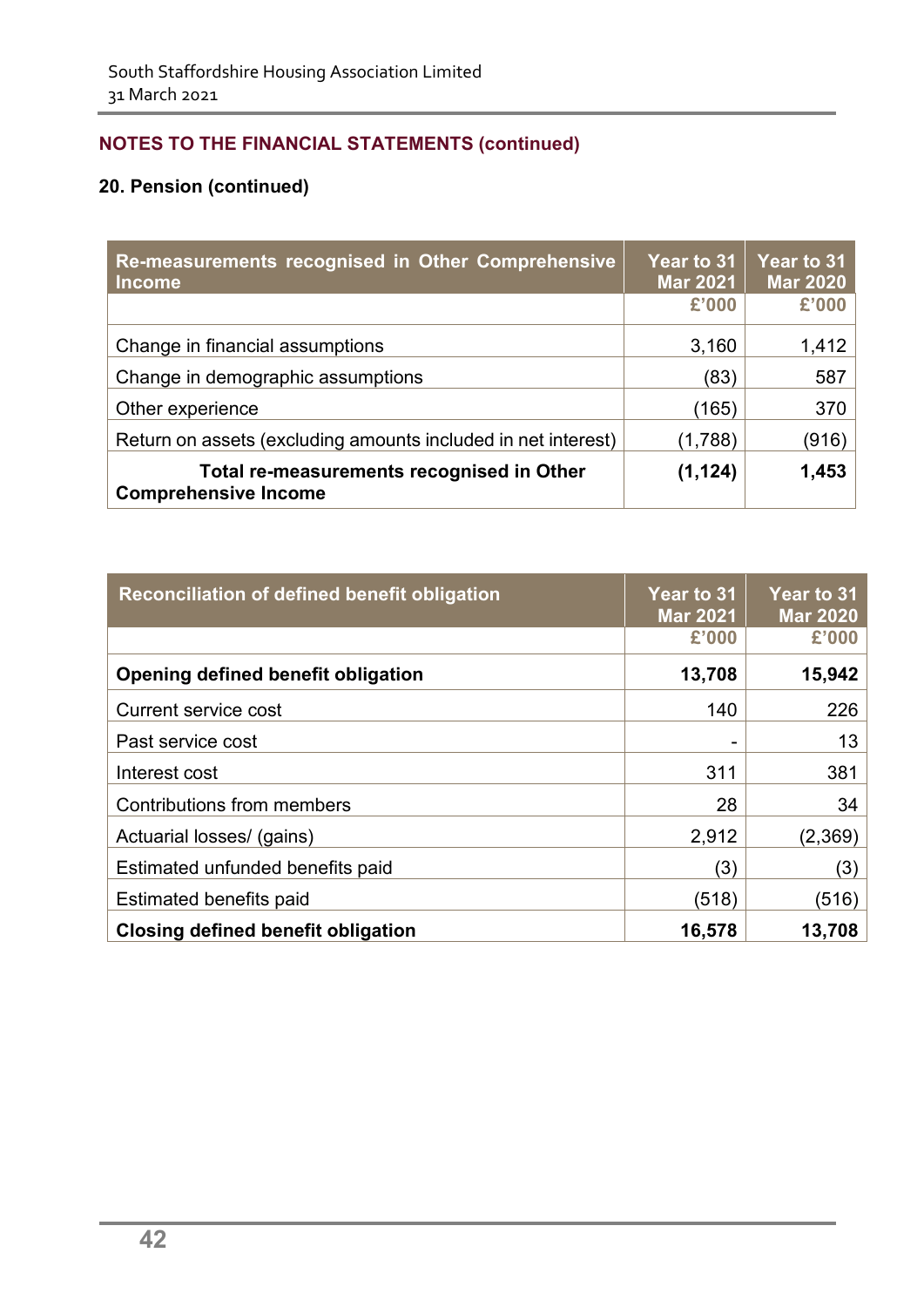### **20. Pension (continued)**

| Reconciliation of fair value of employer assets | Year to 31<br><b>Mar 2021</b> | Year to 31<br><b>Mar 2020</b> |
|-------------------------------------------------|-------------------------------|-------------------------------|
|                                                 | £'000                         | £'000                         |
| Opening fair value of employer assets           | 7,378                         | 8,477                         |
| Expected return on assets                       | 1,788                         | (916)                         |
| Interest income on plan assets                  | 165                           | 197                           |
| Contributions from members                      | 28                            | 34                            |
| Contributions from employer                     | 87                            | 102                           |
| Contributions in respect of unfunded benefits   | 3                             | 3                             |
| Unfunded benefits paid                          | (3)                           | (3)                           |
| Benefits paid                                   | (518)                         | (516)                         |
| Closing fair value of employer assets           | 8,928                         | 7,378                         |

| <b>History of gains and losses</b>           | Year to 31<br><b>Mar 2021</b> | Year to 31<br><b>Mar 2020</b> |
|----------------------------------------------|-------------------------------|-------------------------------|
|                                              | £'000                         | £'000                         |
| Fair value of employer assets                | 8,928                         | 7,378                         |
| Present value of defined benefit obligations | (16, 578)                     | (13,708)                      |
| <b>Deficit</b>                               | (7,650)                       | (6,330)                       |

### **c) Housing Plus Pension Scheme**

The Association participates in the Housing Plus Pension Scheme which is a defined benefit Scheme in the UK. This is a separate trustee administered fund set up on 31 October 2018 following the transfer of obligations from the Social Housing Pension Scheme (SHPS). The Scheme holds the pension scheme assets to meet long term pension liabilities. The major assumptions used by the actuary are shown below.

The actuary has estimated that the net pension asset/liability as at 31 March 2021 is a liability of £2,632,000 (2020: £917,000).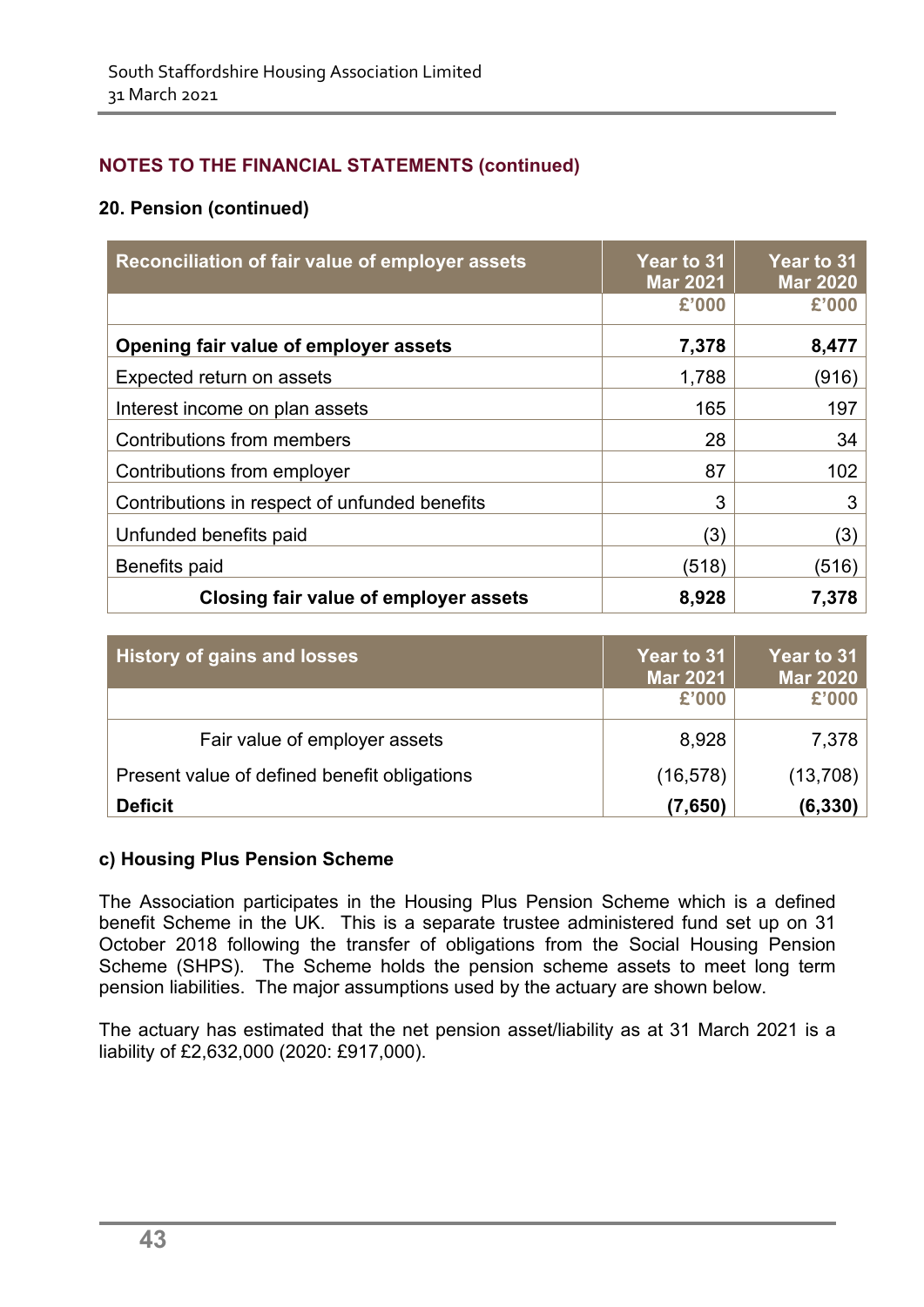| <b>Financial assumptions as at</b> | 31 Mar 2021 | 31 Mar 2020 |
|------------------------------------|-------------|-------------|
|                                    | %p.a.       | %p.a.       |
| Discount rate                      | 2.00%       | 2.30%       |
| Inflation (RPI)                    | 3.20%       | 2.50%       |
| Inflation (CPI)                    | 2.80%       | 1.75%       |
| Deferred revaluation               | 3.20%       | 2.50%       |
| Pension increases in payment:      |             |             |
| CPI max 5% p.a                     | 2.75%       | 1.85%       |
| CPI max 3% p.a                     | 2.20%       | 1.65%       |

| Demographic assumptions as<br>at | 31 Mar 2021                                                      | 31 Mar 2020                                                      |
|----------------------------------|------------------------------------------------------------------|------------------------------------------------------------------|
| <b>Mortality</b>                 |                                                                  |                                                                  |
|                                  | Pre retirement: nil                                              | Pre retirement: nil                                              |
| <b>Base Tables</b>               | Post retirement: 111% of<br>S <sub>2</sub> PXA                   | Post retirement: 111% of<br>S <sub>2</sub> PXA                   |
|                                  | CMI 2019 (1.25%) for<br>males                                    | CMI 2019 (1.25%) for<br>males                                    |
| Improvement allowance            | CMI 2019 (1.25%) for<br>females                                  | CMI 2019 (1.25%) for<br>females                                  |
| Smoothing parameter              | 7.0                                                              | 7.0                                                              |
| Life expectancy from age 65      |                                                                  |                                                                  |
|                                  | Male: 21.1                                                       | Male: 21.1                                                       |
| Pensioners (currently aged 65)   | Female: 23.4                                                     | Female: 23.4                                                     |
| Non-pensioners (currently aged   | Male: 22.3                                                       | Male: 22.4                                                       |
| 65)                              | <b>Female: 24.9</b>                                              | <b>Female: 24.9</b>                                              |
| Commutation                      | 90% of maximum allowance                                         | 90% of maximum allowance                                         |
| Other demographic assumptions    | As per most recent<br><b>Technical Provisions</b><br>assumptions | As per most recent<br><b>Technical Provisions</b><br>assumptions |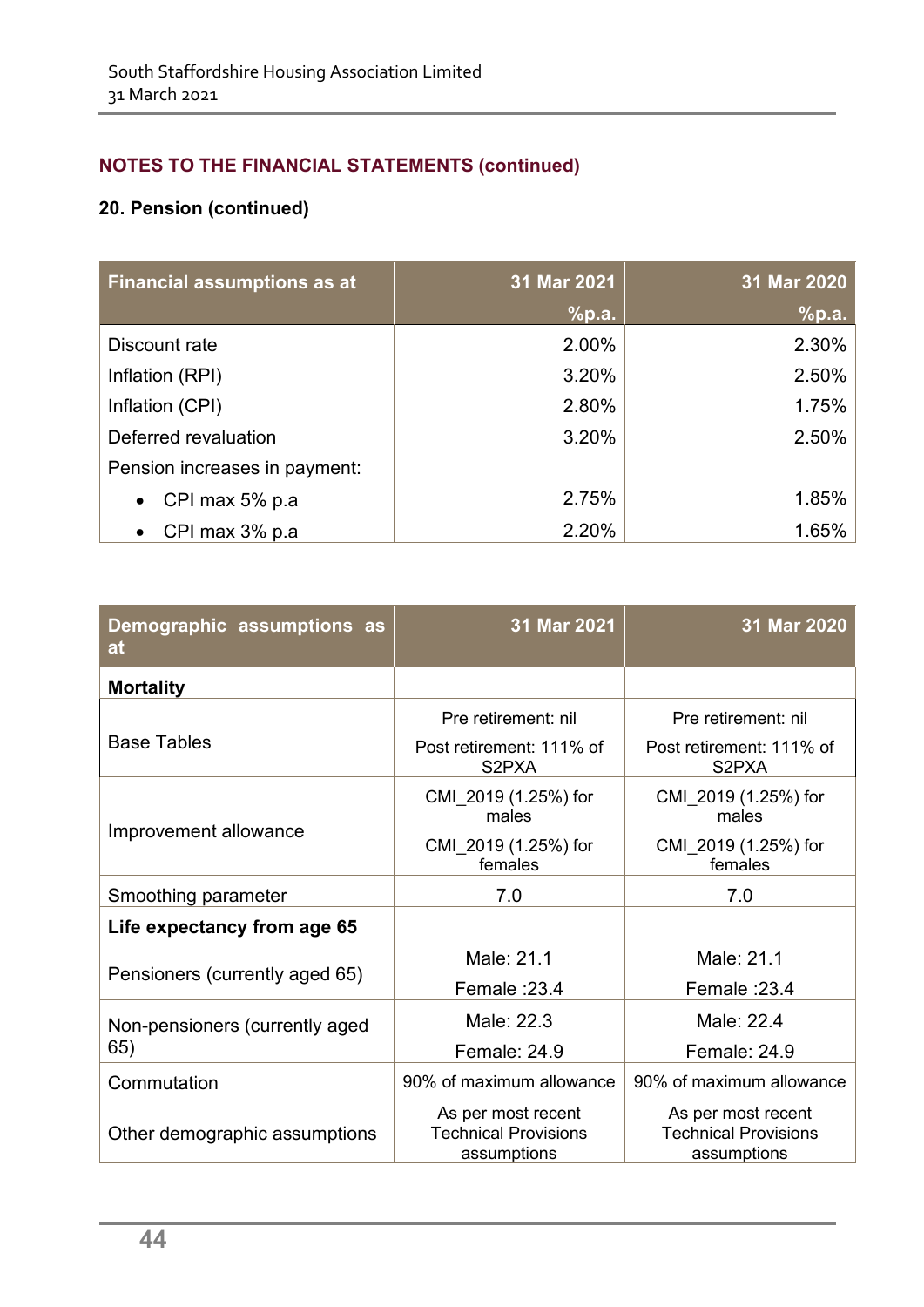| <b>Categories of plan assets</b>    | <b>Assets at</b> |  |
|-------------------------------------|------------------|--|
|                                     | 31 Mar 2021      |  |
|                                     | £'000            |  |
| <b>Equities</b>                     | 946              |  |
| <b>Bonds</b>                        | 3,720            |  |
| Property                            | 284              |  |
| Other                               | 2,241            |  |
| <b>Total market value of assets</b> | 7,191            |  |

| Net pension liability as at         | 31 Mar 2021 |
|-------------------------------------|-------------|
|                                     | £'000       |
| Fair value of employer assets       | 7,191       |
| Present value of scheme liabilities | (9,823)     |
| Surplus / (deficit)                 | (2,633)     |
| Effect of asset ceiling             |             |
| Net pension (liability)             | (2,632)     |

|                                                               | 31 Mar 2021 |
|---------------------------------------------------------------|-------------|
| Amount charged to operating surplus                           | £'000       |
| Current service cost                                          |             |
| <b>Expenses</b>                                               | (55)        |
| Past service cost / (credit) – plan amendments / curtailments |             |
| Settlement losses / (gains)                                   |             |
| <b>Total operating charge</b>                                 | (55)        |
| Amount charged to financing costs                             |             |
| Interest income on assets                                     | 147         |
| Interest cost on defined benefit obligation                   | (163)       |
| <b>Total net interest</b>                                     | (16)        |
| Total defined benefit cost recognised in surplus for the year |             |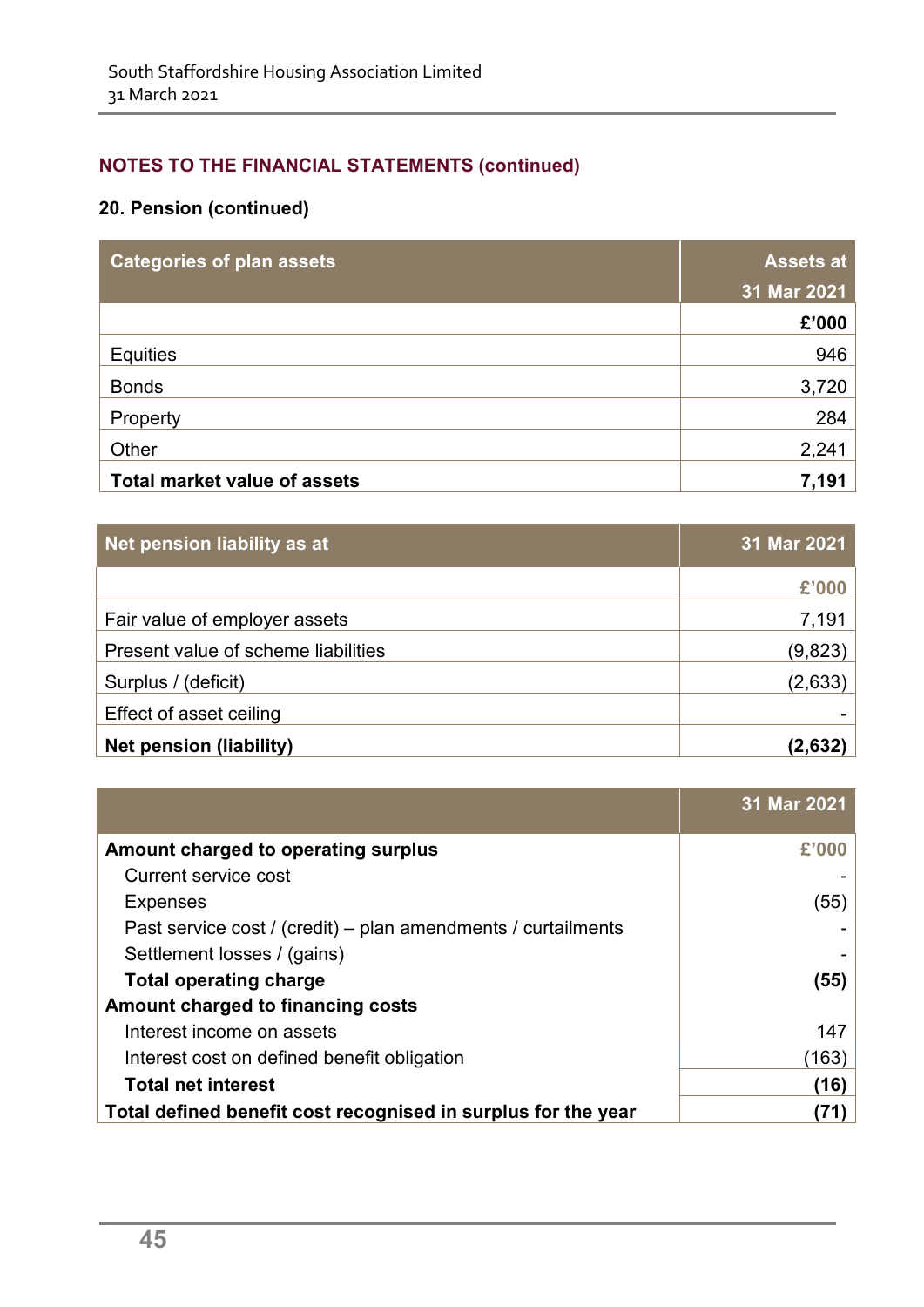| Re-measurements recognised in Other Comprehensive Income                 | 31 Mar 2021 |
|--------------------------------------------------------------------------|-------------|
|                                                                          | £'000       |
| Return on assets excluding interest income                               | 461         |
| Experience gains / (losses) on liabilities                               | 90          |
| (Loss)/ gain from change of demographic assumptions                      | (543)       |
| (Loss)/ gain from change of financial assumptions                        | (2,191      |
| Total re-measurements recognised in Other Comprehensive<br><b>Income</b> | (2, 183)    |

| Reconciliation of defined benefit obligation           | 31 Mar 2021 |
|--------------------------------------------------------|-------------|
|                                                        | £'000       |
| Opening defined benefit obligation                     | (917)       |
| Current service cost                                   |             |
| Past service (costs) / credits – plan amendments       |             |
| Net interest (cost) / credit                           | (16)        |
| <b>Expenses</b>                                        | (55)        |
| Re-measurements included in other comprehensive income | (2, 183)    |
| <b>Employer contributions</b>                          | 539         |
| <b>Closing defined benefit obligation</b>              | (2,632)     |

| Reconciliation of fair value of employer assets | 31 Mar 2021 |
|-------------------------------------------------|-------------|
|                                                 | £'000       |
| Opening fair value of employer assets           | 6,214       |
| Interest income on assets                       | 147         |
| <b>Expenses</b>                                 | (55)        |
| Return on assets excluding interest income      | 461         |
| <b>Employer contributions</b>                   | 539         |
| Member contributions                            |             |
| Benefits paid                                   | (115)       |
| Closing fair value of employer assets           | 7.191       |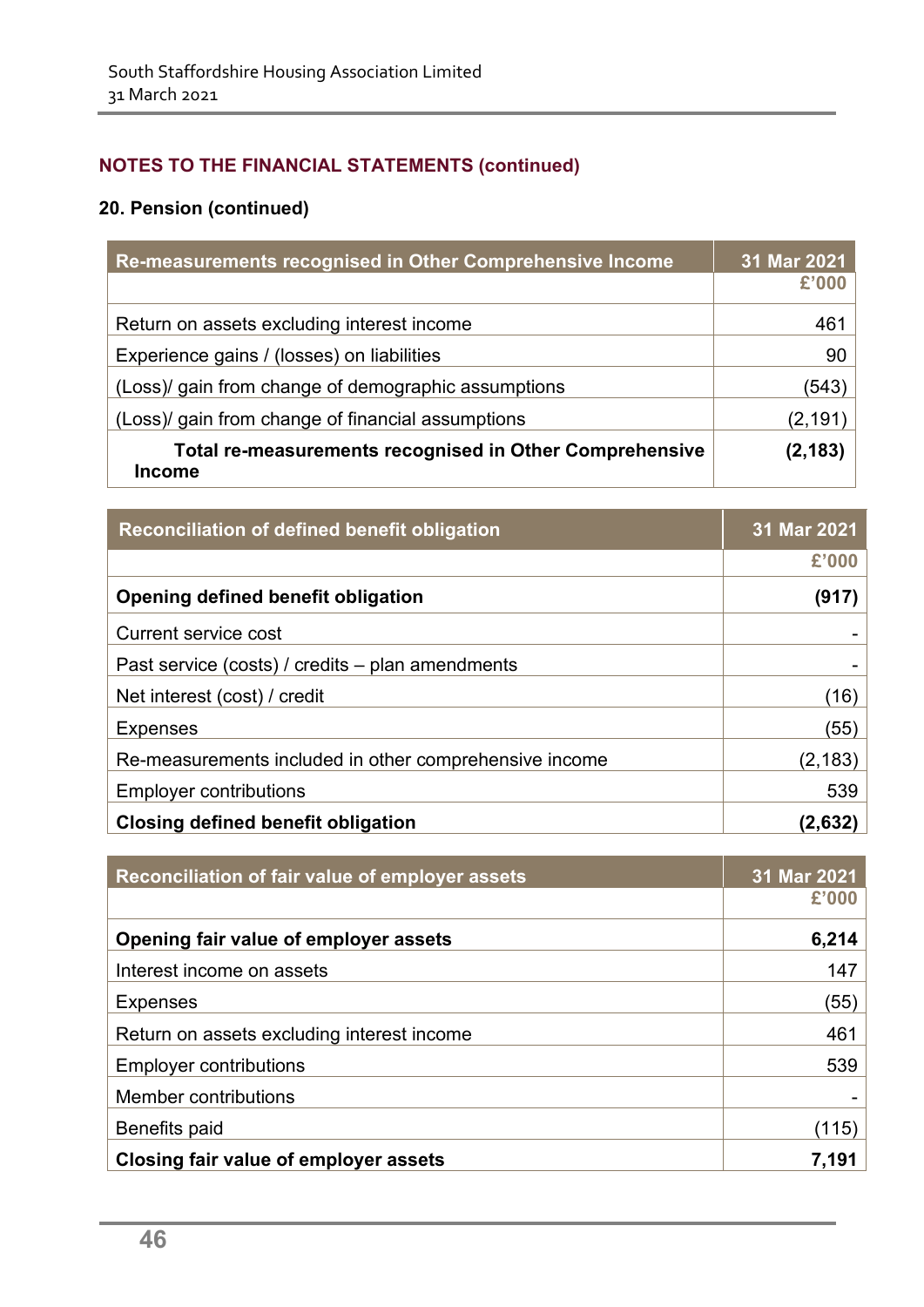### **21. Pension liability**

The Association had the following liabilities during the year:

|                                                      | <b>LGPS</b> | <b>HPPS</b> | <b>Total</b> |
|------------------------------------------------------|-------------|-------------|--------------|
|                                                      | £'000       | £'000       | £'000        |
| At 1 April 2020                                      | (6, 330)    | (917)       | (7, 247)     |
| Transfer in of SHPS assets / (liabilities)           |             |             |              |
| Additions dealt within surplus                       | (50)        | 484         | 434          |
| Additions dealt within other<br>comprehensive income | (1, 124)    | (2, 183)    | (3,307)      |
| Interest costs                                       | (146)       | (16)        | (162)        |
| <b>At 31 March 2021</b>                              | (7,650)     | (2,632)     | (10,282)     |

### **Pension liability – LGPS**

The LGPS pension scheme is a multi-employer defined benefit scheme. Each year the actuary values the assets and liabilities of the scheme using a set of assumptions. Changes in assumptions and performance of the assets/liabilities in the year means that the present value of the defined benefit obligation is subject to uncertainty.

The association acknowledges that a ruling has been made regarding age discrimination arising from public sector pension scheme transition arrangements. Court of Appeal judgements were made in cases affecting judges pensions (e.g. McCloud) and firefighter pensions (e.g. Sergeant) which had previously been considered by employment tribunals. The rulings have implications for the LGPS, Police and Fire schemes since similar reforms were implemented.

The final situation in terms of employer pension liabilities and financial impact is not clear, since the government may appeal and any remediation process, including cost cap considerations, may affect the resolution and financial impact for entities. Timescales for the resolution of this matter may be lengthy.

The association has sought advice from the scheme actuary to assess the potential impact the judgement could have upon the scheme should the ruling apply to the scheme. As this figure is not deemed to be material to the financial statements, no adjustment has been made.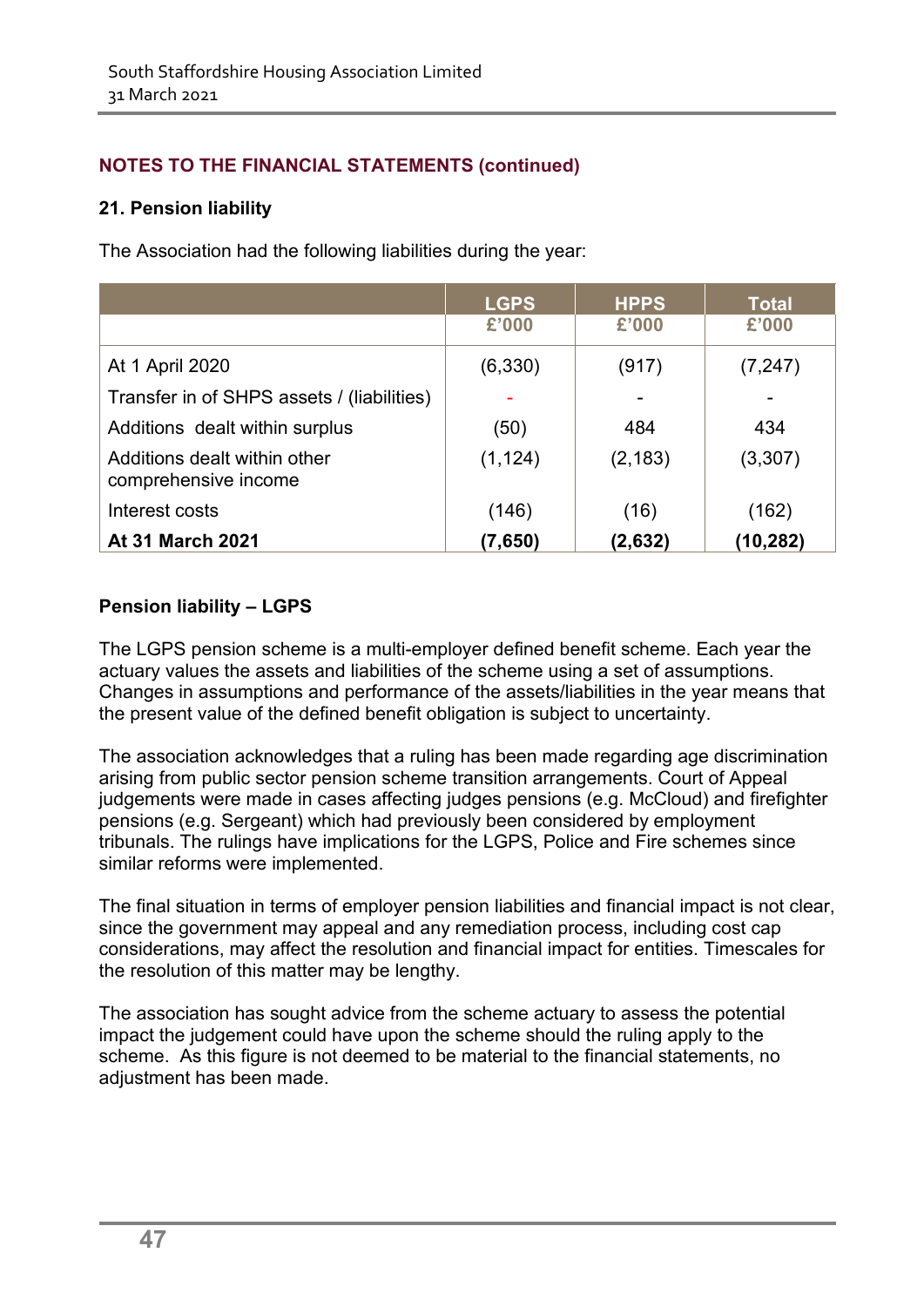#### **Pension liability – HPPS**

The HPPS pension scheme is a defined benefit Scheme in the UK. This is a separate trustee administered fund set up on 31 October 2018 following the transfer of obligations from the Social Housing Pension Scheme (SHPS). An independent actuary values the assets and liabilities of the scheme using a set of assumptions. Changes in assumptions and performance of the assets/liabilities in the year means that the present value of the defined benefit obligation is subject to uncertainty.

#### **22. Restricted reserves**

Restricted reserves constitute surpluses accruing from sales of LSVT units under the Right to Buy. The receipts are to be used solely for the provision of new housing or disabled facility grants, subject to approval by the relevant local authority.

#### **23. Related party transactions**

|                                                                                         |                                 | 2021              |                                                        |                                                     |
|-----------------------------------------------------------------------------------------|---------------------------------|-------------------|--------------------------------------------------------|-----------------------------------------------------|
|                                                                                         | <b>Property Plus</b><br>Limited | Severn Homes      | <b>Housing Plus</b><br><b>Group Finance</b><br>Limited | <b>Care Plus</b><br><b>Staffordshire</b><br>Limited |
|                                                                                         | £'000                           | £'000             | £'000                                                  | £'000                                               |
| <b>Inflow</b><br>Services provided<br>Interest                                          | 418                             | 319               | 800                                                    | 1<br>30                                             |
| receivable<br>Loan Finance                                                              |                                 |                   | 3,000                                                  |                                                     |
| <b>Total</b>                                                                            | 418                             | 319               | 100                                                    | $\overline{31}$                                     |
| <b>Outflow</b><br>Services received<br>Interest payable<br>Loan finance<br>Total        | 9,736<br>9,736                  |                   | 7<br>7,281<br>1,400<br>7,288                           | 1,780<br>2,000<br>3,780                             |
|                                                                                         |                                 |                   |                                                        |                                                     |
|                                                                                         |                                 | 2020              |                                                        |                                                     |
| Inflow<br>Services provided<br>Interest<br>receivable<br>Loan Finance                   | 6                               | 1<br>331<br>2,000 | 4,293<br>138,400                                       | 37                                                  |
| <b>Total</b>                                                                            | 6                               | 2,332             | 142,693                                                | $\overline{37}$                                     |
| <b>Outflow</b><br>Services received<br>Interest payable<br>Loan finance<br><b>Total</b> | 9,675<br>9,675                  |                   | 4,293<br>4,293                                         | 1,821<br>1,821                                      |
|                                                                                         |                                 |                   |                                                        |                                                     |

Transactions with non-regulated members of the Group